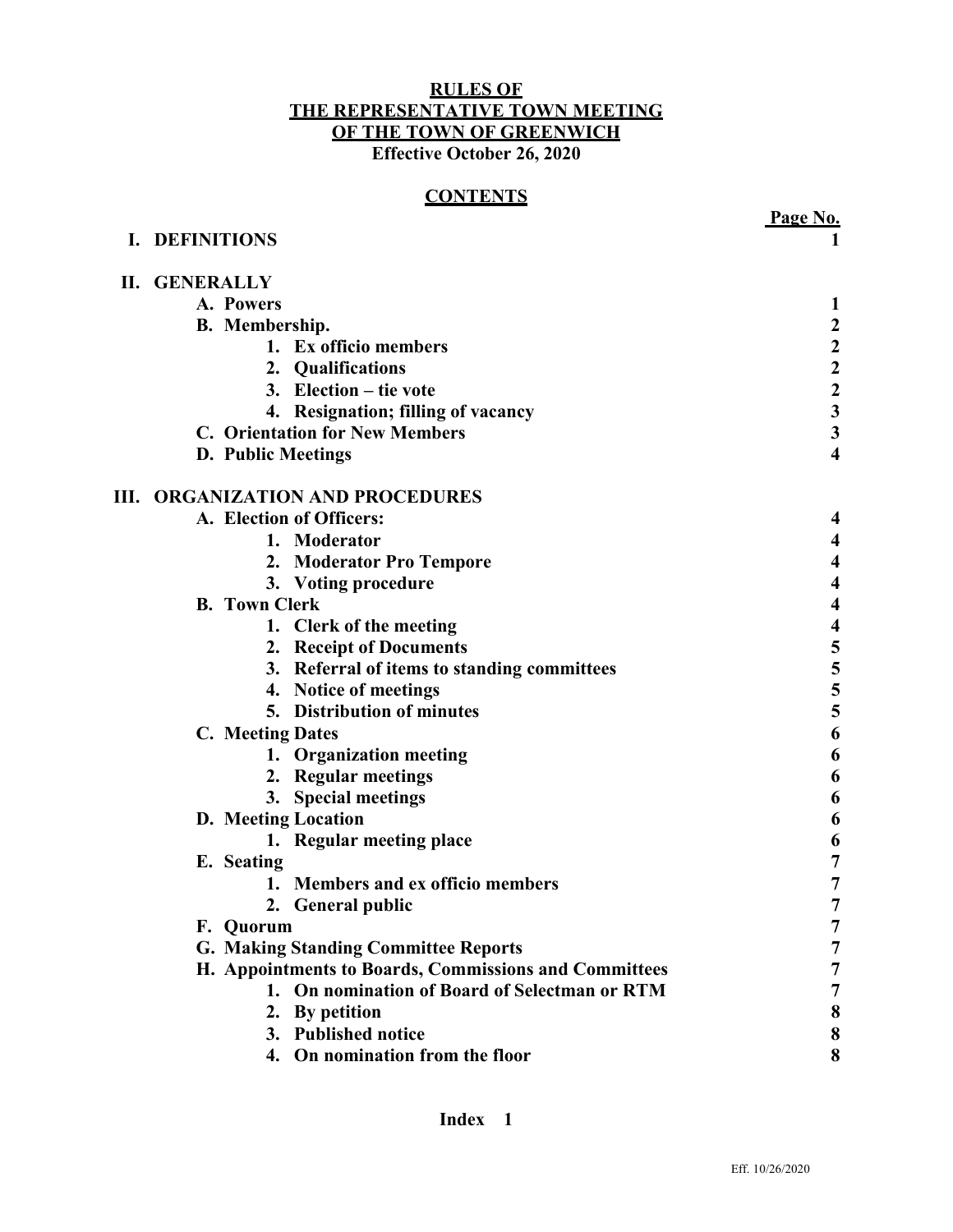|  | I. Procedure at meetings                                       | 8  |
|--|----------------------------------------------------------------|----|
|  | 1. Recognition                                                 | 8  |
|  | 2. Point of order                                              | 8  |
|  | 3. Point of information                                        | 8  |
|  | 4. Voting procedure                                            | 9  |
|  | 5. Time Limit for Submitting Vote in Remote RTM Meeting        | 10 |
|  | <b>Voting Consent Calendar</b><br>6.                           | 10 |
|  | 7. Second Reading                                              | 10 |
|  | <b>J.</b> Amendments to Rules                                  | 11 |
|  | K. Absence of Specific Rules                                   | 11 |
|  | L. Attendance Record                                           | 11 |
|  | <b>M. Town Hall Bulletin Board</b>                             | 11 |
|  | IV. DISTRICT DELEGATIONS                                       | 12 |
|  | A. Organization Meeting                                        | 12 |
|  | 1. Election of Officers                                        | 12 |
|  | 2. Rules for voting                                            | 12 |
|  | <b>B.</b> Regular meeting dates                                | 12 |
|  | C. Election of Delegates and Alternates to Standing Committees | 12 |
|  | D. Responsibilities of District Chairman                       | 12 |
|  | 1. Meeting Chairman                                            | 12 |
|  | 2. Representation at Standing Committee meetings               | 12 |
|  | 3. At RTM's                                                    | 12 |
|  | 4. Vacancies                                                   | 13 |
|  | E. Responsibilities of District Vice Chairman                  | 13 |
|  | F. Attendance                                                  | 13 |
|  | V. STANDING COMMITTEES                                         |    |
|  | A. Organization                                                | 13 |
|  | 1. Designation of Committees                                   | 13 |
|  | 2. Composition                                                 | 13 |
|  | 3. Election of Officers                                        | 13 |
|  | <b>4. Attendance of Delegates</b>                              | 14 |
|  | <b>B.</b> Meetings                                             | 14 |
|  | 1. Regular and Special Meetings                                | 14 |
|  | 2. Schedule of Regular Meetings                                | 14 |
|  | 3. Voting                                                      | 14 |
|  | C. Responsibilities of Committee Chairman                      | 14 |
|  | 1. Meeting Chairman                                            | 14 |
|  | 2. Meeting Agenda                                              | 14 |
|  | 3. Reports                                                     | 15 |
|  | D. Responsibilities of Committee Vice Chairman                 | 15 |
|  | E. Reports                                                     | 15 |
|  | <b>To Districts</b><br>1.                                      | 15 |
|  | <b>To RTM</b><br>2.                                            | 15 |
|  | F. Attendance                                                  | 15 |
|  | <b>G. Budget Planning Process</b>                              | 15 |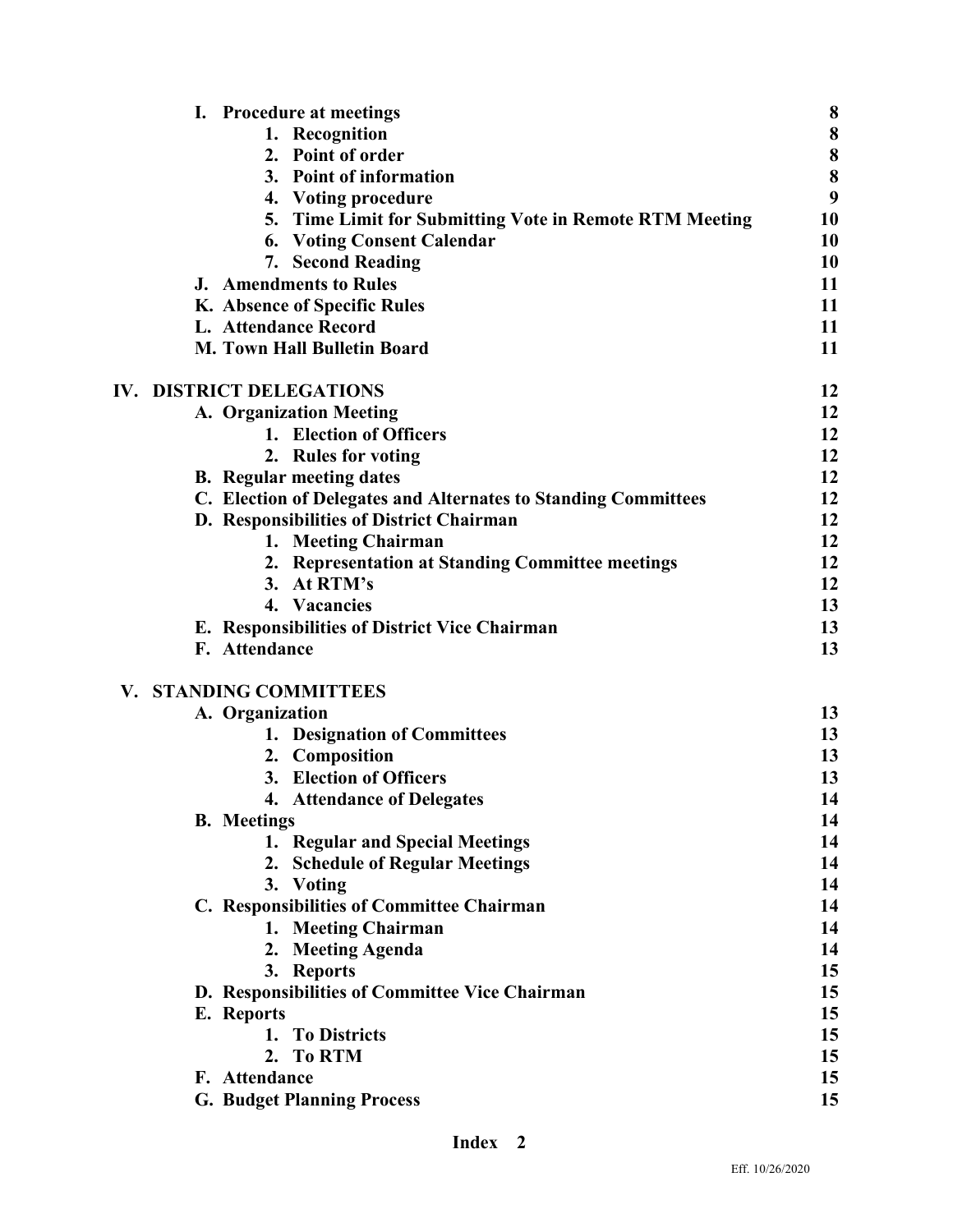# **VI. SPECIAL COMMITTEES**

| A. Labor Contracts Committee                       | 17 |
|----------------------------------------------------|----|
| 1. Function                                        | 17 |
| 2. Composition                                     | 18 |
| 3. Election of Officers                            | 18 |
| 4. Meetings                                        | 18 |
| 5. Reports                                         | 18 |
| 6. Minutes                                         | 18 |
| <b>B.</b> Claims Committee                         | 18 |
| 1. Powers                                          | 18 |
| 2. Organization                                    | 19 |
| 3. Emergency Subcommittee                          | 19 |
| 4. Meetings                                        | 19 |
| <b>5. Alternate Members</b>                        | 20 |
| <b>C.</b> Other Special Committees                 | 20 |
| 1. By Appointment or Moderator                     | 20 |
| 2. By Resolution                                   | 20 |
| D. RTM Appointment to Harbor Management Commission | 20 |
| 1. Appointment and Term                            | 20 |
| 2. Duties of RTM Member                            | 21 |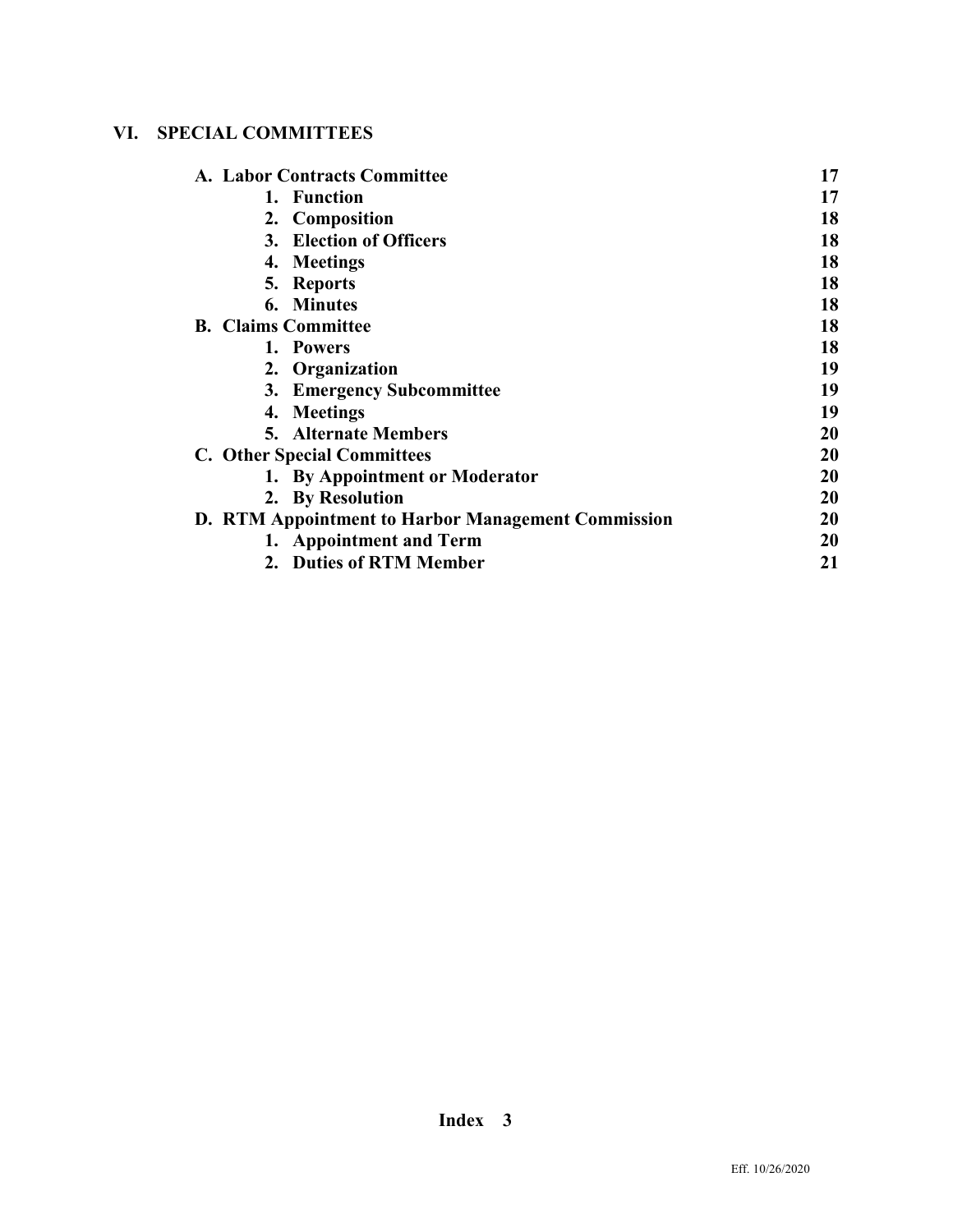### **RULES OF THE REPRESENTATIVE TOWN MEETING OF THE TOWN OF GREENWICH**

#### **I. DEFINITIONS**

**As used in these Rules:** 

**A.**

**1. "Alternate" – an individual elected or appointed to substitute for a delegate to any standing committee or special committee in the event of the delegate's absence from a meeting of such committee.**

**2. "Call" – the notice to members of an RTM, along with the agenda and the dates and places of standing committee and district meetings.**

**3. "Delegate" – an elected or appointed principal member of any standing or special committee and shall not include alternates.**

**4. "District: - any of the voting districts of the Town from which RTM members are elected.**

**5. "Member" – an elector of the Town who has been elected to the Representative Town Meeting and has taken the oath of office, subject to the provisions of Sections 169-171 of the Town Charter.**

**6. "RTM" - the Representatives Town Meeting, either the entire body of elected representatives or the formal assembly of these representatives, as the context requires.**

**7. "Town" – The Town of Greenwich, Connecticut.**

**8. Use of words of any gender shall be construed to include any other or all genders, as appropriate.**

**Note: The numerals and letters at the right margin of certain captions herein refer to sections in Article 13 of the Town Charter, which sections specifically apply to the Rules so noted.**

### **II. GENERALLY**

### **A. POWERS**

**The RTM shall exercise exclusively, so far as will conform to the provisions of the Town Charter, all powers vested in the Town, except as otherwise specifically provided by law.**

 **-1-**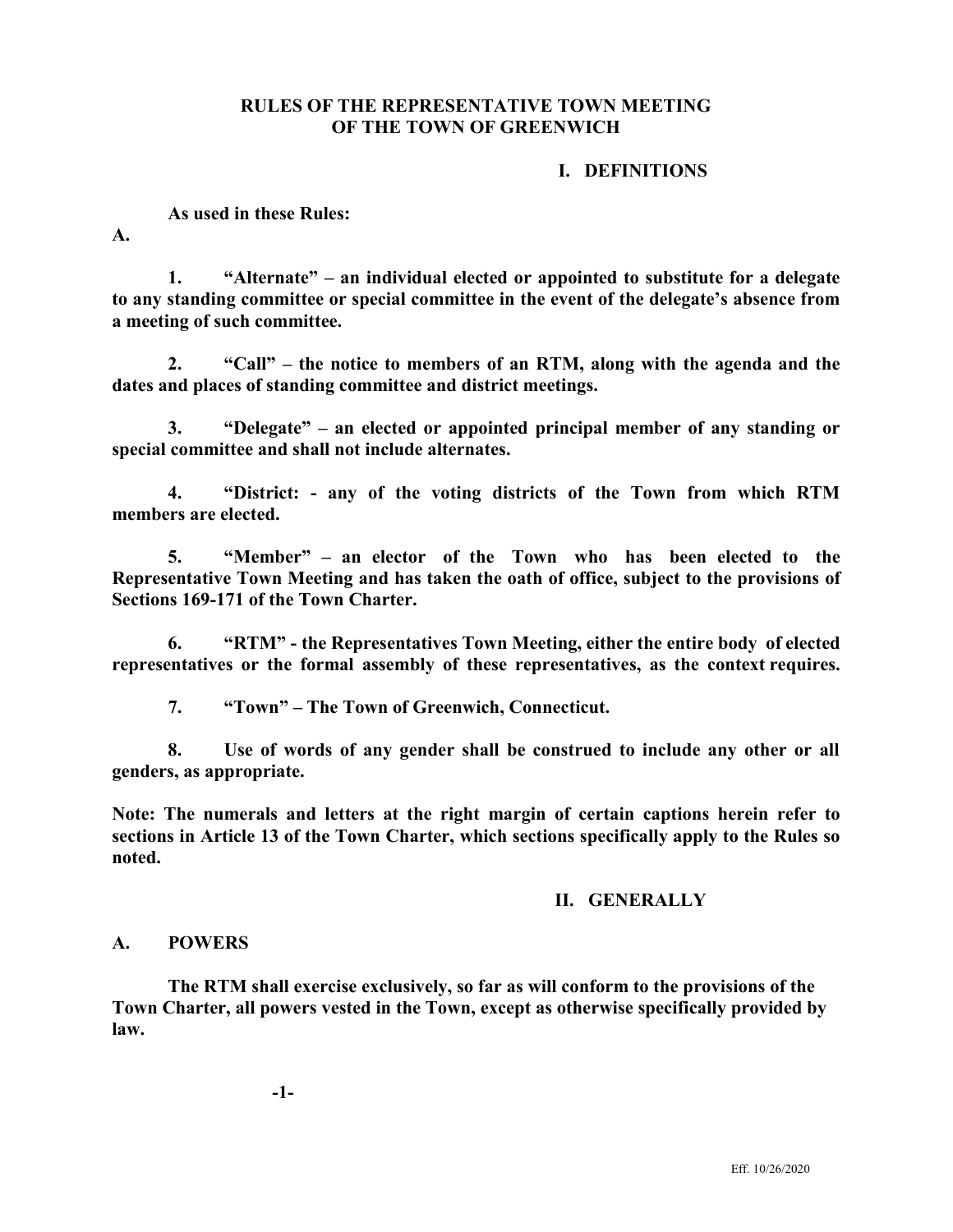#### **B. MEMBERSHIP**

### **1. Ex Officio Members**

**a. The following designated officers shall be RTM members ex officio: the Selectmen, the Town Clerk, the Town Attorney, the Board of Education, and members of the Board of Estimate and Taxation.**

**b. Such ex officio members shall have all the rights and privileges of the elected members, except the right to vote.**

### **2. Qualifications 169(a), (b)**

**a. RTM members shall be the judges of the election and qualification of their members.**

**b. RTM members as such shall receive no compensation.**

**c. An RTM member who shall cease to be a resident of the Town shall cease to be an RTM member. An RTM member who shall move from the district from which he is elected to another district may complete the term in the original district.**

**3. Election – Tie Vote**

**a. In the case of a tie vote affecting the election of RTM members, the other members from the district in which the tie vote may occur shall, by ballot, determine which of the tied candidates shall serve as RTM member(s). The chief moderator of elections shall immediately after an election notify the Town Clerk in writing of any and all such tie votes, giving the names and addresses of the candidates affected.**

**b. The Town Clerk shall, within two days of such notification by the chief moderator of elections, call a meeting of the newly elected members from the district or districts in which a tie vote occurs by causing a notice specifying the object, time**

**and place thereof to be mailed to each such member of the particular district not less than three days nor more than five days before the time set for the meeting.**

**(1) At such meeting, a majority of the members from the particular district shall constitute a quorum, and they shall elect from among their number a temporary chairman and a temporary clerk whose right to vote at such meeting shall not be affected by their election to their respective offices.**

**(2) The temporary chairman and the temporary clerk shall count, and the persons receiving a majority of the votes cast shall be declared elected. The chairman and clerk shall forthwith make a certificate of the choice and file same with the Town Clerk.**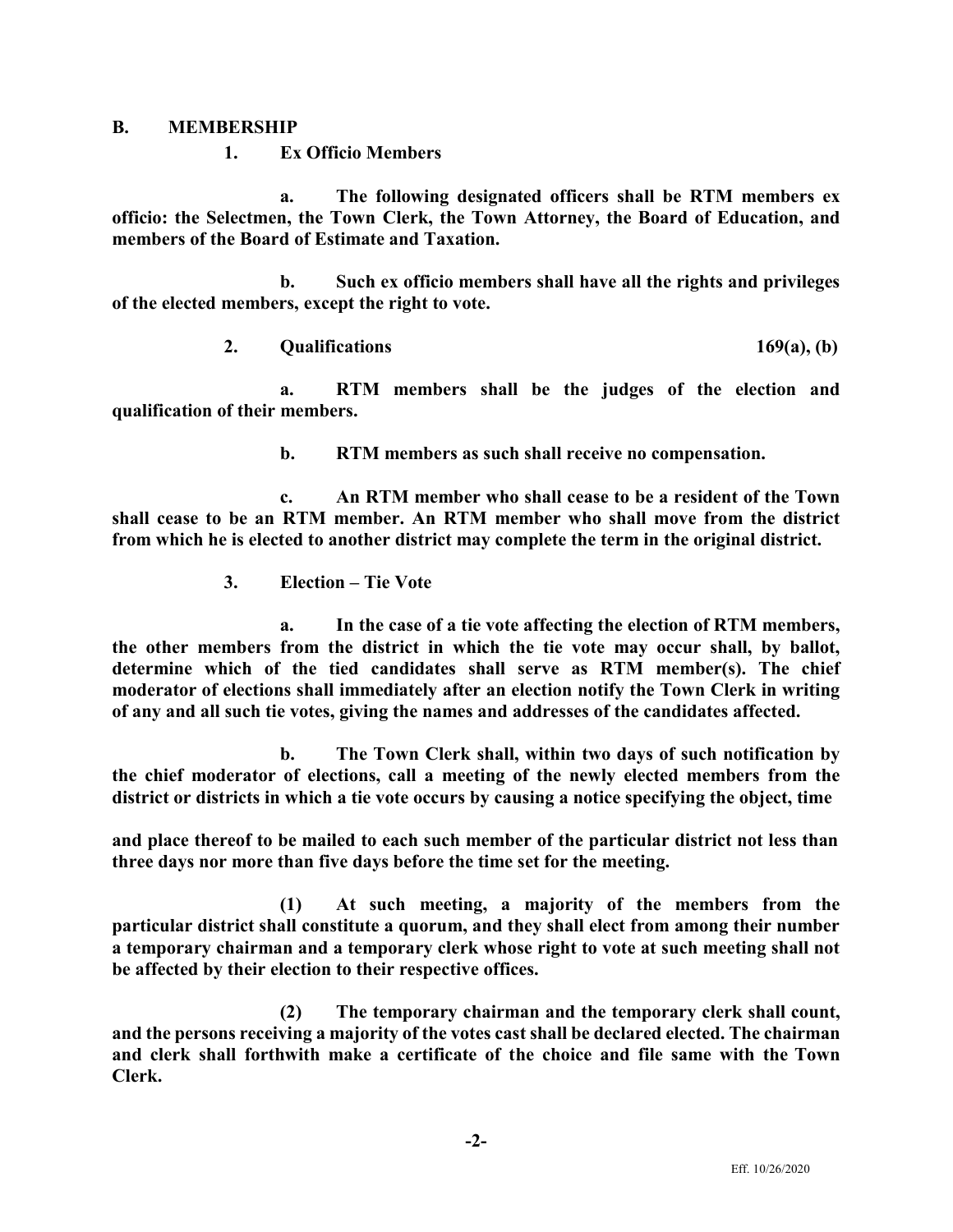**c. The member(s) so chosen shall thereupon be deemed elected and qualified, subject to the right of all RTM members to judge the election and qualification of the members.**

#### **4. Resignation; Filling of Vacancy 171(a), (b), (c), (d)**

**a. An RTM member may resign by filing a written resignation with the Town Clerk. Such resignation shall take effect upon the date of such filing.**

**b. Any vacancy in the full number of RTM members from any district, whether arising from a failure of the registered voters thereof to elect, or from any other cause, may be filled by the remaining members of said district from among the registered voters thereof. Upon petition therefor, signed by not less than a majority of the RTM members from the district, notice of any vacancy shall promptly be given by the Town Clerk to the remaining members from the district in which the vacancy exists.**

**c. The Town Clerk shall call a special meeting of such remaining members for the purpose of filling any vacancy. Such meeting may be separate or may coincide with a regular district meeting. The Town Clerk shall cause to be mailed to each such member, no later than five days before the time set for the meeting, a notice specifying the object, time, and place of the meeting. At such meeting, a majority of the members from such a district shall constitute a quorum. In the event that the vacancy(s) occur prior to the district organization meeting, the elected members shall elect from among their number a temporary chairman and a temporary clerk, whose right to vote at such meeting shall not be affected by their election to their respective offices.**

**d. The choice to fill any vacancy shall be by ballot, and a majority of the votes cast shall be required for the choice. The chairman and the clerk shall count the ballots and shall make a certificate of the choice and forthwith file the same with the Town Clerk, together with a written acceptance by the member(s) so chosen.**

**e. The person(s) so chosen shall thereupon be deemed elected and qualified as a RTM member(s), subject to the right of the RTM as a body to judge the election and qualification of member(s).**

### **C. ORIENTATION FOR NEW MEMBERS**

**As soon as convenient after the general election of members and prior to the organization meeting of the RTM, a seminar, called by the Moderator, shall be held for all newly elected members of the RTM to provide information with respect to the RTM rules and procedures. At that seminar, the Moderator will distribute to each newly elected member, "Rules of the Representative Town Meeting", and its Appendix, "Town of Greenwich Articles of Charter", and any other materials deemed pertinent by the Moderator for distribution at that time. These materials will be distributed to newly elected members not in attendance at the seminar by district chairmen at their next scheduled meeting. Newly elected members shall be invited by district chairmen to attend district meetings and RTMs prior to taking office.**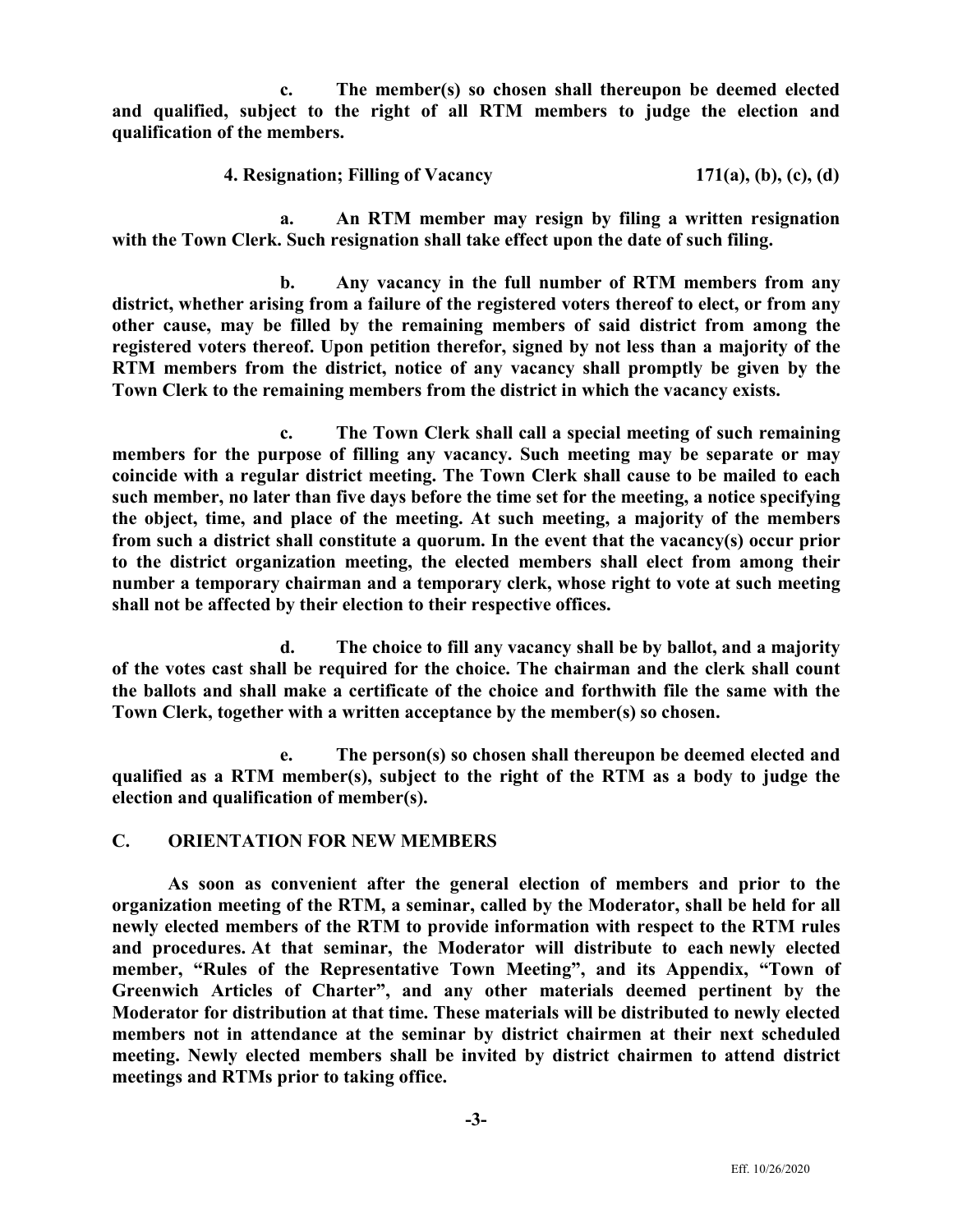#### **D. PUBLIC MEETINGS**

**All Representative Town Meetings shall be public. Subject to such conditions, rules, and regulations as may be determined from time to time by the members of the RTM, any registered voter of the Town who is not an RTM member may speak at any RTM, but shall not vote.**

#### **III. ORGANIZATION AND PROCEDURES**

#### **A. ELECTION OF OFFICERS 172(a)**

**1. Moderator. RTM members shall, at their organization meeting and in accordance with the procedure set forth below, elect from among their number a Moderator, who shall act as moderator of all RTMs and shall hold office for a term of two years and until a successor shall be elected and have qualified.**

**2. a. Moderator Pro Tempore. RTM members shall, at their organization meeting and in accordance with the procedure set forth below, elect from among their number a Moderator Pro Tempore who shall act as moderator pro tempore of all RTMs in the absence of the moderator and who shall hold office for a term of two years and until a successor shall be elected an shall have qualified.**

**b. In the absence of the moderator and the moderator pro tempore, members shall elect from among their number a Moderator Pro Tempore to preside at that meeting, in accordance with the procedure for election of a moderator set forth in the following paragraph.**

**3. Voting procedure. The Town Clerk or Assistant Town Clerk shall act as temporary chairman of the RTM until a Moderator is elected. Nominations for the office of moderator shall be made from the floor and seconded. Voting shall be by written ballot. The Moderator shall be elected by a majority of members present and voting. In the event that no candidate receives a majority of votes, the candidate with the least votes shall be eliminated and additional ballots taken as a run-off among the remaining candidates until one candidate receives a majority of votes. After a Moderator has been elected, a Moderator Pro Tempore shall be elected under the same procedure.**

#### **B. TOWN CLERK 172(b), 173 (a)**

**1. Clerk of meeting. The Town Clerk or the Assistant Town Clerk shall act as clerk of all RTMs and, in the absence of both, a clerk pro tempore of the meeting shall be elected by the meeting.**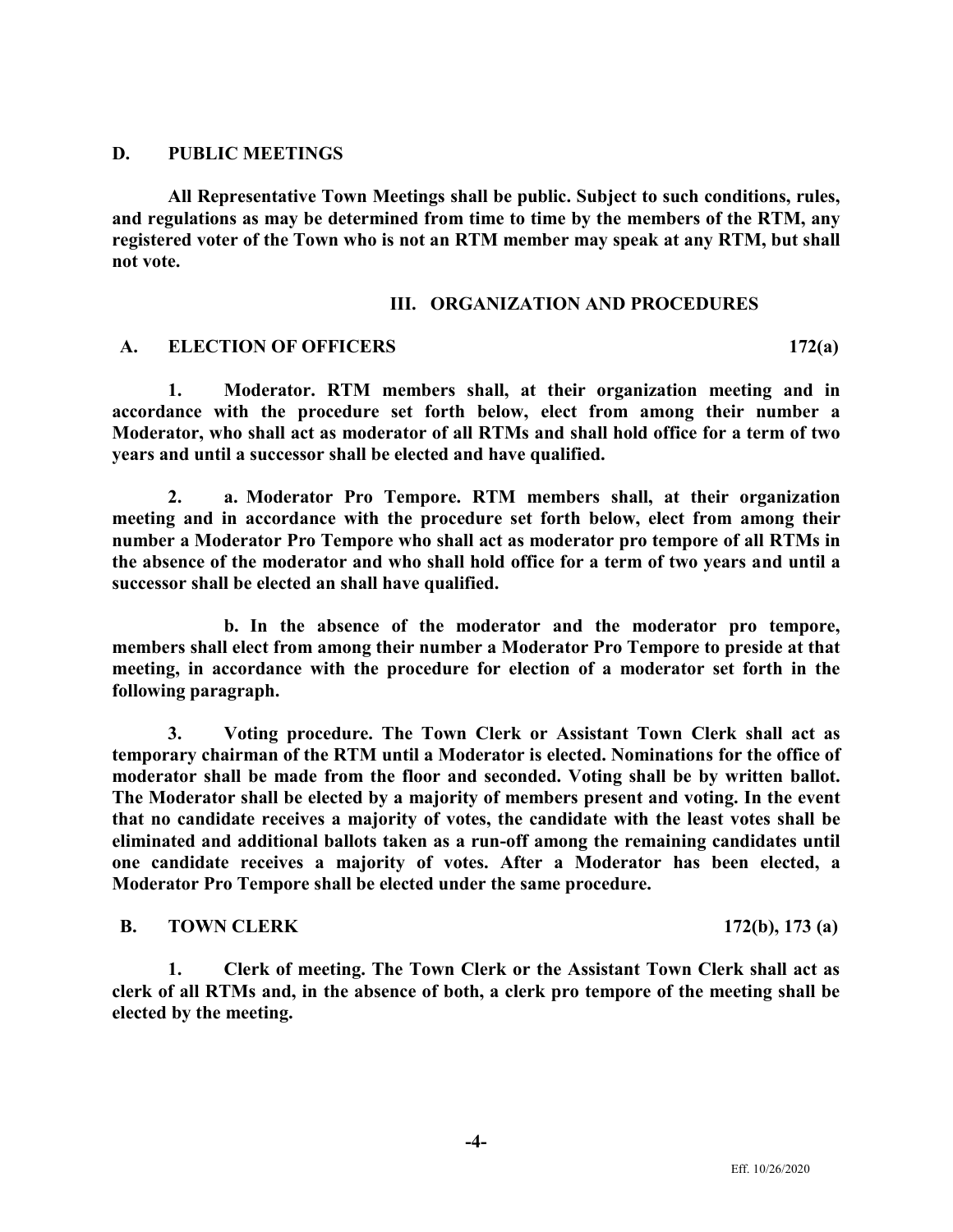**2. Receipt of Documents. All application, petitions, resolutions and recommendations for action addressed to the RTM shall be delivered in writing to the Town Clerk, as clerk of the RTM, together with explanatory data and memoranda relating thereto, drafts of such proposed resolutions, and copies of relevant documents relating to such applications, petitions, resolutions, and recommendations. Upon receipt of the foregoing, the Town Clerk, as clerk of the RTM, shall immediately notify the Moderator and the Moderator Pro Tempore of the receipt thereof. The Moderator Pro Tempore shall review all explanatory memoranda submitted with all items on the call and shall endeavor to have additional information included from the proposer with the explanatory memoranda where appropriate.**

**3. Referral of Items to Standing Committees. The Moderator shall direct the Town Clerk, as clerk of the RTM, to refer all items on the call of the meeting to the proper standing committee(s). The Town Clerk shall deliver or mail to the chairmen, vice chairmen, or secretary of such RTM committee(s) as may be designated by the Moderator the application or recommendation, explanatory memoranda, accompanying draft of resolution, and copies of documents delivered to the Town Clerk by the officer or official board or party recommending the action.**

**4. Notice of Meetings. The Town Clerk, as clerk of the RTM, shall mail to all RTM members the notice of meetings at least two weeks before each meeting, unless the Moderator shall otherwise direct, together with the explanatory memoranda of the officers or boards or parties recommending the actions described in the call, together also with advice as to the committee(s) to which each item in the call has been assigned, as hereinafter provided, and the time and place at which each committee and each district delegation, respectively, will meet to discuss the item. Notice of each RTM shall be published in a newspaper having a general circulation in the Town, and shall specify the object for which the meeting is to be held.**

**5. Distribution of Minutes. After each meeting the Town Clerk, as clerk of the RTM, shall mail to each RTM member a copy of the unapproved minutes.**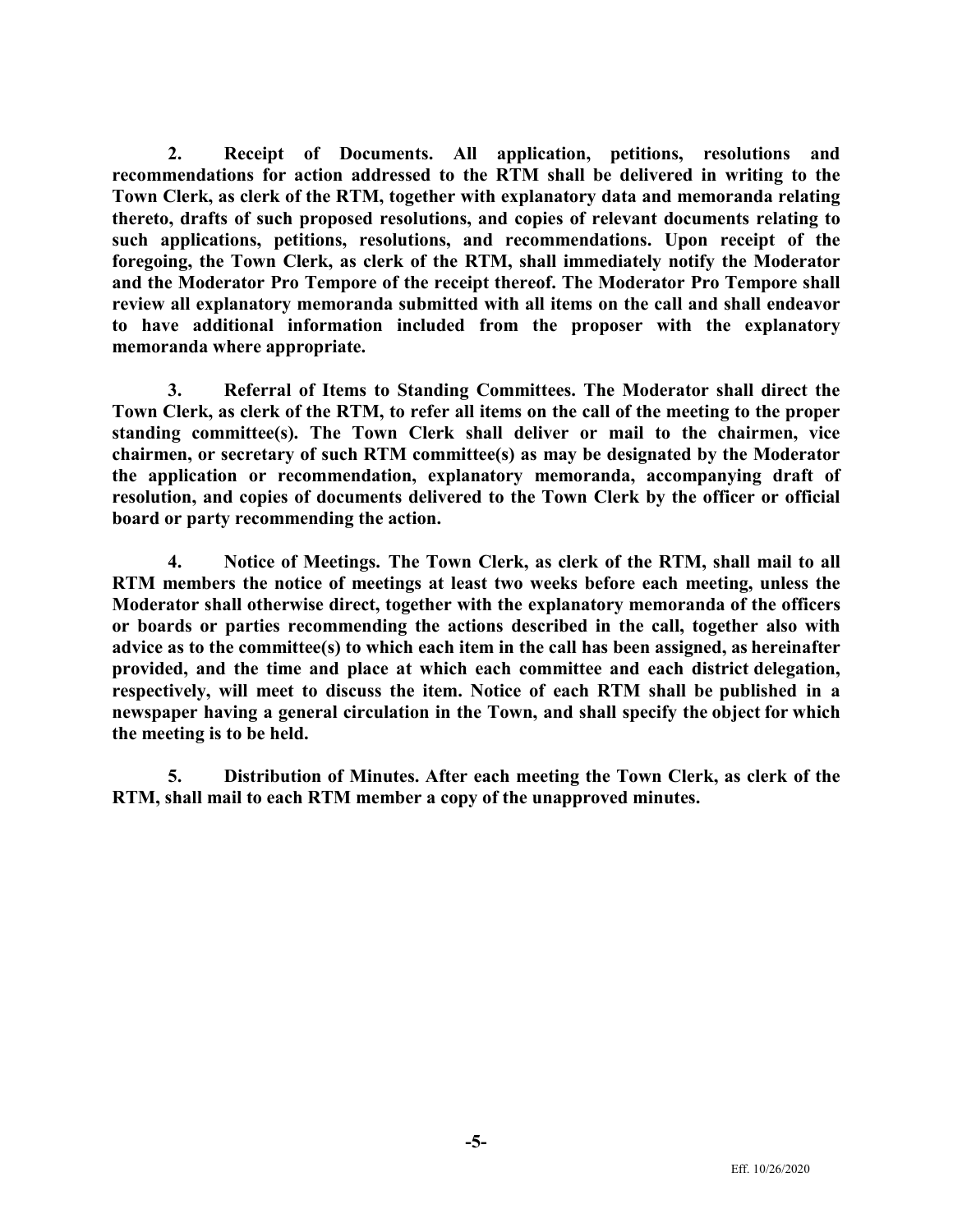### **C. MEETING DATES**

**1. Organization Meeting. The organization meeting of RTM members shall be held on the third Tuesday of January in even numbered years.**

**2. Regular Meetings.**

**a. Regular meetings shall be held according to the following schedule:** 

| <b>January</b>   | <b>Tuesday after MLK Day</b> |
|------------------|------------------------------|
| March            | <b>Second Monday</b>         |
| April            | <b>Second Monday</b>         |
| <b>May</b>       | <b>Second Monday</b>         |
| June             | <b>Second Monday</b>         |
| <b>September</b> | <b>Third Monday</b>          |
| October          | <b>Fourth Monday</b>         |
| <b>December</b>  | <b>Second Monday</b>         |

**Notwithstanding the schedule described above, if the September meeting date falls on either the day before or the day of a holiday for which the Greenwich Public Schools are closed, the September meeting will be scheduled on the next available date.**

**b. Any regular meeting, unless otherwise required by law, may be canceled upon direction of the Moderator, and thereupon the Town Clerk shall immediately mail written notice thereof to all RTM members. (Revised 10/28/13)**

- **3. Special Meetings.**
	- **a. Special meetings shall be called as provided by law.**

**b. The Moderator may call a meeting of the members at any time. The Moderator, or, if absent or unable to do so, the Town Clerk, shall call such meeting upon the request of the First Selectman, or the Chairman of the Board of Estimate and Taxation, or upon the application of twenty registered voters of the Town to be held within sixty days after receiving such request or application.**

### **D. MEETING LOCATION**

**1. Regular Meeting Place. Meetings shall be held in the Moderator's Hall of the Greenwich Central Middle School or such alternate location within the Town as the Moderator shall designate. (Eff. Jan. 1996)**

**2. All meetings of RTM committees and subcommittees shall be held in public buildings or places; meetings shall not be held in a private residence or other place not open to the public.**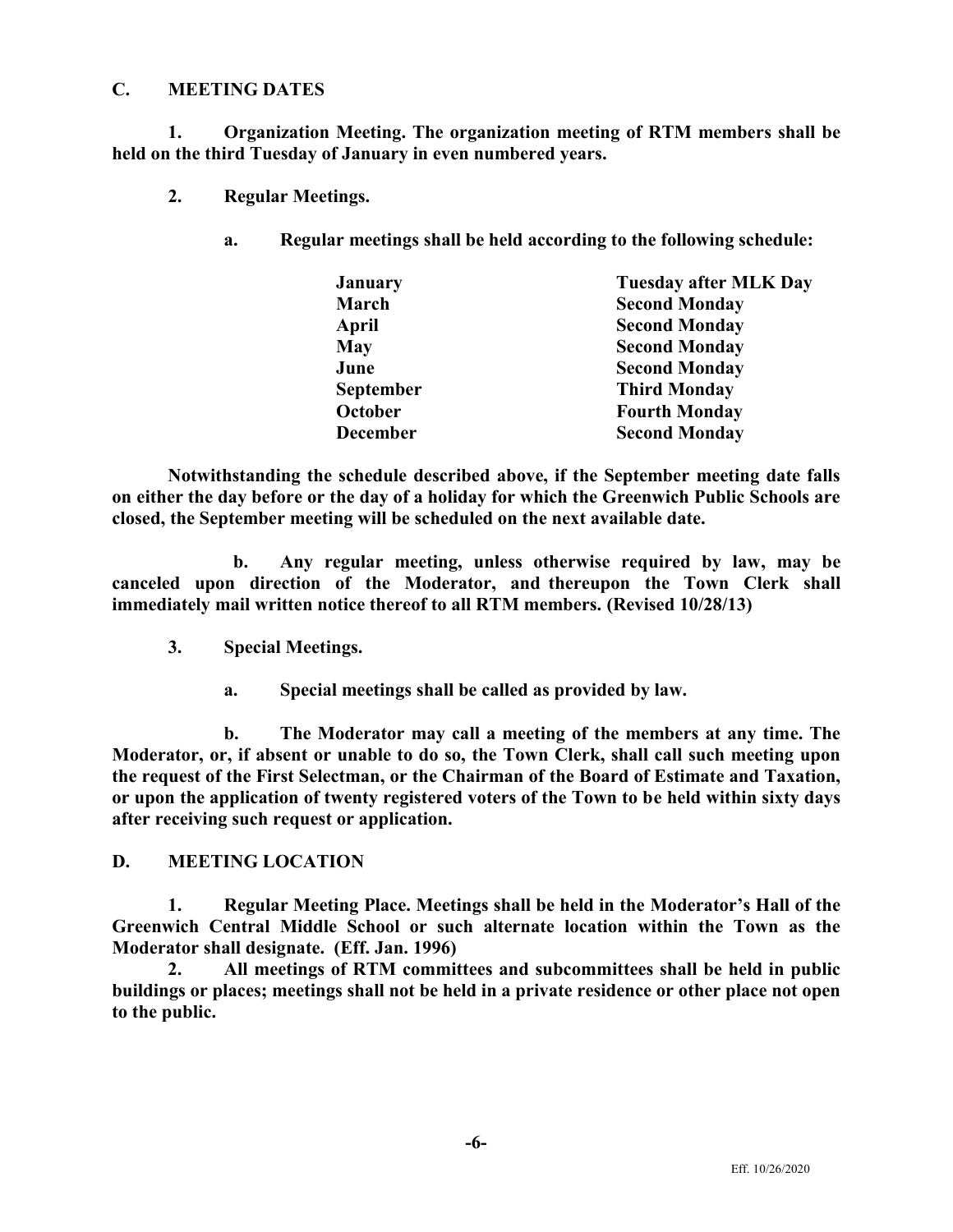#### **E. SEATING**

#### **1. Members and Ex Officio Members**

**a. The first row of seats in the auditorium shall be reserved for ex officio members and town officials.**

**b. At all RTMs, seats shall be assigned by the Town Clerk for all members by district, and the seats assigned to each district shall be clearly designated. During the transaction of business of the meetings, the seats designated shall be occupied only by members.**

**2. General Public. Seats available for the general public shall be located outside the area designated for members.**

#### **F. QUORUM 173(b)**

**One third of the members shall constitute a quorum for doing business.**

### **G. MAKING STANDING COMMITTEE REPORTS**

**The report of a standing committee on any item referred to it shall state its recommendation, the vote thereon in committee, the districts not represented at the committee meeting, and any facts which in the opinion of the committee should be considered by the RTM.**

#### **H. APPOINTMENTS TO BOARDS, COMMISSIONS AND COMMITTEES**

**1. On Nomination by Board of Selectmen or RTM. Nominations by the selectmen shall be transmitted to the Town Clerk. The Town Clerk shall notify in writing the chairman, or, if absent, the vice chairman, and the secretary of the Appointments**

**Committee of the selectmen's nominations and of any RTM committee vacancies which the RTM is required to fill on its own motion. Within fourteen days after such notification, the Appointments Committee shall file with the Town Clerk (a) a report of its actions taken on the nominations by the Selectmen and (b) its nominations of candidates to be appointed by the RTM on its own motion, and a report with respect to such nominees. In the event of the necessity for filling a mid-term vacancy, the fourteen day period may be reduced upon direction of the Moderator.**

**Upon completion of the Call of the RTM, the Town Clerk shall immediately notify each nominee, in writing, of any standing committee(s) to which the nomination has been referred, and shall instruct the nominee to contact the chairman of such committee(s); the Town Clerk shall simultaneously notify said committee chairman of the referral(s).**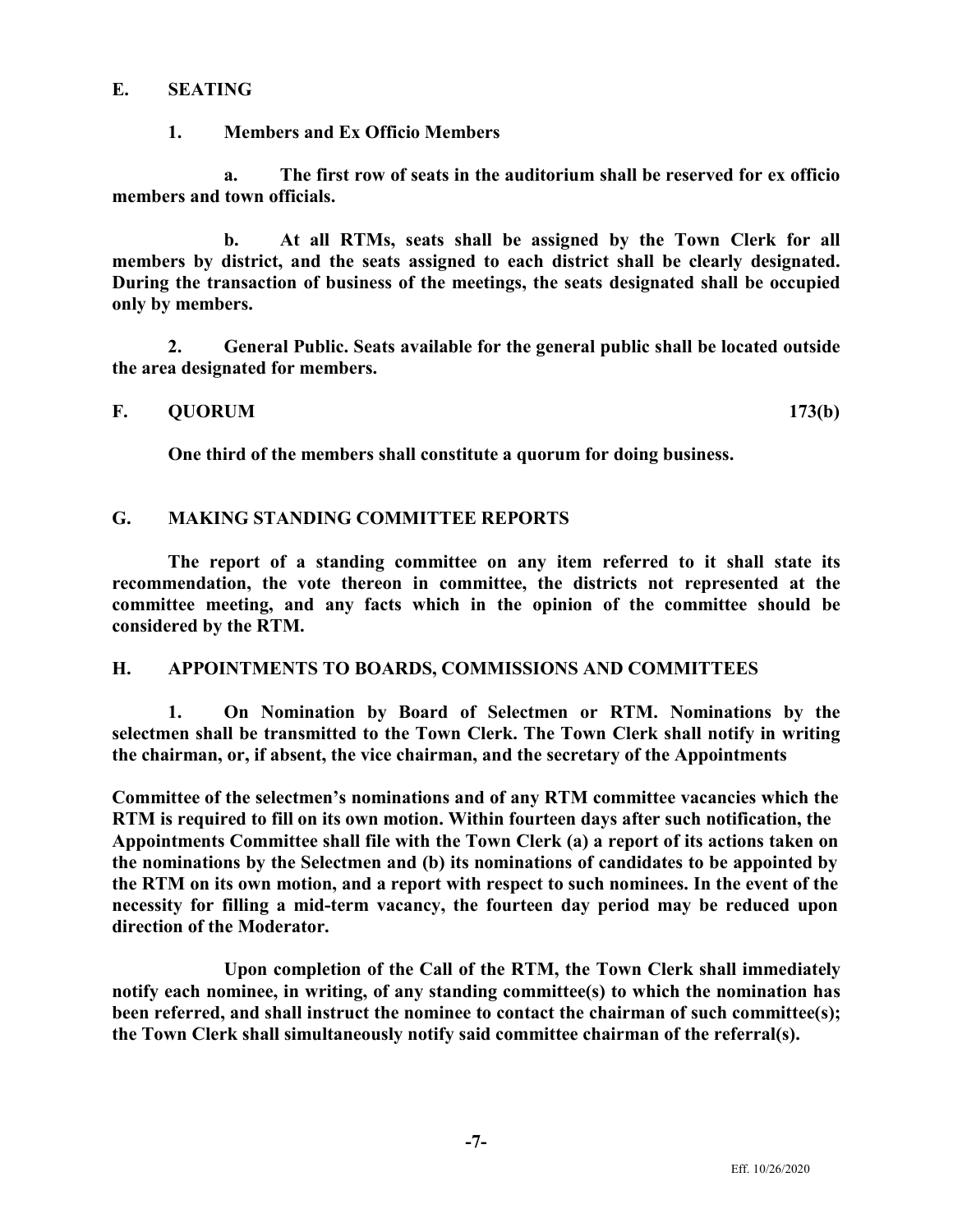**2. By Petition. Other nominations for appointments on motion of the RTM may be made by a written statement signed by at least ten members of the RTM and presented to the Town Clerk at least seven business days before the meeting at which the nominations are to be acted upon. The Town Clerk shall mail a copy of such statement as soon as possible to all RTM members.**

**3. Published notice. Except as provided in these rules, appointments of members to commissions who are required by law to be appointed by the RTM on its own motion or on nomination of the Board of Selectman shall not be made at the same meeting at which the nominations are received, unless the names of the nominees have been previously transmitted in writing to the Town Clerk and included in the published notice of such meeting.**

**4. On Nomination From the Floor. Nothing contained in Subsections 1, 2 and 3 shall prevent the Selectmen or members from making other nominations from the floor. Such nomination shall postpone action on the appointment until the next RTM.**

### **I. PROCEDURE AT MEETINGS**

**1. Recognition. An RTM member having obtained recognition by the Moderator unless recognized by name, shall immediately state name and district.**

**2. Point of Order.**

**a. A member may rise to a Point of Order by calling upon the Moderator for a ruling and enforcement of the Rules of the RTM if the member thinks there has been a violation of the Rules, an omission, a mistake, or a procedural error.**

**b. Before any action is taken on any item added to the Call of the meeting too late to be considered by the appropriate standing committees and district delegation meetings, consideration thereof may be objected to as a Point of Order by any member. Unless the objection is overruled by a majority of members present, the item shall be postponed to the next meeting.**

**3. Point of Information.**

**a. A member may rise to a Point of Information by directing a request to the Moderator, or through the Moderator to a town officer or another RTM member, for any relevant information.**

**b. When any member shall state a clear and substantial question of law as to an item of business before the meeting and shall request opinion of counsel thereon, the request shall have preference as a Point of Information and shall be referred immediately to the Town Attorney, if present.**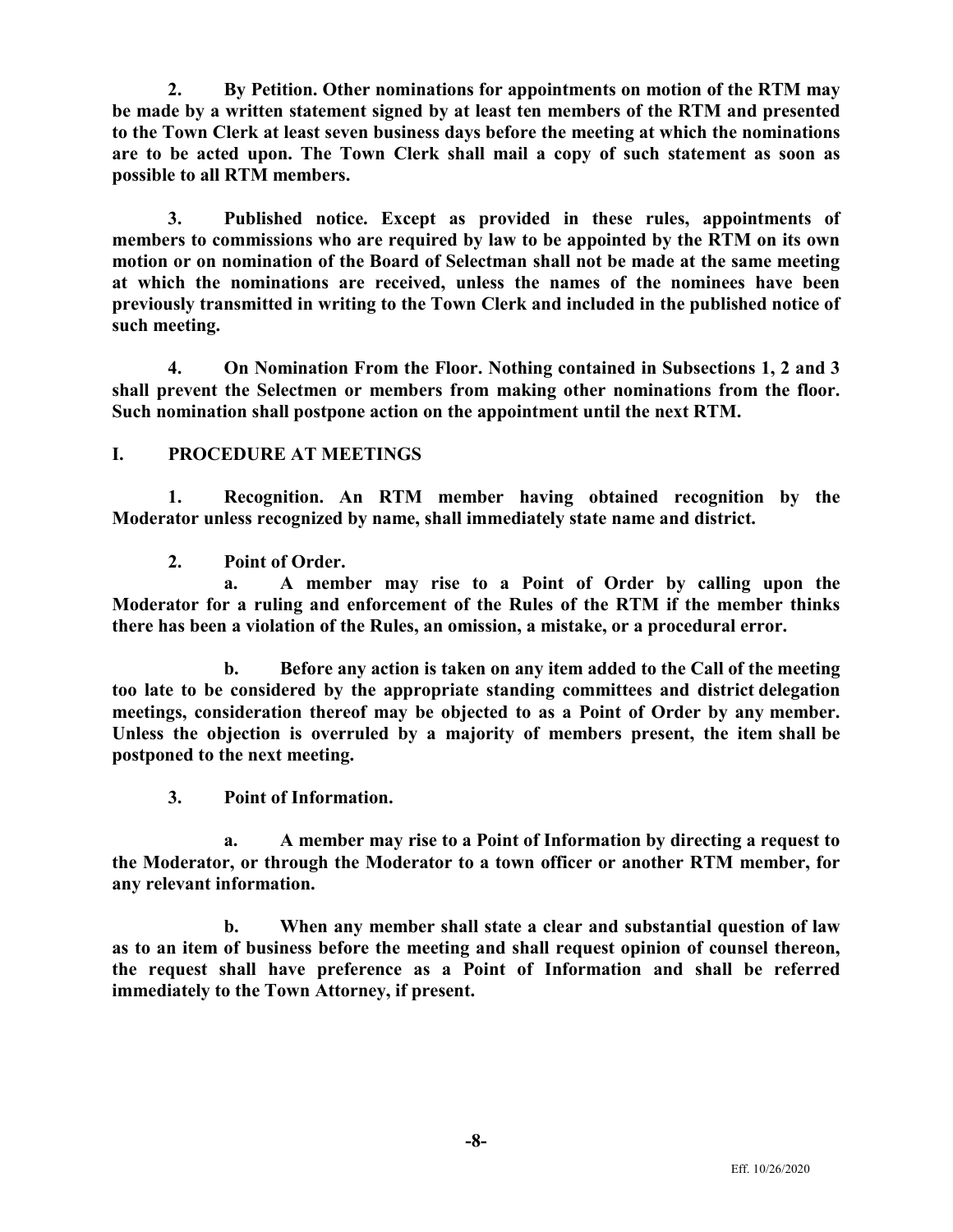**(1) If the Town Attorney is not present or shall decline to give an immediate opinion, or if, after an opinion is given, any member shall appeal therefrom, the question may, by majority vote of those present, be referred to the Legislative and Rules Committee for further study and conference with the Town Attorney and a report at the next regular meeting.**

**(2) The motion for such referral such shall take precedence over all other business except motions to recess or to adjourn or to fix a time to adjourn.**

**4. Voting Procedure**

**a. Voting on all substantive questions shall be subject to the requirements of the Freedom of Information Act of the State of Connecticut. Voting on questions of a non-substantive or parliamentary procedural nature may be by voice vote, standing vote, or show of hands at the discretion of the Moderator, unless the body shall appeal the ruling. On motion for a record vote supported by one-fourth of the members present, a record vote shall be taken.**

**b. Where required by the Freedom of Information Act or upon motion duly adopted, as directed by the Moderator, a record vote by the members present at the time the Moderator calls for the vote shall be taken by the district chairmen on a voting record card properly identified as to the subject being voted upon. The vote shall be taken in the following manners:**

 **The district chairman shall not begin to record the vote until after the Moderator has called for the vote. The district chairman shall first strike from the voting card the names of members not present. The chairman shall then circulate the voting card among the members of the delegation to personally record their own votes. The chairman may also designate the district vice chairman or secretary to assist with passing the voting card through the district's seating area to ensure that the voting card is circulating in a timely manner.**

**c. Upon the completion of the vote, the district chairmen shall deliver the record vote to the Town Clerk.**

**d. The Town Clerk shall total the votes of the districts and report the results of the count to the Moderator, who shall report the count to the meeting. The Town Clerk shall record in the minutes of the meeting the results of the count. The voting record cards shall be retained by the Town Clerk as part of the minutes of the RTM.**

**e. Voting by proxy shall not be permitted.**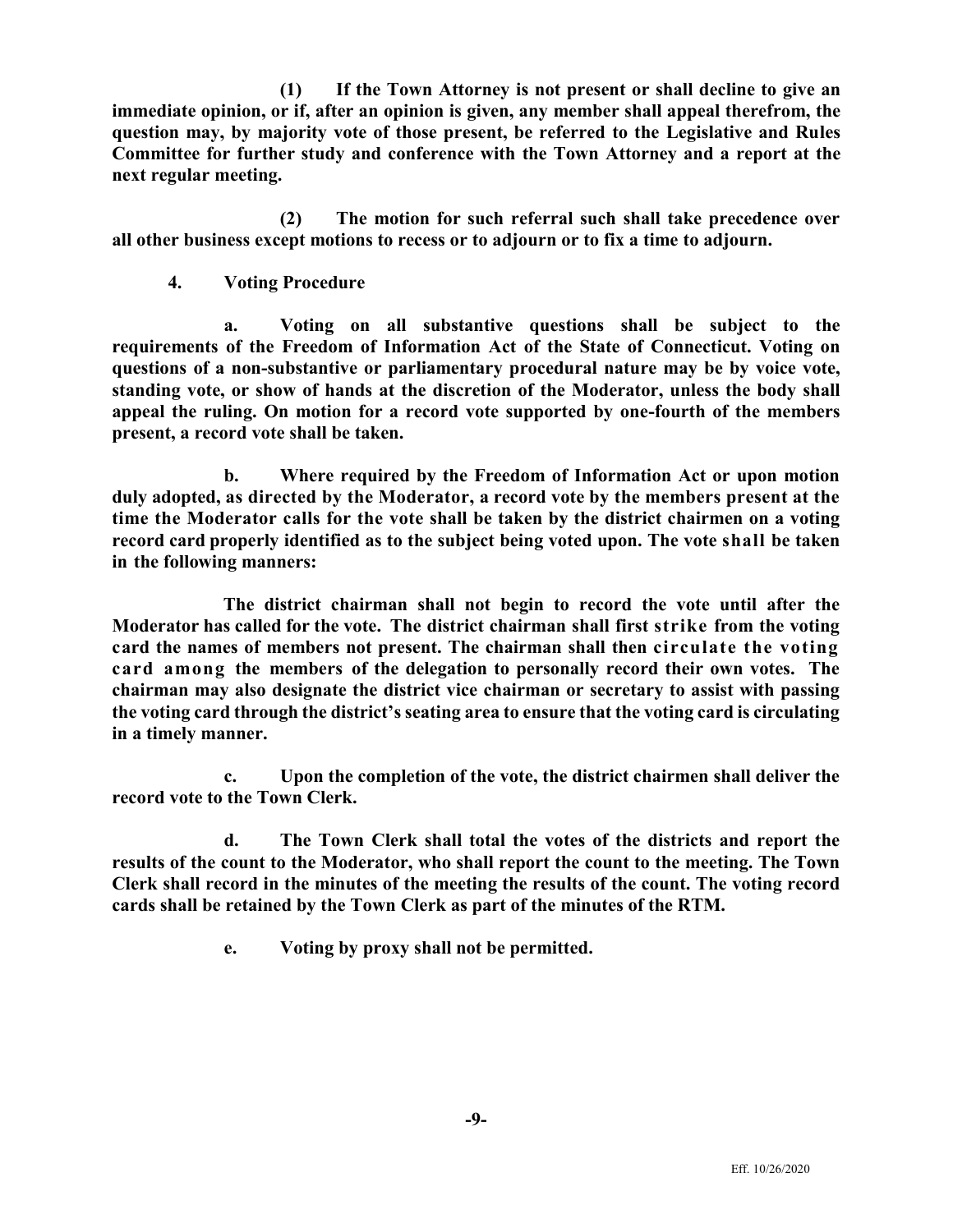### **5. Time Limit For Submitting Vote In Remote RTM Meeting**

**When the RTM is required to meet remotely, one member of each district shall serve as the "tabulator" of the votes of each district. Members shall have a period of 5 minutes measured from the time the Moderator calls for a record vote to get their vote to the district tabulator. The tabulator shall mark the district voting card accordingly, and forward it to the Assistant Town Clerk for counting. After the 5 minute period has expired, the tabulator shall close the voting for the district and forward the district voting card to the Assistant Town Clerk even if all of the votes of members present have not been received.** 

### **6. Consent Calendar**

**There shall be a Consent Calendar on which shall be entered such resolutions as the Moderator, or in his absence the Moderator Pro Tempore, upon the suggestions of the Committee Chairpersons and District Chairpersons, shall designate, which shall be proposed to the RTM by the Moderator in the form of a Motion to Move to the Consent Calendar. All resolutions designated for action on the Consent Calendar shall be passed on motion without discussion unless, at any time prior to the motion for passage, a duly seconded motion of an RTM Member requests removal of a resolution from the Consent Calendar. In that event, the movant shall have three (3) minutes to address the RTM to show cause why there should be a removal, which time may be extended, in the Moderator's discretion. The Moderator shall then call for a standing vote, and if at least twenty (20) Members vote in favor of removal, then such resolution shall be so removed and placed on the regular call. (Eff. 1/1/04; revised 12/13/04)**

### **7. Second Reading**

**A "Second Reading" Procedure shall apply for any resolution that:** 

- **Revises the Charter; or**
- **Enacts or revises an ordinance; or**
- **Revises the Rules of the Representative Town Meeting; or**
- **Appears on the Call by way of a petition properly submitted.**

**(all of the above are hereinafter "The Proposed Resolution").** 

- **The Proposed Resolution shall be voted upon by the Representative Town Meeting only when it has been subject to the following procedure:**
- **a. The Proposed Resolution, upon presentation to the Town Clerk, will be placed on the Call for the next Representative Town Meeting and referred to the appropriate committee(s) for review, revisions, and/or committee voting.**
- **b. The Proposed Resolution shall then be presented at that initial Representative Town Meeting, and committee reports shall be given. Discussion on the item will be appropriate. Motions to amend The Proposed Resolution may be voted upon at that meeting.**
- **c. The Moderator will then place the item on the Call of the next regularly scheduled Representative Town Meeting.**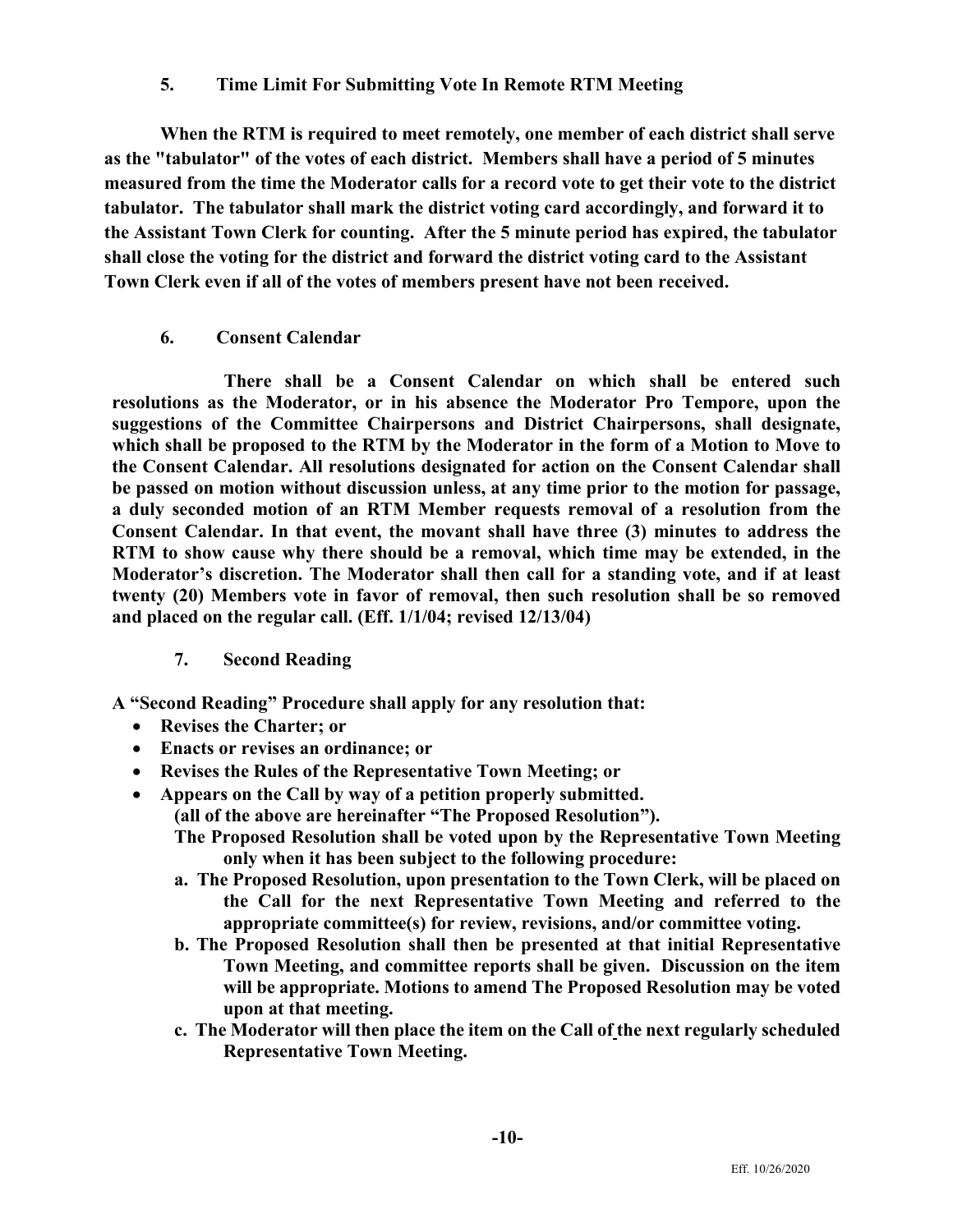- **d. The Proposed Resolution, having been placed on the Call for the next regularly scheduled (subsequent) Representative Town Meeting, shall be referred to the appropriate committees for a "second" reading, revisions and/or committee voting.**
- **e. The Proposed Resolution may then be considered, committee reports delivered, discussed, amended as desired and voted upon at that subsequent Representative Town Meeting.**
- **f. Following standard voting procedure, The Proposed Resolution may be voted upon without a second reading if such motion is made and duly seconded to suspend this rule and move to vote in the initial meeting when presented. (Eff. 12/9/2019)**

### **J. AMENDMENTS TO RULES**

**Rules of the RTM may be amended on motion at any duly called and held RTM by a majority of the members present, provided that notice of the proposed amendment shall have been included in the Call of the meeting.**

#### **K. ABSENCE OF SPECIFIC RULES**

**In all cases not covered by the Rules of the Representative Town Meeting, the current edition of "Robert's Rules of Order Newly Revised", shall govern.**

#### **L. ATTENDANCE RECORD**

**A record of attendance of the members at RTM shall be kept by the Town Clerk, and the names of members absent from any meeting shall be recorded with the minutes of the meeting. A copy of the record of attendance shall be furnished by the Town Clerk to any interested person who requests a copy.**

#### **M. TOWN HALL BULLETIN BOARD**

**The RTM will maintain an official bulletin board in the main entrance of Town Hall where notices of its activities, schedules, meetings of committees, lists of members, minutes and similar items are to be posted for public awareness. This public information board will be maintained by the Moderator Pro Tempore under the supervision of the Moderator.**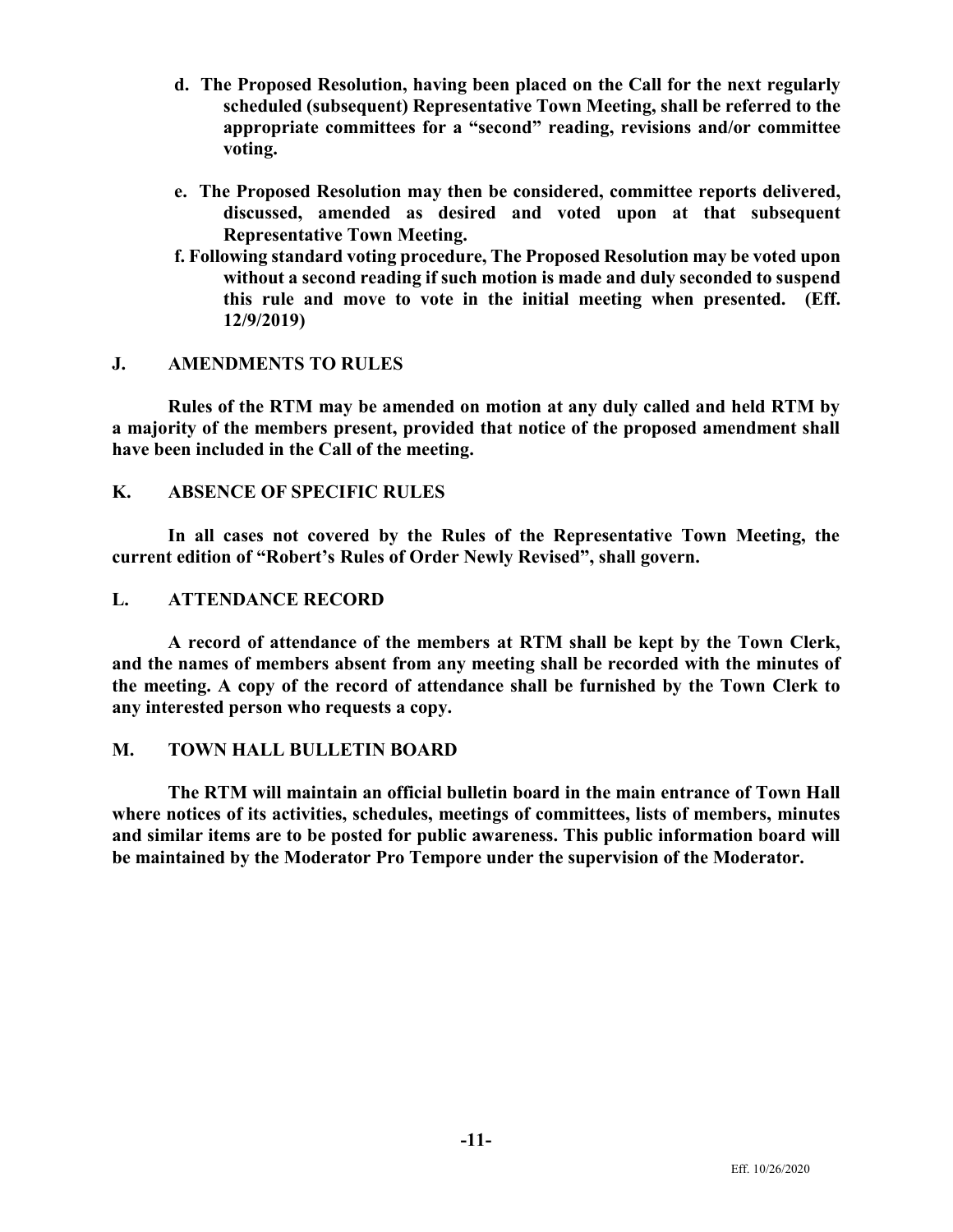### **IV. DISTRICT DELEGATIONS**

### **A. ORGANIZATION MEETING**

**1. Election of Officers. At the conclusion of the Regular December district meeting following the general election of members, those elected from each district for the following term shall meet and organize as a district delegation by electing from their number a chairman, a vice chairman, and a secretary. The Town Clerk shall have the responsibility to notify such elected members of the organization meeting. The preceding chairman, vice chairman, or senior member of the district delegation, in that order, shall act as temporary chairman of such meeting until a chairman is elected. The newly elected chairman shall promptly notify the Town Clerk of such elections.**

**2. Rules for Voting. All voting for such offices shall be by written ballot, and a majority of the district delegation shall constitute a quorum. A majority vote of members present shall be necessary for election.**

### **B. REGULAR MEETING DATES**

**At its organization meeting, each district delegation shall decide the place and the day of the week for its regular meeting in advance of RTMs. The secretary shall so notify the Town Clerk prior to publication of the next call.**

### **C. ELECTION OF DELEGATES AND ALTERNATES TO COMMITTEES**

**At its organization meeting, each district delegation shall designate from among its number, for each standing committee one delegate and one alternate. In the event that more than one member seeks appointment to any such committee, the choice shall be made by written ballot. The newly elected chairman shall promptly notify the Town Clerk of such designations.**

### **D. RESPONSIBILITIES OF DISTRICT CHAIRMAN**

**1. Meeting Chairman. The district chairman shall act as chairman of all district meetings.**

**2. Representation at Standing Committee Meetings. The district chairman shall have the responsibility of insuring district representation at standing committee meetings. A delegate who cannot attend shall promptly notify the district chairman who shall promptly notify the alternate delegate. If the alternate cannot attend, the district chairman shall designate a member of the district delegation to the standing committee meeting as a substitute alternate delegate to attend and vote at that meeting.**

**3. At Representative Town Meetings. The district Chairman shall record the attendance and supervise the voting of the district delegation at RTMs.**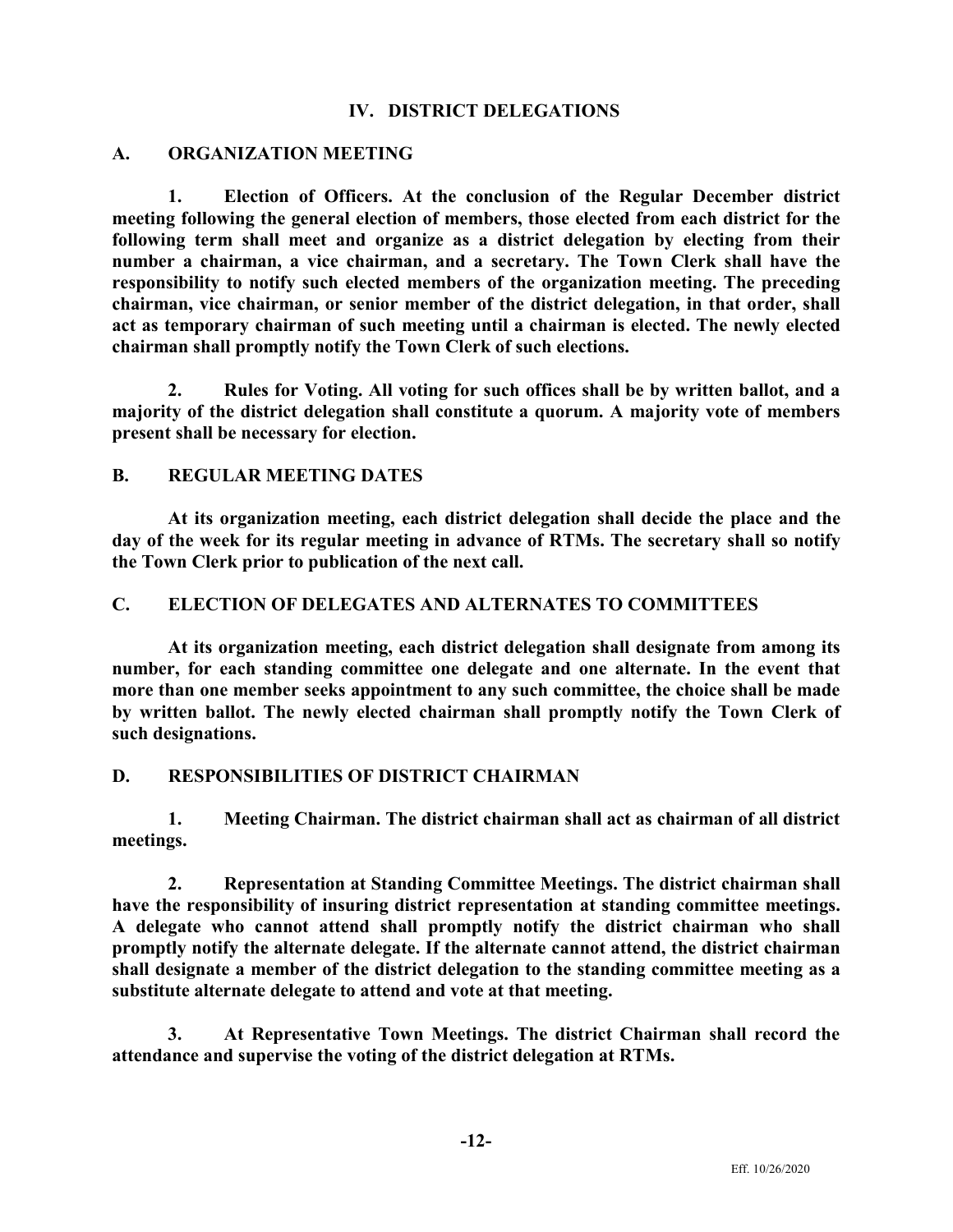**4. Vacancies. The district Chairman shall initiate a petition to the Town Clerk to call a special meeting for the filling of a vacancy in the district membership.**

### **E. RESPONSIBILITIES OF DISTRICT VICE CHAIRMAN**

**In the absence or inability of the district chairman, the district vice chairman shall assume the responsibilities of the chairman. However, the vice chairman does not automatically succeed to the office of district chairman if that office becomes vacant.**

**If a district office becomes vacant for any reason, a district member shall be elected to fill that office by the district delegation at the next district meeting, and the Town Clerk so notified.**

### **F. ATTENDANCE**

**A record of attendance at each meeting of the district delegation shall be kept by the chairman and shall be filed with the Town Clerk. Such records shall be public records and shall be maintained for one term after the term to which they apply. Appropriate rosters shall be furnished by the Town Clerk to the district chairman to facilitate reports.**

### **V. STANDING COMMITTEES**

### **A. ORGANIZATION**

**1. Designation of Committees. There shall be the following standing committees of the RTM: Appointments, Budget Overview; Education; Finance; Health and Human Services; Land Use; Legislative and Rules; Parks and Recreation; Public Works; Town Services; and Transportation.**

**2. Composition. All standing committees shall be composed of one delegate and one alternate from each RTM district.**

**3. Election of Officers. Not later than the regularly scheduled January committee meeting in even-numbered years, the delegates to each standing committee shall meet and elect from among their number by majority votes a chairman, a vice chairman and a secretary. Alternates shall not be eligible for the offices of chairman or vice chairman. The Town Clerk shall have the responsibility to notify the Delegates of the organization meeting. The preceding chairman, vice chairman, or the senior delegate on the committee, in that order, shall act as temporary chairman of such meeting until a chairman is elected.**

**All voting for such offices shall be by written ballot, and a majority of the standing Committee Delegates shall constitute a quorum for election of officers. The newly elected Chairman shall promptly notify the Town Clerk of such elections.**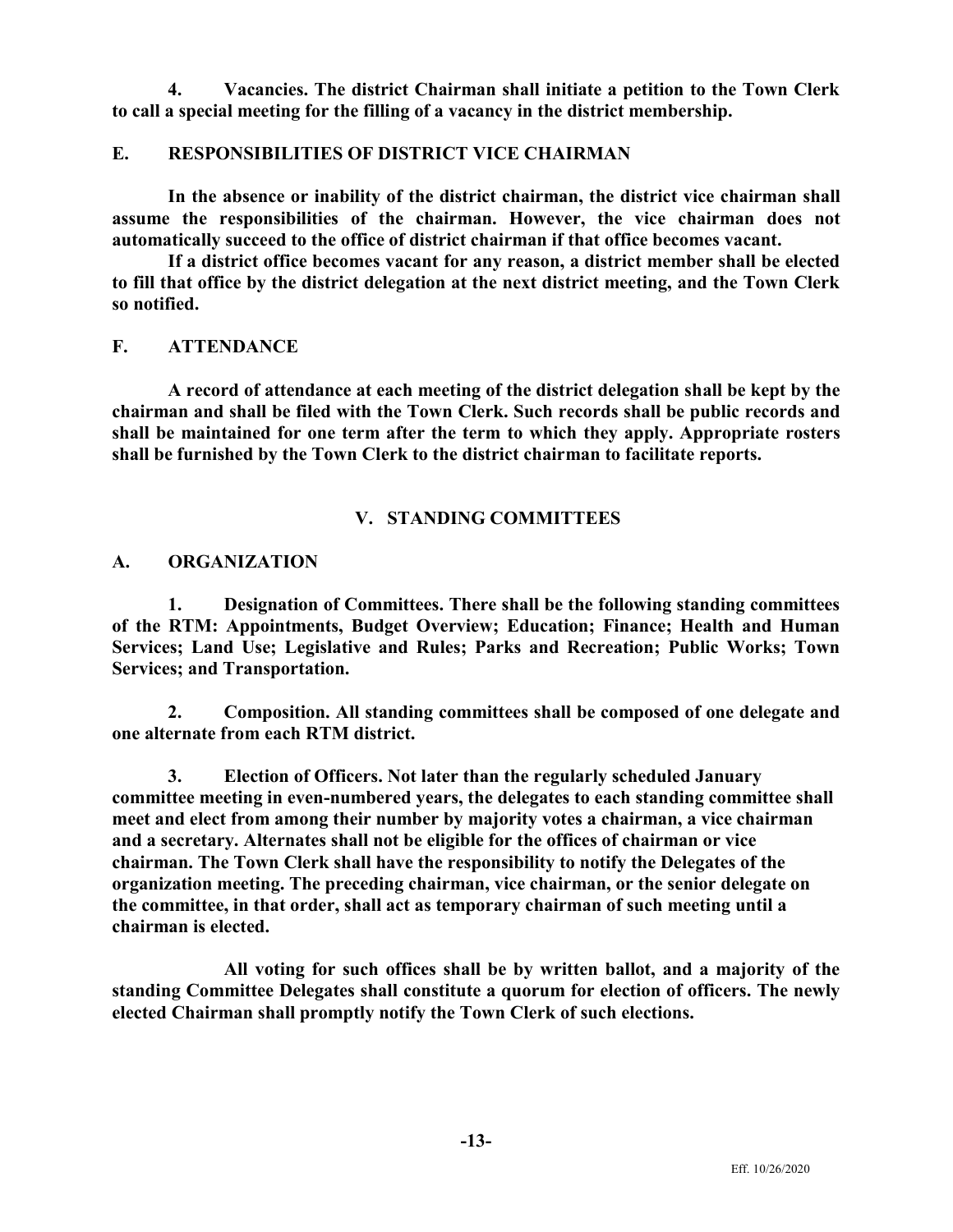**4. Attendance of Delegates. If a delegate does not attend a minimum of 50% of the meetings of the committee to which he or she has been designated within the first calendar year of each term, the delegate is ineligible to serve as a delegate to that committee the following year, and a successor shall be selected in accordance with these rules. No later than December 31 of the first calendar year of each term, the secretary of each committee shall report the names of each delegate failing to meet the minimum attendance requirement to the Town Clerk and to the appropriate district chairman. The eligibility of such a member can be reinstated by a majority vote of the district members.**

### **B. MEETINGS**

**1. Regular and Special Meetings. A standing committee shall meet on its regularly scheduled day in advance of the RTM to consider any matter referred to it, and may meet at other times and for other purposes upon the call of the chairman.**

**2. Schedule of Regular Meetings. The regularly scheduled meeting day for the various standing committees during the week preceding the RTM shall be as follows.**

| <b>MONDAY</b>                  | <b>TUESDAY</b>                   |
|--------------------------------|----------------------------------|
| <b>Education</b>               | <b>Appointments</b>              |
| <b>Finance</b>                 | <b>Health and Human Services</b> |
| <b>Land Use</b>                | <b>Parks and Recreation</b>      |
| <b>Legislative &amp; Rules</b> | <b>Town Services</b>             |
| <b>Public Works</b>            | <b>Transportation</b>            |

**3. Voting. The delegates shall cast record votes on all matters referred to their committee. Alternates shall be notified of all meetings of the committee and may attend and participate in its deliberation without vote, except when a committee delegate is absent and the appropriate alternate may vote instead. The recorded votes shall be filed with the Town Clerk. Such records shall be public records and shall be maintained for one term after the term to which they apply.**

### **C. RESPONSIBILITIES OF COMMITTEE CHAIRMAN**

**1. Meeting Chairman. The committee chairman shall act as chairman of all committee meetings.**

**2. Meeting Agenda. The items referred to the committee in the Call of the RTM constitute the preliminary agenda of a regular meeting. The chairman shall include the agenda in the call of any special committee meeting. In either a regular or special meeting, the committee may consider other matters by a two-thirds vote.**

**The chairman should arrange to have present at a regular meeting a representative of any item referred to the committee. If there is any indication of a contrary viewpoint, the chairman should search out and invite a spokesman of that position.**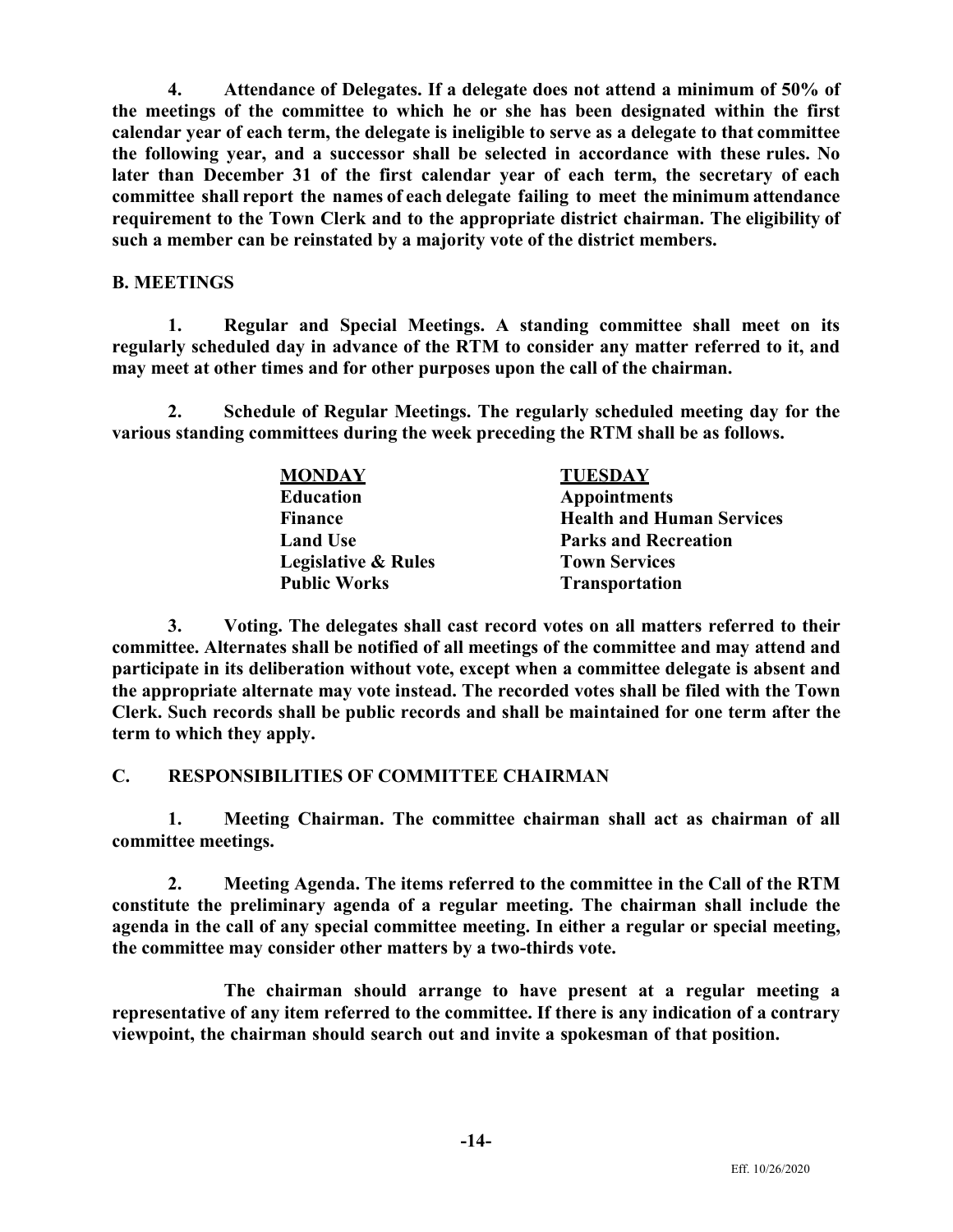**3. Reports. The chairman shall see that reports of attendance and votes are filed with the Town Clerk in a timely manner.**

### **D. RESPONSIBILITIES OF COMMITTEE VICE CHAIRMAN**

**In the absence or inability of the committee chairman, the vice chairman shall assume the responsibilities of the chairman. However, the vice chairman does not automatically succeed to the office of committee chairman if that office becomes vacant. If an office in a standing committee becomes vacant it shall be filled by a majority vote of the committee, and the Town Clerk so notified in writing.**

### **E. REPORTS**

**1. To Districts. Each district's delegate or alternate shall report, at the next subsequent meeting of the respective district delegation, the standing committee's vote and discussion on each item referred to it.**

**2. To RTM. The report of a standing committee to the RTM shall be made in accordance with Section III G. of these Rules.**

#### **F. ATTENDANCE**

**A record of attendance at each standing committee meeting of the individual delegates and alternates stall be kept by the chairman and shall be filed with the Town Clerk at the immediately following RTM. Such records shall be public records and shall be maintained for one term after the term to which they apply. Appropriate rosters shall be furnished by the Town Clerk to each chairman to facilitate reports.**

#### **G. BUDGET PLANNING PROCESS**

**Each Standing Committee, except for the Appointments Committee, is to review and help the RTM membership understand the coming fiscal year's budget request. Each Standing Committee Chair is to:**

**Provide guidance to Committee members on what departments are to be reviewed, contacts within those departments, what the budget is, the powers of the RTM and the process they will be asked to follow in order to report to the Standing Committee, as well as the RTM**

**Engage with appropriate department and budget leaders to understand the services provided, value derived and the associated cost drivers in their budget request, focusing on departmental needs, priorities, changes and deferments Liaise with other Standing and Special Committees, as appropriate, to coordinate such review activities**

**Produce three reports to the RTM website consisting of updates on progress preparing for the budget, a mid-process update and a final report. The mid-process report should be prepared, distributed and uploaded to the RTM website on or before the release of the First Selectman's budget. The final report should be prepared, distributed and uploaded to the RTM website no later than the date of the April RTM meeting.**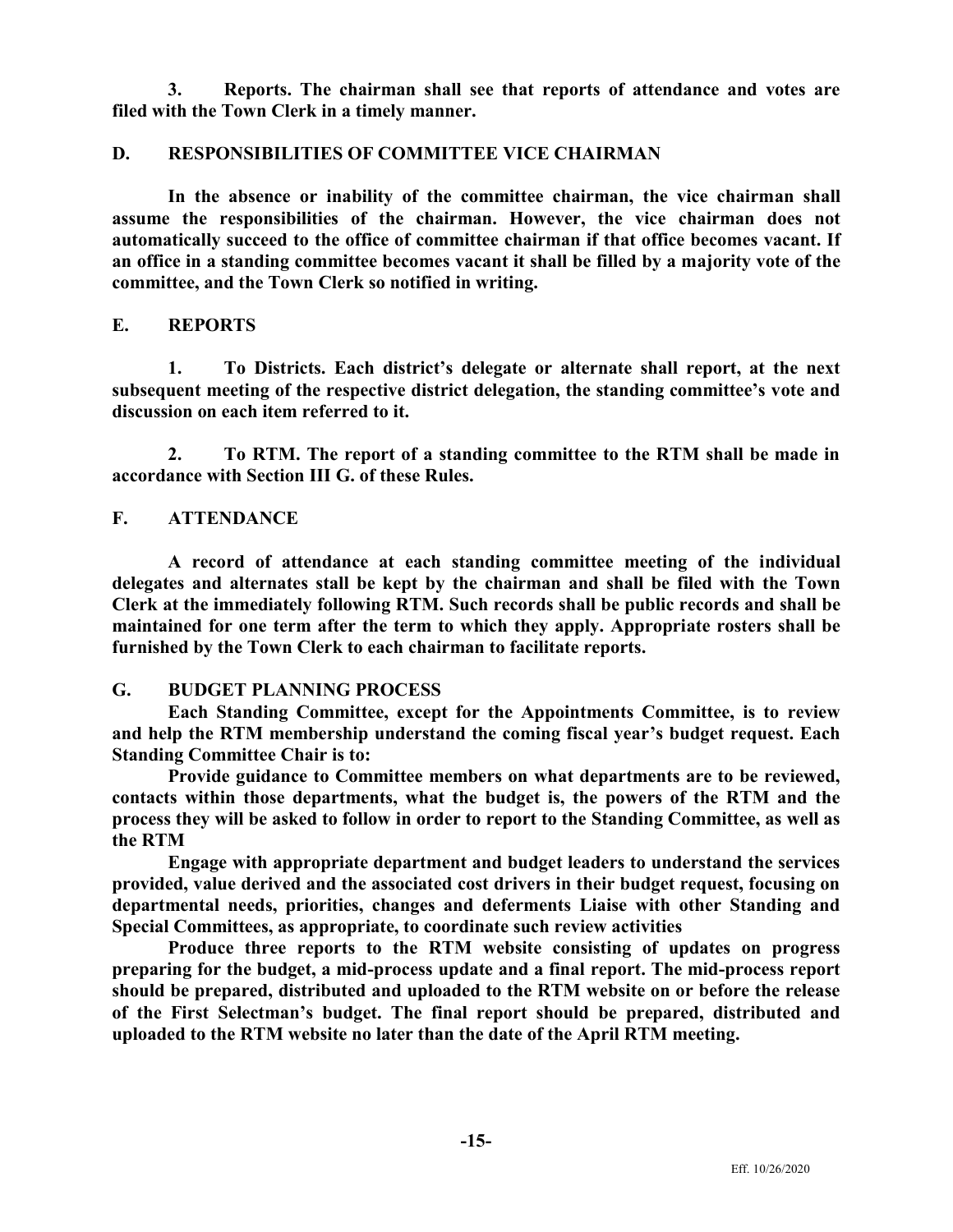**The Standing Committee Chair should then recommend their Committee members follow the schedule of suggested activities to aid in the development of their review and recommendations.**

**The Chair of each Standing Committee may, at their discretion, designate one or more members of their Standing Committee to drive and coordinate the preparation and review activities.**

**Additionally, each Standing Committee should periodically receive, review and discuss interim financial statements with the appropriate departments and budget leadership. Understanding the 'current' activities can help in the next years' budget discussions.**

### **Guidance for the RTM Standing Committee Annual Budget Review**

**The following guidance is offered to assist the Standing Committee Chairs:**

**Appropriate Committees can provide additional guidance regarding the form and content of the reports Standing Committees prepare as a result of their budget review.**

**The following timeline is intended to align with the "Timeline for the Budget Process" found on pages 38- 39 of the 2014-2016 BET Reference Book and should be adjusted by the Legislative and Rules Committee accordingly for any future revision thereof.**

### **September:**

**1) As soon as possible after the previous fiscal year budget vote, and no later than the September RTM meeting, Standing Committees should establish or assign its members to budget sub-committees whose purpose is to monitor and report the Town budget proceedings involving their respective functional Town departments.**

**2) Standing Committee Chairs should**

**a) share the budget area assignments to the appropriate department / budget area leadership as well as posting on the RTM website prior to the October RTM meeting**

**b) post changes to budget sub-committee membership to the RTM website as may become necessary**

**c) provide an overview of the budget review process, insights about the departments to be reviewed as well as a model of the assessment to be conducted**

**d) set up meetings with the appropriate department and budget leadership to review their respective budget process for the upcoming fiscal year**

**e) provide periodic reports on the progress of the budget review as well as any planned upcoming meetings or discussions. Such reports should be posted on the RTM website as well as shared with the appropriate department and budget leadership**

**3) Standing Committees are encouraged to invite public input as early as possible in order to shape budget discussions.**

### **September – December:**

**1) Public meetings may be arranged with representatives of the RTM, BET and First Selectman to discuss the BET Budget Guidelines and their approach and priorities to developing their proposed budget.**

**2) Assigned budget review members of the Standing Committees should meet with the appropriate department and budget leadership and report on key findings / departures.**

**December through February:**

**1) Each Standing Committee Chair, requests and distributes copies of available departmental budget requests along with supporting documentation on behalf of its**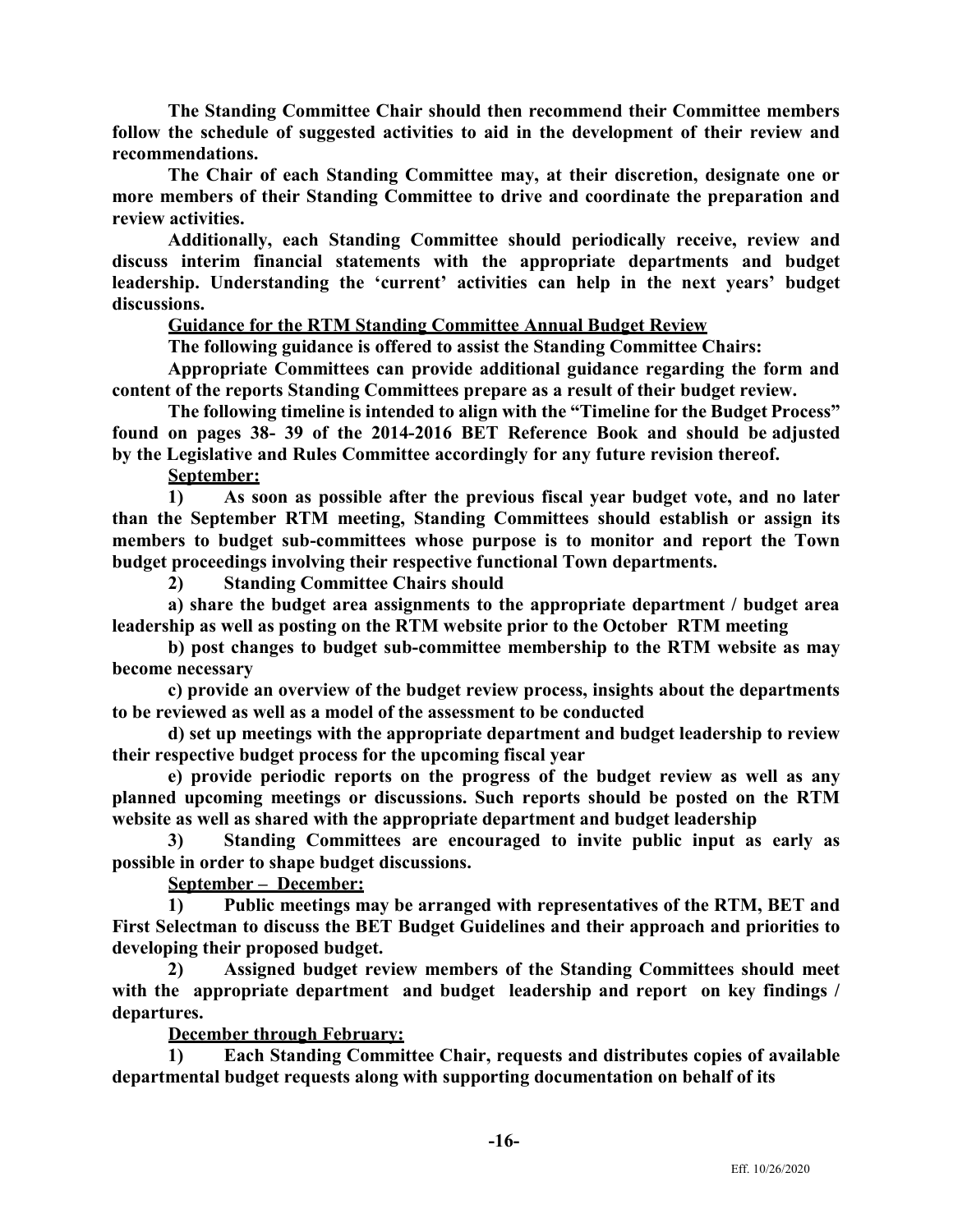**budget Sub-Committees.**

**2) Standing Committee Chair prepares, distributes and uploads to the RTM website the mid-process report.**

**3) Budget sub-Committees monitor the development of the budget requests of their assigned departments and attend, to the extent possible, scheduled meeting between department heads and the Budget Committee of the BET. Budget sub-Committees should prepare and distribute a summary report on these meetings to their respective Standing Committees prior to the March RTM Committee meeting. The Standing Committee Chair should prepare overall conclusions and recommendations and post any such report on the RTM website.**

**4) Budget sub-committees, at their own discretion, conduct research into noteworthy line item requests and discuss these with department managers and share their findings with their respective Standing Committees.**

**Reports on these items reports are posted on the RTM website prior to the end of March.**

**February**- **Mid April: 1) Each Standing Committee which has identified reinstatements or reductions to the Recommended Budget should prepare a brief report with its findings and recommendations. Such report should be discussed with the appropriate department and budget leadership to clarify, to the extent possible. Consideration should be given to present such at public meetings prior to the BET voting on the budget.**

**April:**

**1) Standing Committees prepare their final reports on the budget.**

**2) Standing Committees submit their final budget conclusions and recommendations in a written report to the Town Clerk.**

**3) The Town Clerk will distribute written reports, together with the Proposed Budget, to the members of the RTM as part of the May meeting packet.**

**May:**

**1) At the RTM budget meeting, if a Standing Committee plans to offer a line item amendment, the Committee Chair shall offer a Standing Committee report in accordance with Rules of the RTM, Section III G., "Making Standing Committee Reports". (1/19/2016; Eff. Date 6/1/2016)**

### **VI. SPECIAL COMMITTEES**

### **A. LABOR CONTRACTS COMMITTEE**

**1. Function. The Labor Contracts Committee shall examine and analyze each proposed labor contract which has been imposed by arbitration or tentatively approved by the Town or the Board of Education of the Town of Greenwich and a labor union. For those contracts negotiated by the First Selectman, its scope of review shall be limited by the Municipal Employee Relations Act. It shall advise the RTM as to the desirability of ratifying all labor contracts.**

**The Labor Contracts Committee will also review personnel policy and compensation practices including: fringe benefits such as vacation, sick days, life and medical insurance, pension contributions and benefits, performance evaluation,**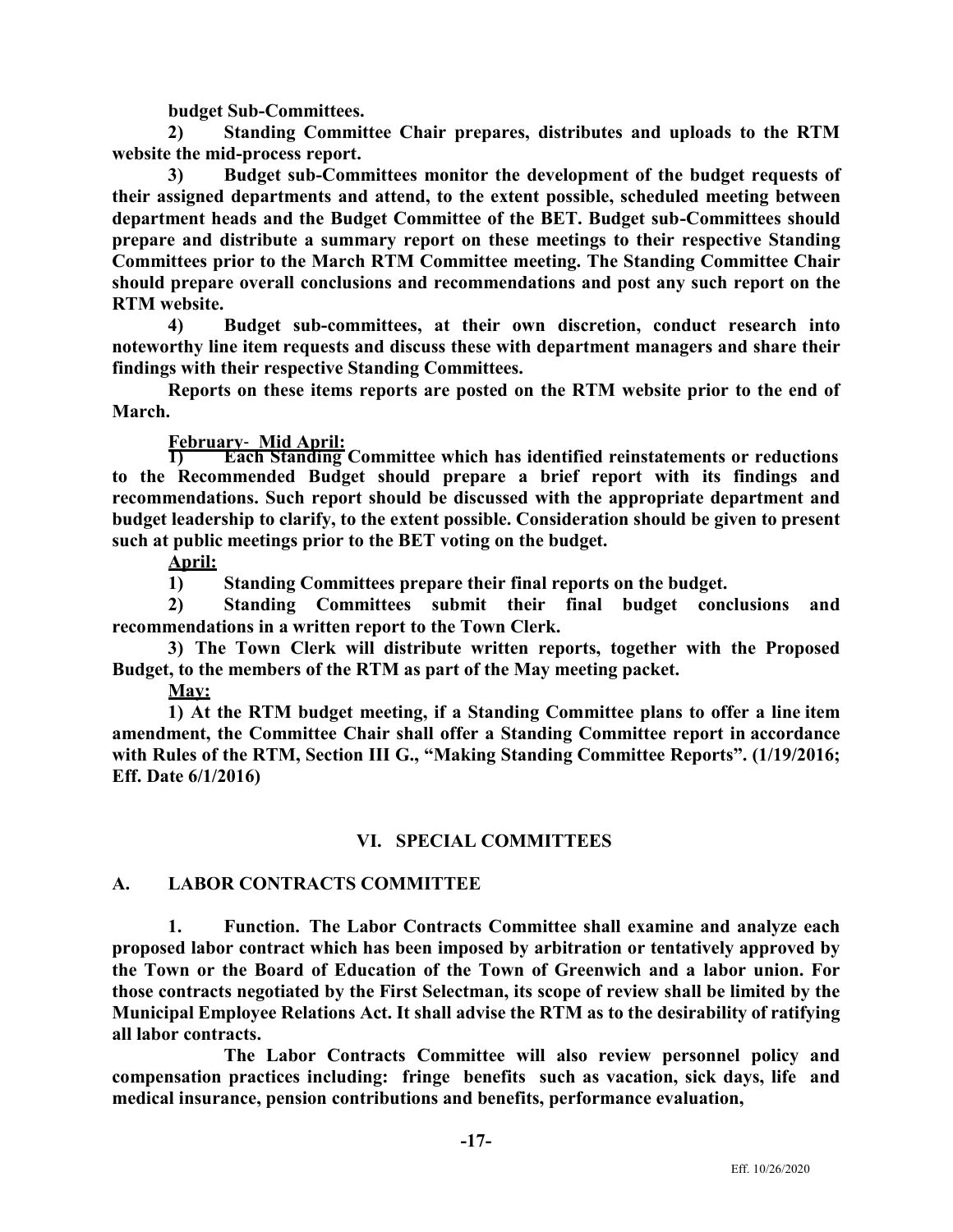**incentive plans and awards, and employee classification plans.**

**2. Composition. The Labor Contracts Committee shall consist of seven delegates and two alternates, all of whom shall be members of the RTM and who shall be appointed by the RTM on nomination of the Appointments Committee for terms expiring at the end of the term of the RTM during which they are appointed, provided that the term of each delegate and alternate shall continue thereafter until a successor shall have been appointed, and further provided that said delegate or alternate continues to be a member.**

**3. Election of officers. A chairman and vice chairman shall be elected by the delegates of the Labor Contracts Committee from among their number as soon as convenient following their appointment. Alternates shall not be eligible to serve as officers. After appointment of the Labor Contracts Committee by the RTM, the Town Clerk shall notify the delegates and alternates of the organization meeting. The preceding chairman, vice chairman or the senior delegate on the committee in that order, shall act as temporary chairman of such meeting until a chairman is elected. All voting for such offices shall by written ballot, and a majority of the committee delegates shall constitute a quorum. The newly elected chairman shall promptly notify the Town Clerk of such elections, and the Moderator shall announce the election of the committee chairman at the next meeting.**

**4. Meetings. The chairman shall convene a meeting of the committee when notified by the Town's negotiating party that a contract has been tentatively reached by both parties. The chairman shall notify the Town Clerk of this meeting in order that it may be posted on the Town Hall bulletin board as a public meeting. Only delegates may vote, except that an alternate may vote in the absence of a delegate. The chairman may convene the committee to meet in executive session for discussion of a proposed contract, but no votes shall be cast at such meeting.**

**5. Reports. The chairman shall report to the RTM the committee's vote on the proposed contract, along with an analysis of its salient features and the reasoning of the committee. The chairman shall also promptly report to the Town Clerk the committee's vote on all actions. In turn, the Town Clerk will notify each district chairman of the vote.**

**6. Minutes. The minutes of each public meeting of the committee, in the form of the recorded votes of the delegates, shall be kept by the chairman and shall be filed with the Town Clerk. Such records shall be public records and shall be maintained for one term after the term to which they apply.**

### **B. CLAIMS COMMITTEE**

**1. Powers. The power of the RTM to approve appropriation of the Board of Estimate and Taxation for the payment, compromise, or settlement upon recommendation of the Town Attorney of any claim against the town is delegated to a committee of the RTM to be known as the Claims Committee.**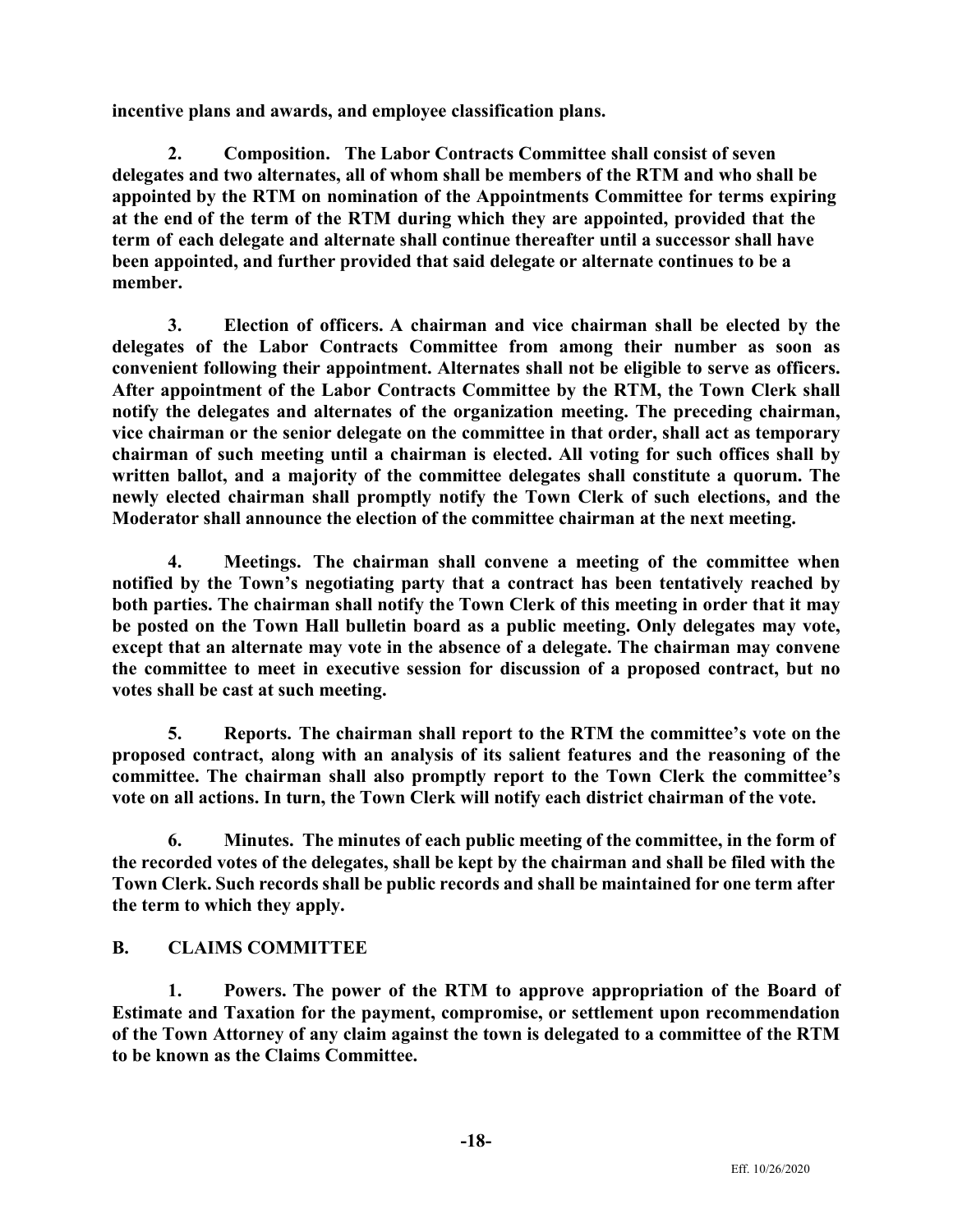**2. Organization.**

**a. Membership. The Claims Committee shall consist of ten members of the RTM, including the Moderator.**

**b. Nomination. Nomination of delegates to the Claims Committee to be appointed by the RTM shall be made in accordance with the procedures provided by Section III H 1 of these Rules for the nomination and appointment of members of Town boards and commissions by the RTM on its own motion.**

**c. Appointment. The RTM shall appoint nine Delegates to the Claims Committee for terms expiring at the end of the term of the RTM during which they are appointed, provided that the term of each delegate shall continue thereafter until a successor shall have been appointed, and further provided that said delegate continues to be a member of the RTM. Any vacancy shall be filled for the unexpired portion of the term by appointment by the RTM. (Eff. 3/11/1996)**

**d. Officers. The Moderator of the RTM shall be the chairman of the Claims Committee. At the first meeting of the committee following its appointment, the committee shall elect one of its delegates other than the Moderator as vice chairman and one other as clerk. In the absence of the chairman of the committee, the vice chairman shall have the same powers as the chairman.**

**3. Emergency Subcommittee. The chairman of the Claims Committee shall appoint a subcommittee consisting of three members thereof, two of whom shall constitute a quorum, who shall be authorized and empowered to approve such appropriations when in said subcommittee's judgment an emergency exists and prejudice might result from delay. Such approval shall constitute the action of the full committee.**

**The subcommittee shall elect a chairman and a vice chairman, and the chairman (or, if absent, the vice chairman) shall be authorized to call meetings with reasonable notice to all members. The chairman, or if absent the vice chairman, shall keep a record of all actions taken at meetings of the Emergency subcommittee.**

**4. Meetings**

**a. Call and Notice. The chairman may call meetings and, upon request of the Town Attorney, shall call meetings of the Claims Committee. In each instance reasonable personal notice shall be given to the delegates thereof, or written or printed notice sent to the residence of each, or mailed to each by the clerk of the Claims Committee at least eight days before the time of such meeting.**

**b. Quorum. Six delegates of the Claims Committee shall constitute a quorum for the transaction of business, but a lesser number may adjourn to a later date. No action of the Claims Committee shall be taken except upon the affirmative vote of at least six delegates thereof, except as provided in Section VI B. 3 above.**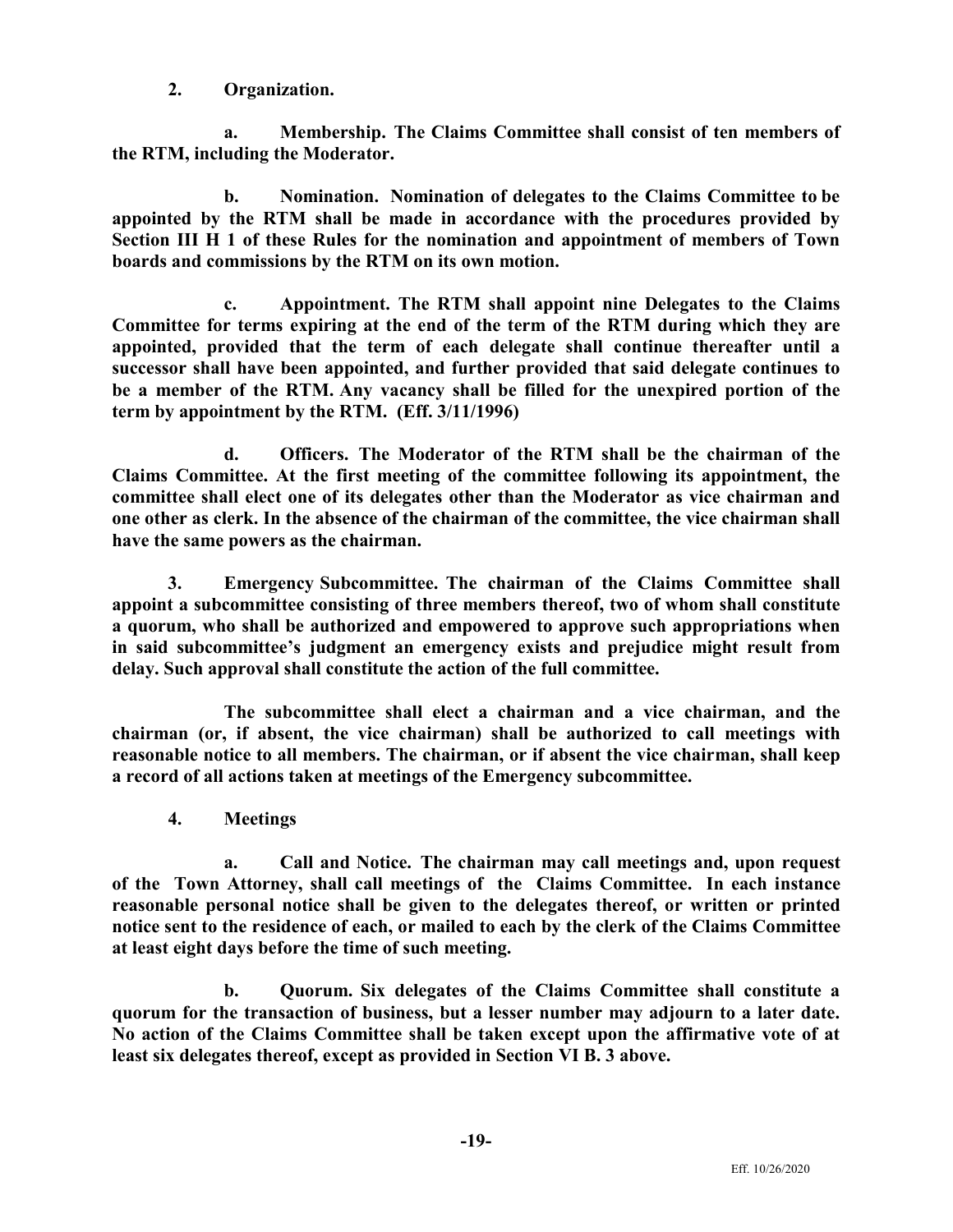**c. Record. The clerk shall keep a record of all actions taken at meetings of the Claims Committee. Such records shall be attested by the signatures of the chairman and the clerk, and shall be filed with and recorded by the Town Clerk.**

**5. Alternate Members**

**a. In addition to the ten (10) delegates of the Claims Committee, the Committee shall also include two (2) alternate members to serve as delegates. They shall be nominated and appointed by the RTM in the same manner as delegates of the Claims Committee.**

**b. The alternate delegates, when seated on the Committee, shall have all of the same powers as delegates of said Committee, except they shall not be eligible to serve as Officers.**

**c. Alternate delegates shall be appointed for terms expiring at the end of the term of the RTM during which they are appointed, provided the term of each alternate delegate shall continue thereafter until a successor shall have been appointed, and further provided that said alternate delegate continues to be a member of the RTM. Vacancies in the alternate membership of the Claims Committee shall be filled for the unexpired portion of a term in the same manner as delegates.**

**d. If a delegate of the Claims Committee is absent or is disqualified, the Chairman of the Claims Committee shall designate an alternate to so act, choosing alternates in rotation so that they shall act as nearly equal a number of times as possible. If any alternate delegate is not available in accordance with such rotation, such fact shall be recorded in the minutes of the meeting. (Revised 6/9/14)**

### **C. OTHER SPECIAL COMMITTEES**

**1. By Moderator's Appointment. The Moderator shall appoint such other special committees of members as may be necessary and may designate the chairmen thereof.**

**2. By Resolution. The RTM may, upon motion duly made and seconded, appoint such special committees of members as it deems necessary, and may designate the chairmen thereof.**

**3. Any subcommittee formed to study a proposed ordinance shall be comprised of a minimum of five RTM members.**

### **D. APPOINTMENT TO HARBOR MANAGEMENT COMMISSION**

**1. The Representative Town Meeting shall appoint from its membership one Ex-Officio member to the Harbor Management Commission as soon as possible and in January of every even numbered year thereafter as per §7A-1 of the Town Code of Ordinances. Such member shall be appointed by the Representative Town Meeting on nomination either by the Appointments Committee, or from the RTM floor, or by petition**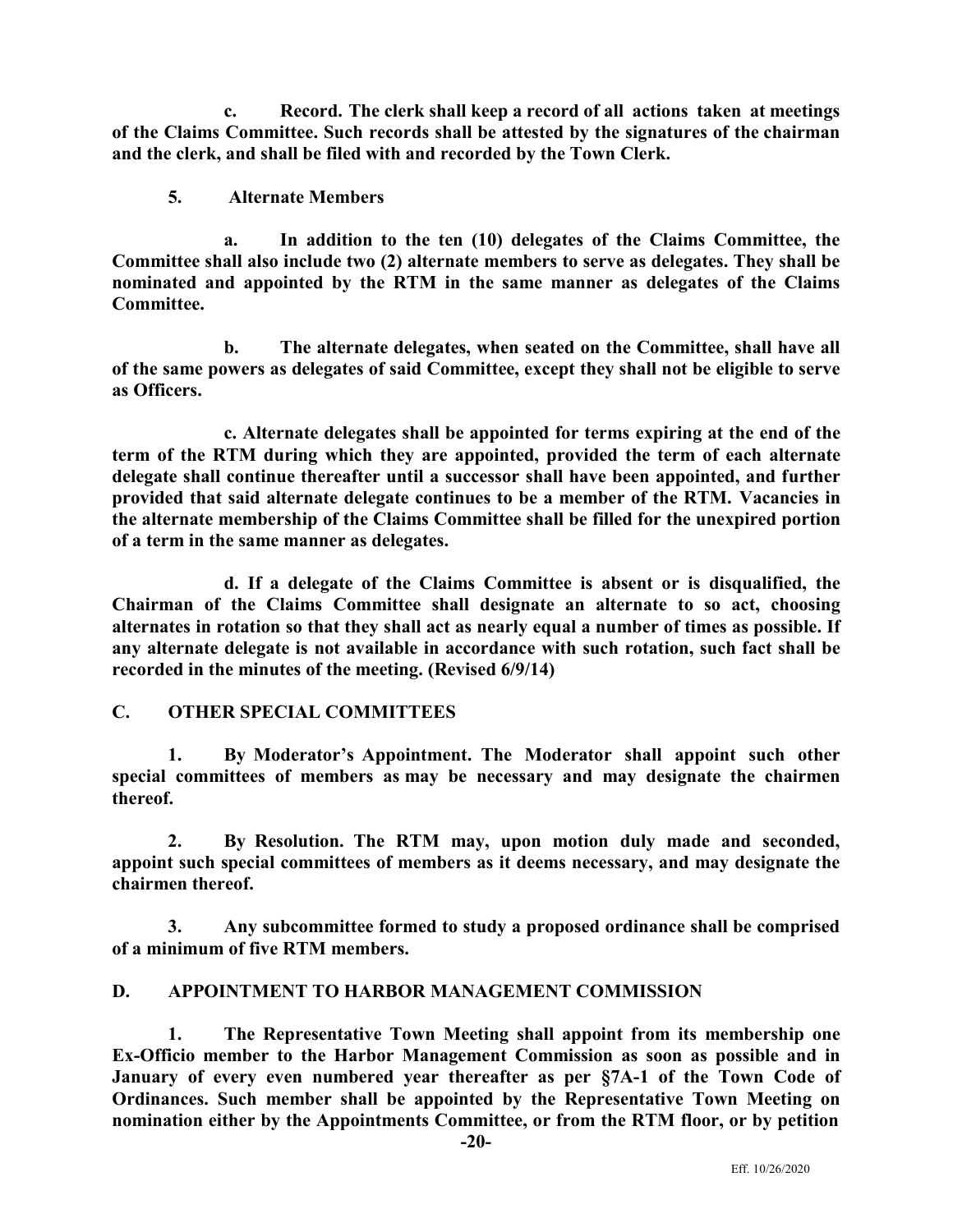**in accordance with section III.H.2 of the RTM Rules, for a term expiring December 31 of each odd-numbered year provided, that the term of the member shall continue thereafter until a successor shall have been appointed, and further provided that said member continues to be a member of the RTM.**

**2. In addition to such member's duties as an Ex-Officio member of the Harbor Management Commission, such member shall also:**

**a. Report to the Representative Town Meeting the Harbor Management Commission's activities as delineated by Section 7A-1 through 7A-8 of the Town Code of Ordinances, as well as any salient reasoning of the Commission.**

**b. Post said reports to the Representative Town Meeting website prior to the next Representative Town Meeting. (Eff. 6/8/2015)**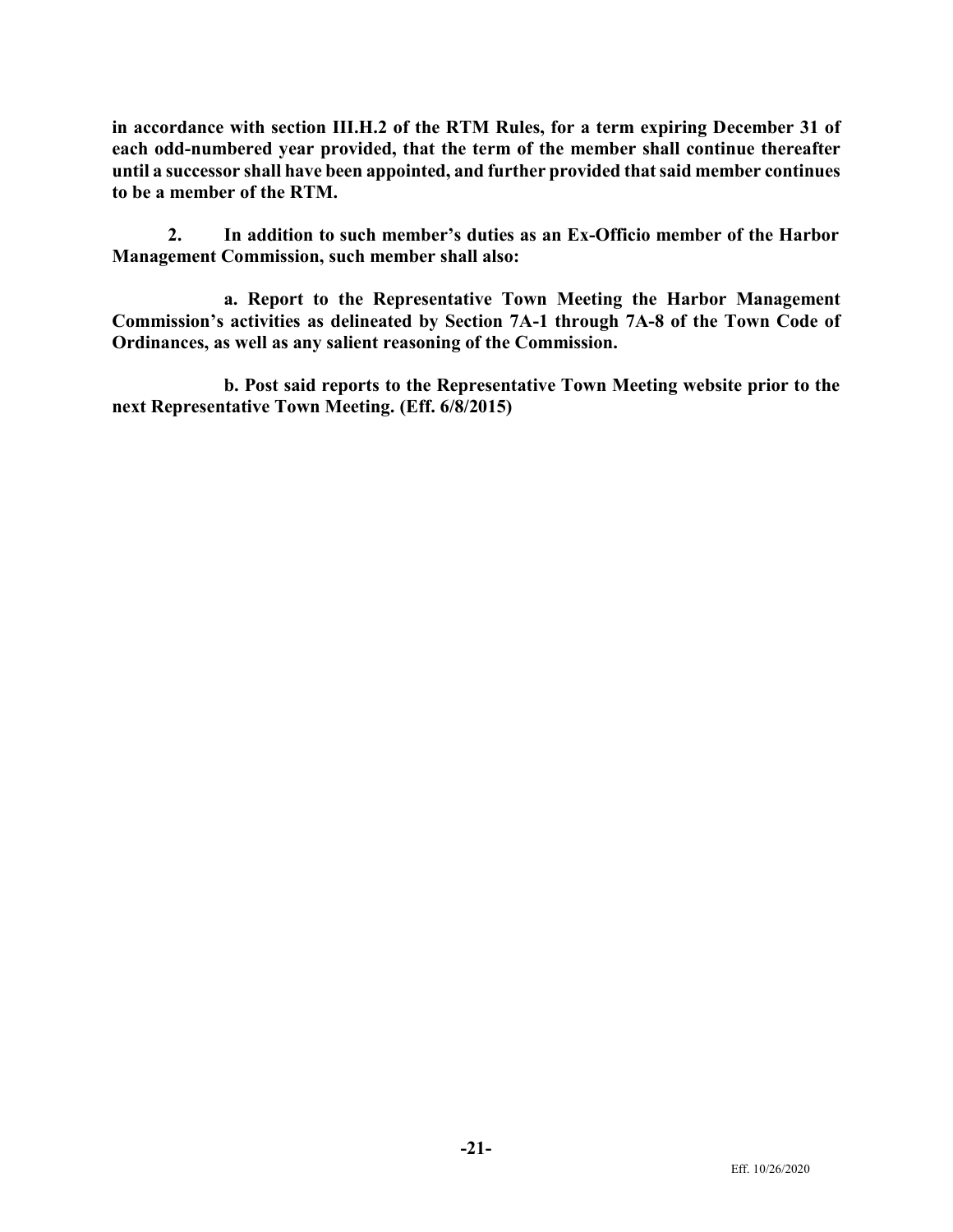#### APPENDIX

#### to

### RULES

#### of the

#### REPRESENTATIVE TOWN MEETING

**This Appendix was developed by the Rules Committee to offer useful information to the RTM. The Appendix is not intended to contain the mandatory authority of the RTM Rules, but rather is intended to serve as a reference in which is set forth data bearing on the major functions of the Town's legislative body. It is a general compilation of activities or relationships in which committees or members might have an interest and which may be updated occasionally without need for formal RTM adoption.**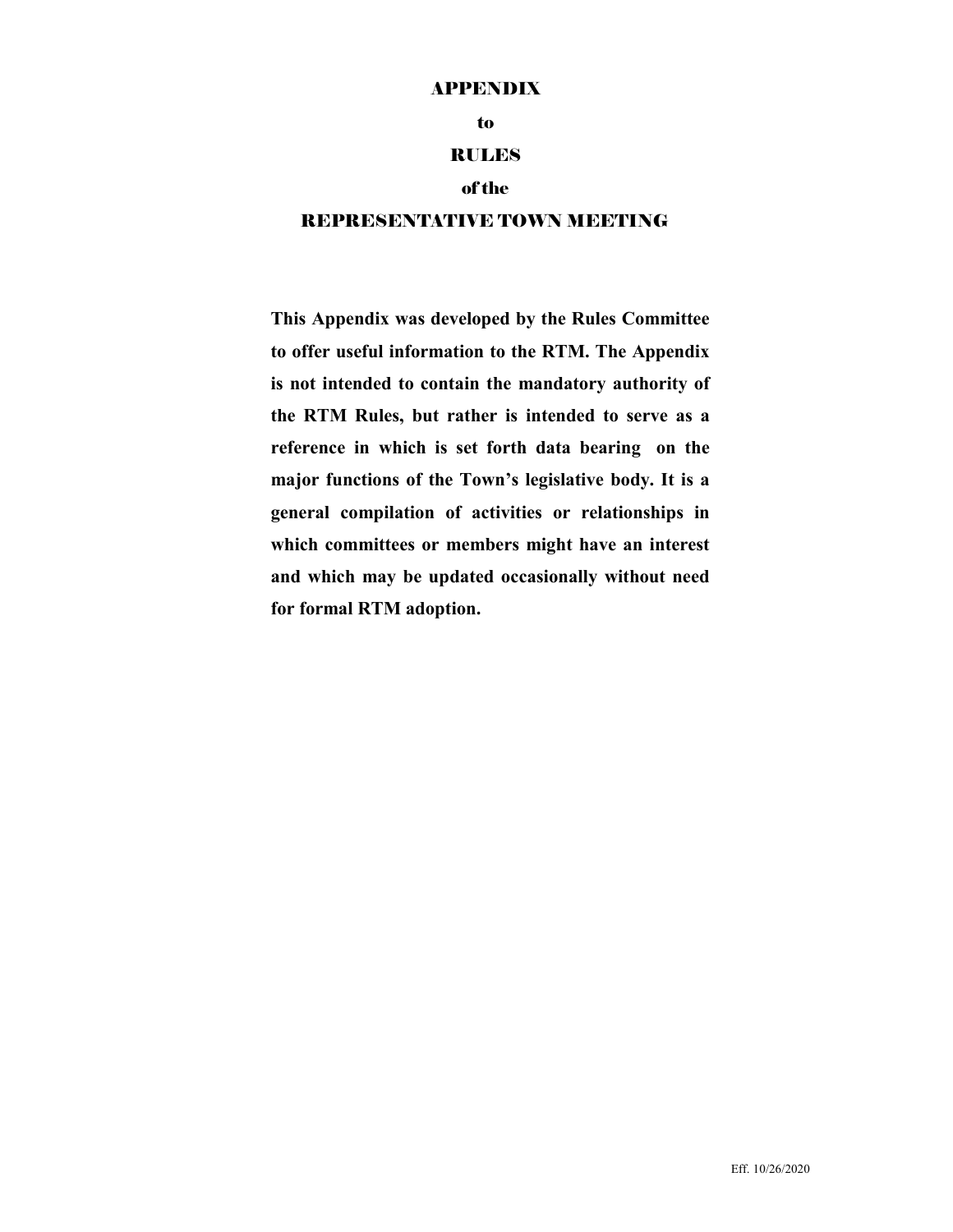## APPENDIX TO RULES

### OF THE

### REPRESENTATIVE TOWN MEETING

### **CONTENTS**

#### Page

| A.             | <b>Powers and Functions of the RTM</b>                            | $\mathbf{1}$        |
|----------------|-------------------------------------------------------------------|---------------------|
| <b>B.</b>      | <b>Descriptions of Standing Committees</b>                        | $\mathbf{3}$        |
| $\mathbf{C}$ . | References to the RTM in the Town Charter                         | 10                  |
| D.             | <b>Responsibilities and Guidelines</b>                            | 13                  |
|                | D-1. Responsibilities of Chairmen and Members                     | 13                  |
|                | <b>D-2. Responsibilities of Committees</b>                        | 14                  |
|                | D-3. Responsibilities of Districts                                | 16                  |
|                | D-4. Recruiting Candidates for the RTM                            | 17                  |
|                | <b>D-5. Filling District Vacancies</b>                            | 19                  |
|                | D-6. Communications and Constituent Relationships                 | 20                  |
|                | D-7. District Delegate Appointments to Standing Committees        | 22                  |
| E.             | <b>Organization Chart of Greenwich Town Government</b>            | 24                  |
| F.             | <b>Parliamentary Procedures</b>                                   | 25                  |
| G.             | <b>Summary of Freedom of Information Act</b>                      | 26                  |
|                | <b>Freedom of Information Act</b>                                 | <b>FOI 1-FOI 21</b> |
| H.             | <b>Budget Procedure and Schedule</b>                              | 27                  |
| I.             | <b>Other Town Organizations with Governmental Functions</b>       | 29                  |
| J.             | <b>Flexibilities Available for Financing Capital Expenditures</b> | 32                  |
| Κ.             | <b>The Code of Ethics</b>                                         | 33                  |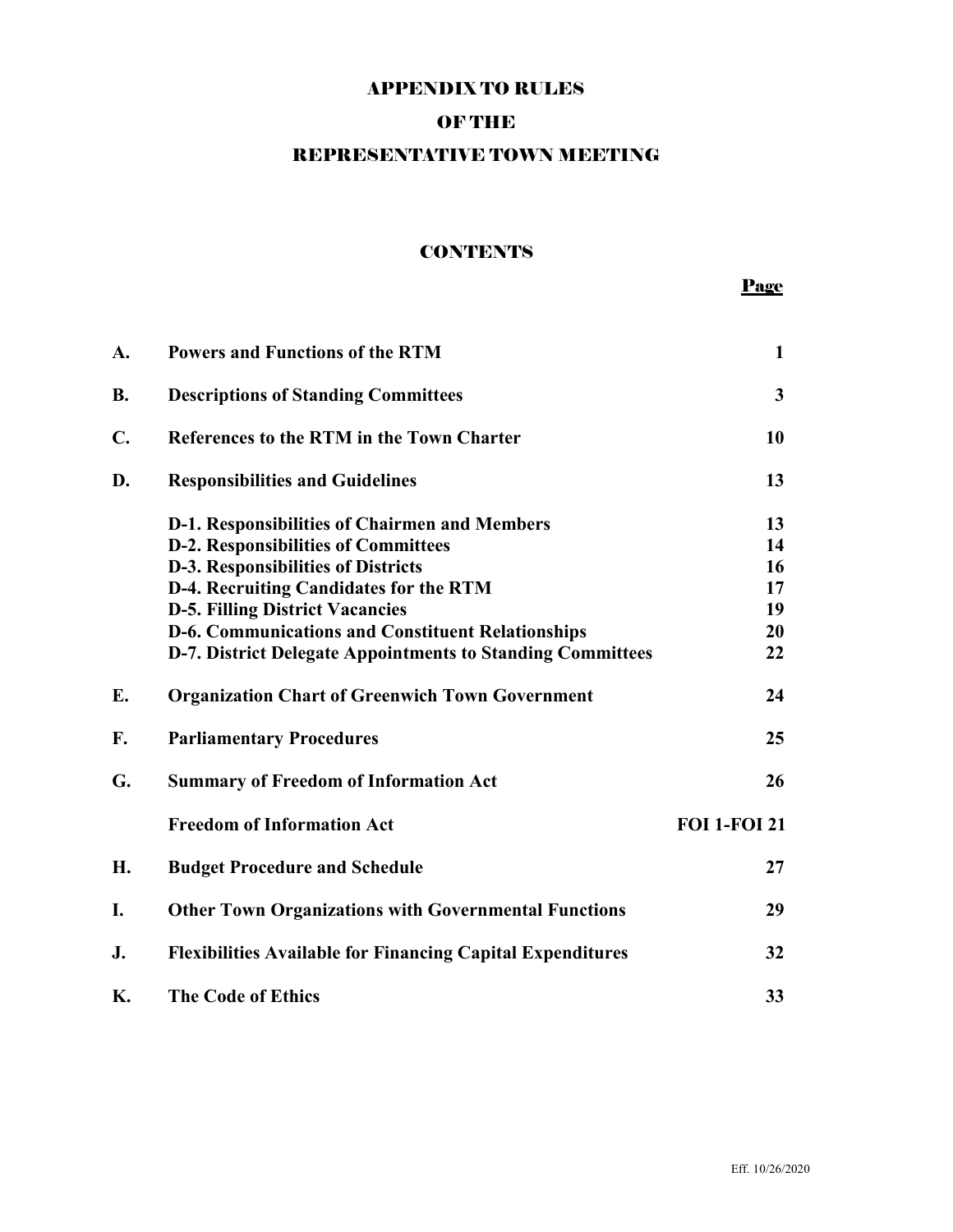### APPENDIX A

#### POWERS AND FUNCTIONS OF THE RTM

**As set forth in the Charter of the Town of Greenwich, the RTM has all of the residual powers of the town itself, excluding only those otherwise delegated by law. Its actions in a properly constituted meeting of its members have the same force and effect as if such action had been taken in a Town Meeting open to all voters of the town.**

**In conformity with democratic principles, it may take action by appropriate majority vote, and is limited by constitutional safeguards protecting the rights of individuals.**

**More specifically, the powers and functions of the RTM extend into the following three basic areas:**

**1. Fiscal**

**As the Town's legislative body, the RTM has the final voice in the spending and allocation of tax dollars. It exercises this power in voting on (a) the proposed budget at its May meeting and (b) supplemental interim appropriations at any other meeting. Inasmuch as the May meeting is also a public hearing, individual citizens may express their views, but not vote.**

**The approved budget constitutes an appropriation of funds for the ensuing fiscal year (July 1 to June 30).**

**The RTM's power over the budget is limited to reducing or eliminating specific budget items, either expense or capital. It may not increase or initiate any item of the budget. See special limitations as to Educational budget reductions, Appendix H, third paragraph, page 28.**

**The RTM also has the final approval of the incurring of any bonded indebtedness.**

- **2. Operational**
	- **a. To enact ordinances, except in matters of parking and traffic.**
	- **b. To approve acceptance of federal or state grants and private gifts.**
	- **c. To ratify labor contracts, including any provisions therein which are in conflict with The Charter.**
	- **d. To take final action on municipal improvements if an action of the Planning and Zoning Commission has been challenged or if that Commission has failed to act on such a matter.**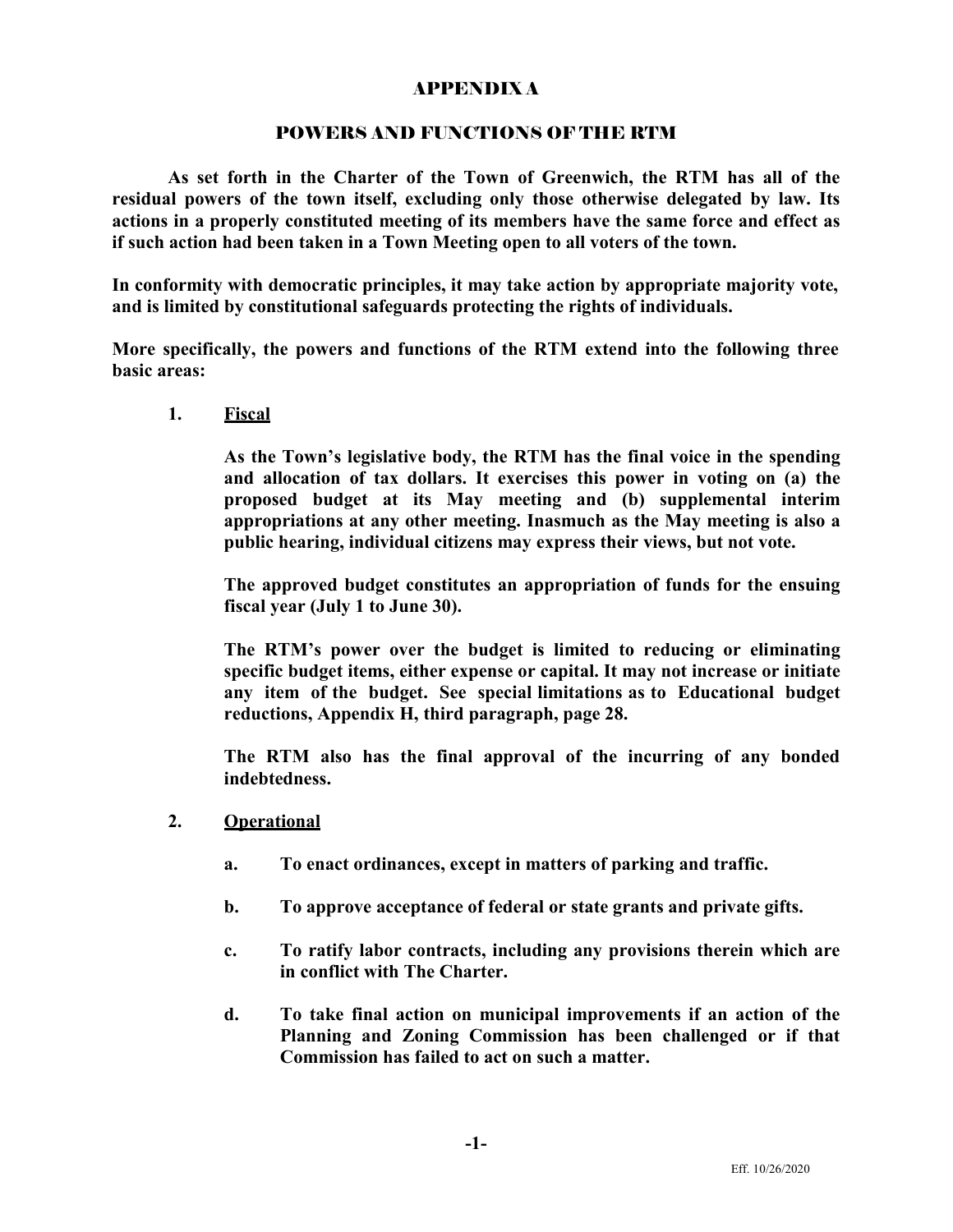- **e. To approve changes in (a) plans of development and (b) land use maps, as presented by the Planning and Zoning Commission.**
- **f. To act upon resolutions initiated by petition of at least twenty registered voters.**
- **g. To approve the purchase, sale, or lease of town property.**
- **h. To act upon significant contracts.**
- **3. Organizational**
	- **a. Town Government Organization**
		- **1) To appoint members of boards, commissions, and agencies (see Appendix E page 23).**
		- **2) To approve creation of new boards and commissions.**
	- **b. Town Government Operations**
		- **1) To review the operations of other branches of town government, through either Standing or Special Committees.**
		- **2) To study important issues affecting other branches of town government through either Standing or Special Committees.**
		- **3) To approve amendments to The Charter, pursuant to Home Rule, along with the Board of Selectmen.**
		- **4) To establish or change the boundaries of election districts for the RTM and Town officers.**
		- **5) To establish its own organizational structure and parliamentary procedures, elect its own officers, staff its committees, and govern itself.**
	- **c. Sense of the Meeting Resolutions**

**To approve or reject Sense of the Meeting Resolutions initiated by its members or committees or by petition of registered voters. This is a procedure for formally expressing a concern or a collective viewpoint on one or more issues of local, state or national importance. Although not binding upon those to whom it is addressed, it is generally regarded as a statement of public opinion.**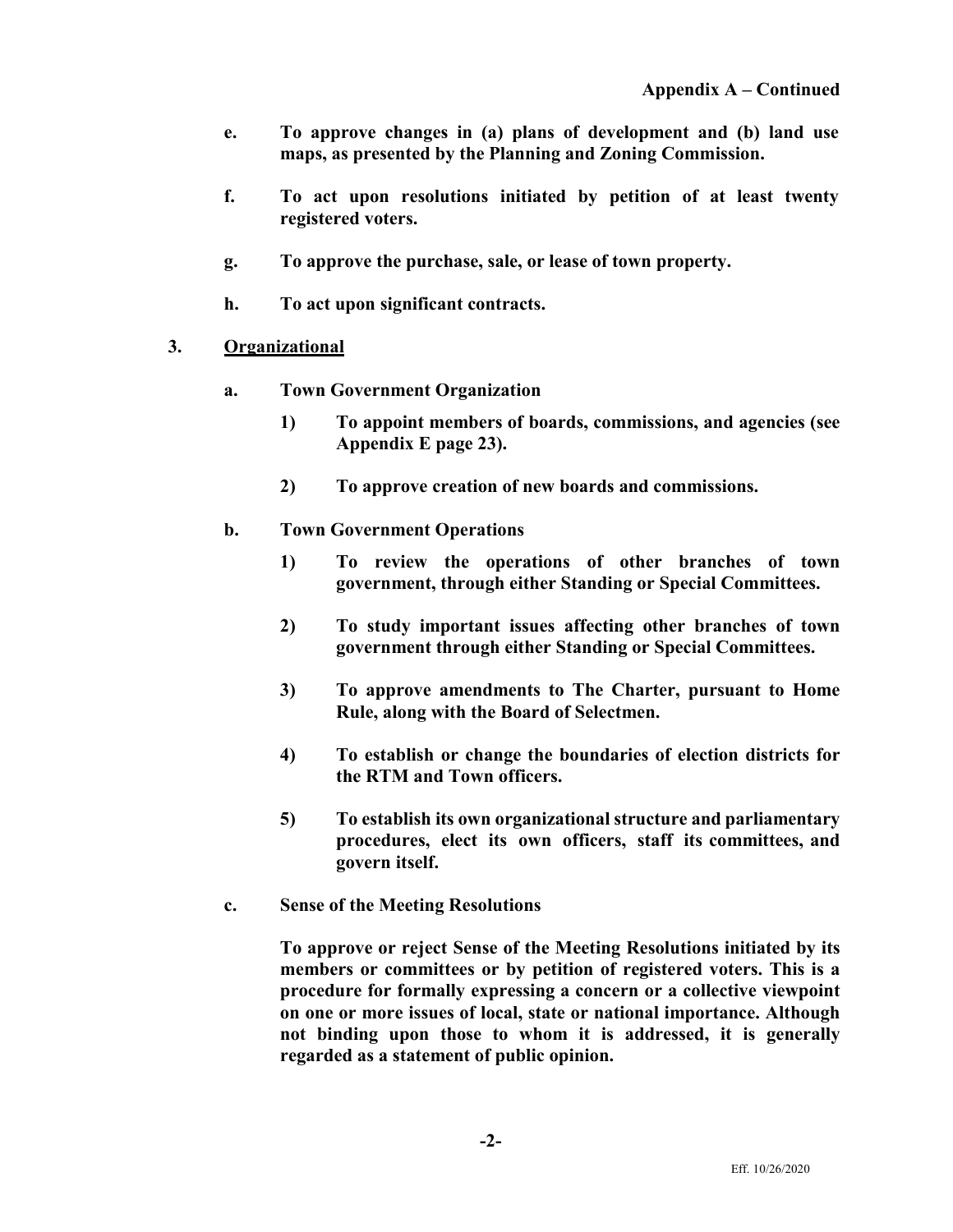### APPENDIX B

#### DESCRIPTIONS OF STANDING COMMITTEES

**The following summaries of RTM standing committee functions provide an outline of each committee's primary function and areas of jurisdiction, but is not intended to limit or restrict in any manner the rights and activities of those committees.**

#### **A. APPOINTMENTS COMMITTEE**

**Operational Responsibility:**

- **\* Interviews and evaluates all candidates for town boards, commissions, agencies, Special Committees, and similar positions.**
- **\* May recruit, evaluate and propose candidates for Boards, commissions, and agencies when Board of Selectmen fails to submit nominations within three months of the expiration of a term of office or the incidence of a vacancy.**
- **\* Proposes nominees for the Claims Committee, Labor Contracts Committee, Condemnation Commission, and the Flood and Erosion Control Board.**
- **\* Reviews any organizational changes or reporting relationships in town government.**

**Overlapping Responsibility:**

**With any appropriate functional committee that confers with respect to a nomination to a board, agency or commission within its area of responsibility.**

### **B. BUDGET OVERVIEW COMMITTEE**

**Operational Responsibility:**

- **\* Shall act in advisory capacity to the RTM and its committees with respect to the budget.**
- **\* Reports on the development of the budget for the coming year, giving reports at strategic points in the budgetary process, suggesting guidelines, and making recommendations so that the RTM is well prepared, before the May budget meeting, to make decisions regarding specific expenditures.**
- **\* Coordinates the analysis of the budget for the coming year with the budget sub-committees of each of the other standing committees.**
- **\* Studies and reports to the RTM, in a timely manner for district and other standing committee consideration, any potential improvements in departmental organization or methods of operation, working cooperatively whenever possible with town departments and the Board of Estimate and Taxation.**
- **\* Identifies specific areas of the budget upon which to concentrate its**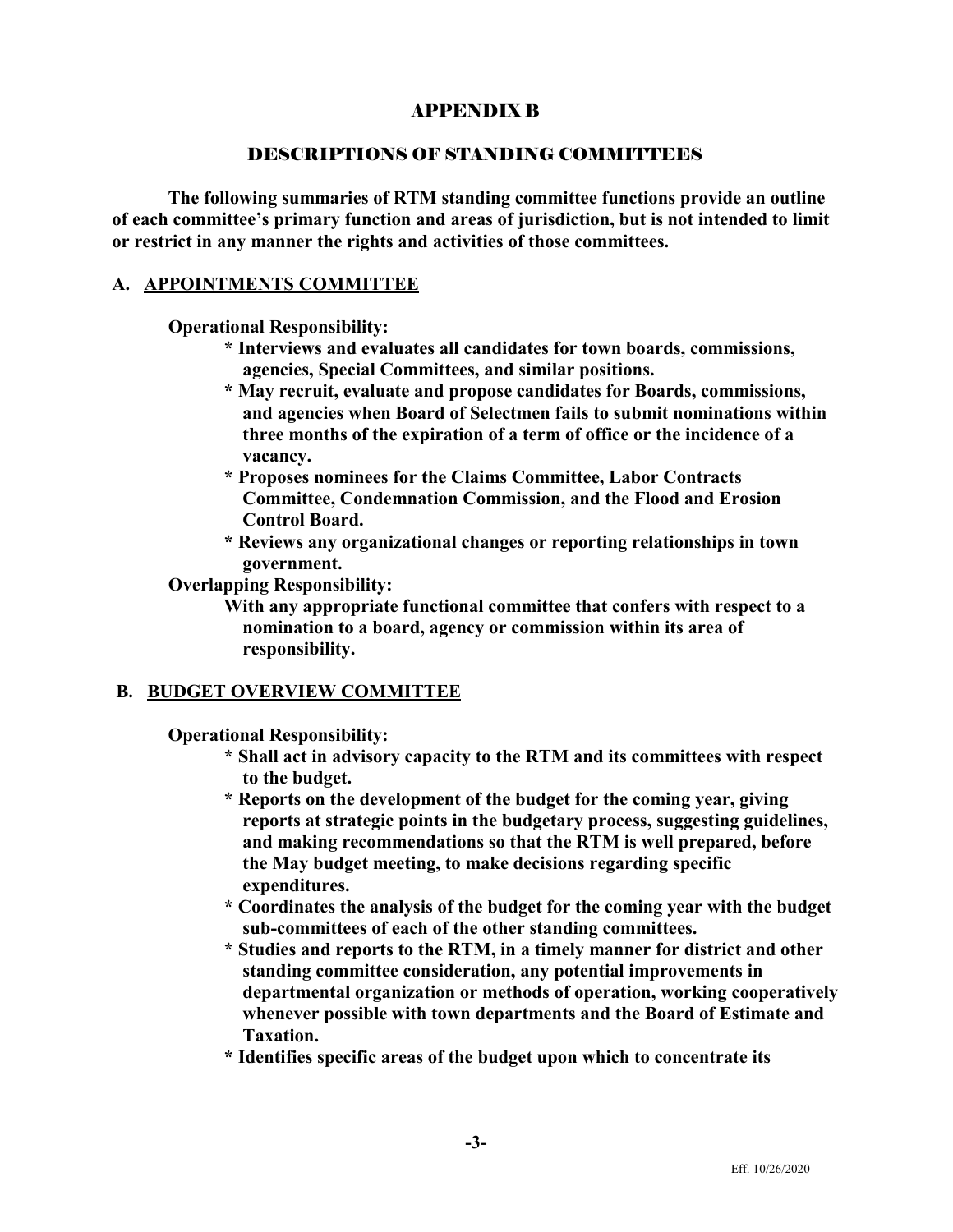**analysis, coordinating with other standing committees to avoid duplication of effort on matters chosen for review.**

- **\* Monitors implementation of important elements in the current year's budget including existing programs, new programs, capital improvements and labor settlements and reports periodically to the RTM on their budgetary impact.**
- **\* Works with members of the BET to jointly develop acceptable budgetary targets annually.**

### **C. EDUCATION COMMITTEE**

**Operational Responsibility:**

- **\* Reviews operations of the educational system.**
- **\* Reviews operations of the libraries and museum.**

**Budgetary Responsibility:**

- **\* Reviews appropriations and budgets for:**
- **- Greenwich public school system**
- **- Greenwich Library System**
- **- Perrot Memorial Library**
- **- Bruce Museum**
- **- Revolving funds**
- **- Long range capital development programs within the educational system**
- **- Any expenditure or changes necessitated by new mandates**

**Overlapping Responsibility:**

**\* For financial items over \$50,000: with the Finance Committee:**

#### **D. FINANCE COMMITTEE**

**Capital Budget Responsibilities:** 

 **\* Attend BET and First Selectman capital budget meetings.** 

 **\* Review proposed capital expenditures with a focus on benefits, scope, budget impact and timetable.** 

 **\* Review the Town's long-range capital plan annually and report on its impact on the tax levy, financing needs and financial position of the Town.** 

 **\* Provide periodic updates to the RTM on the status of all open capital projects with a focus on progress, changes in scope and risks.** 

 **\* Review proposed changes in the Town's Debt and General Balance policies.** 

**Operational Responsibilities:** 

 **\* Review all matters associated with the operations of the following Town departments: Assessor, Finance and Tax Collector.**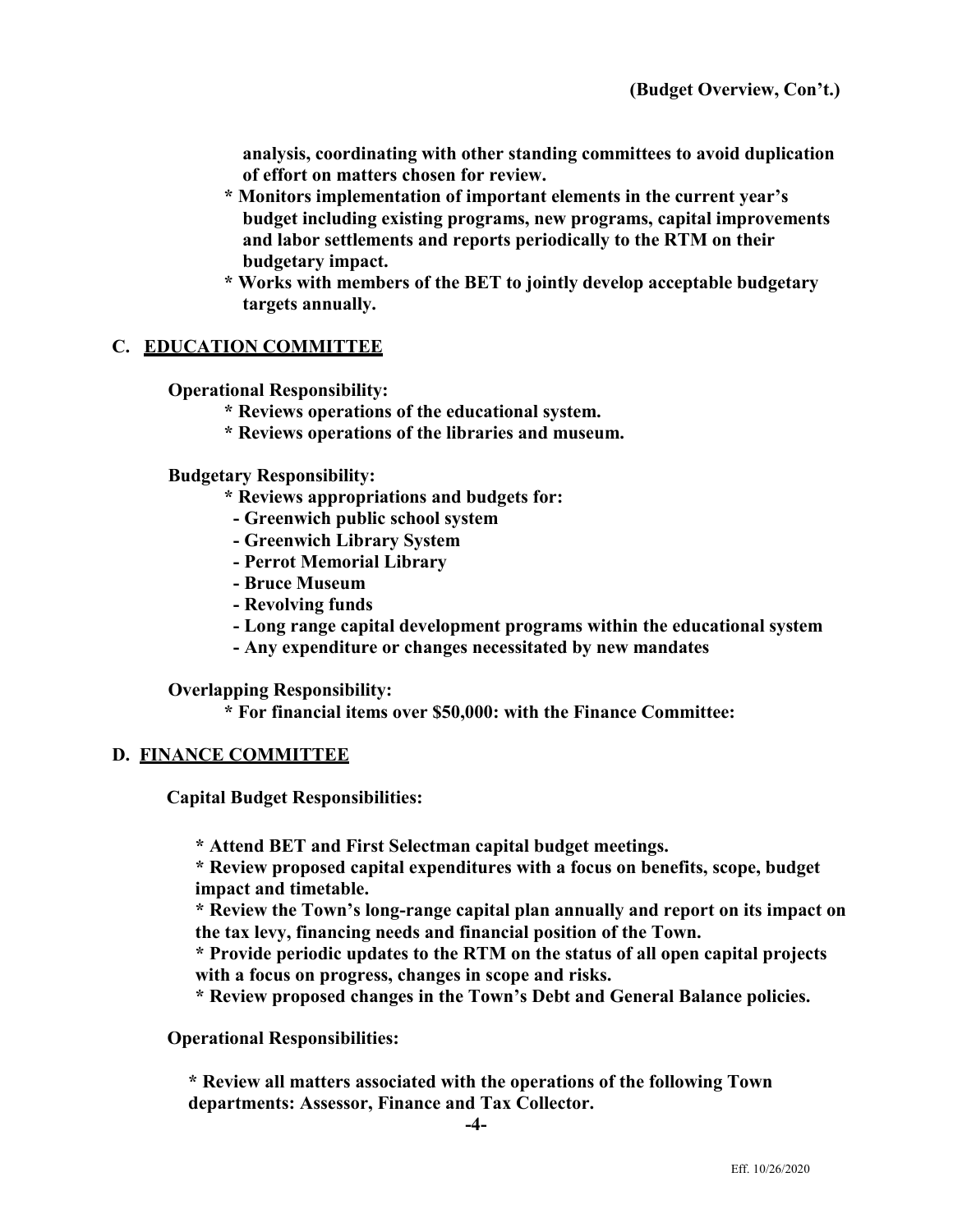**\* Review all proposed leases or rental agreements with terms more than two years and annual payments more than \$40,000.** 

- **\* Review all interim appropriations.**
- **\* Review all gifts over \$50,000.**
- **\* Interview and evaluate all candidates for the Labor Contracts Committee.**

**Operating Budget Responsibilities:** 

**\* Review the budgets for the following Town departments: Assessor, Finance and Tax Collector.** 

- **\* Review all budget items over \$50,000 with the appropriate functional committees.**
- **\* Review any budget line items the Committee elects to take up.**

**\* Review the performance, assumed rate of return and funded status of the Town's pension funds.** 

**\* Review the adequacy of all Town fund balances.**

#### **E. HEALTH AND HUMAN SERVICES COMMITTEE**

**Operational Responsibility:**

**\* Reviews areas relating to protection of the health and welfare of residents and environment of the Town, including:**

- **- availability of public health programs and social services**
- **- enforcement of health statutes and codes and ordinances**

**- maintenance of environmental programs covering air and water quality as it relates to public health.**

**\* Reviews general effectiveness, efficiency and operations of The Nathaniel Witherell.**

**\* Reviews general effectiveness, efficiency and operations of the Greenwich Emergency Medical Service.**

**\* Reviews affordable housing matters relating to health and human services.**

**\* Reviews operations of all departments and agencies within town government providing services to town residents in the areas of financial assistance, social services, housing or health care and disease prevention. \* Studies the general effectiveness, efficiency and operations of Social Services, Health Department, Commission on Aging, The Nathaniel Witherell, Greenwich Emergency Medical Services and their respective boards.**

**Budgetary Responsibility:**

**\*Reviews all appropriations and budgets for:**

**- Department of Health and Department of Social Services, including** 

- **all programs, divisions and personnel.**
- **- The Nathaniel Witherell**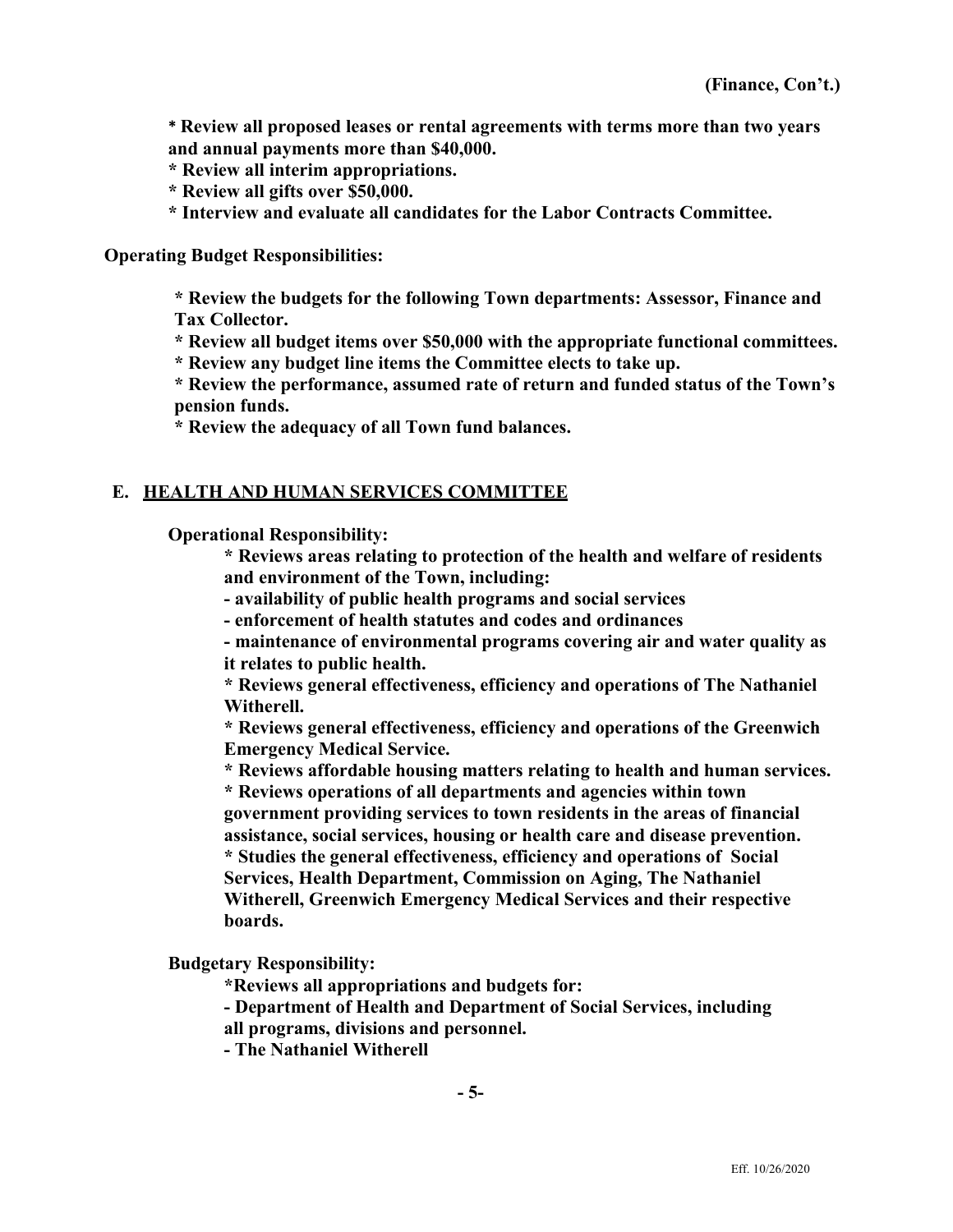- **- Greenwich Emergency Medical Service**
- **- Greenwich Community Development Program Funds**
- **- Commission on Aging**

**Overlapping Responsibility:**

**\* For financial items over \$50,000: with the Finance Committee;**

**\* For programs within the purview of Health and Human Services at Town Civic Centers: with the Parks and Recreation Committee. (Effective 5/1/2014; revised 3/8/2010)**

### **F. LAND USE COMMITTEE**

**Operational Responsibility:**

- **\* Reviews all matters concerning land use and planning and zoning submitted for RTM approval.**
- **\* Reviews operations of Planning & Zoning Commission and the Planning & Zoning Board of Appeals.**
- **\* Reviews operations of Inland Wetlands and Watercourses Agency.**
- **\* Reviews operations of the Harbor Management Commission**
- **\* Reviews all items of municipal improvement status.**
- **\* Reviews purchases, sales or leases of town real property.**
- **\* Reviews any updates of the town's "Plan of Development" and annual amendments.**
- **\* Reviews all grants of easements.**
- **\* Reviews all matters regarding condemnation and condemnation awards.**
- **\* Reviews all gifts of real property to the town.**
- **\* Studies and debates acceptance or abandonment of private roads by the town.**
- **\* Reviews demolition or renovation or any change in use of town-owned property.**

**Budget Responsibilities:**

- **\* Reviews all appropriations and budgets for:**
	- **- Planning & Zoning Commission, and Planning & Zoning Board of Appeals.**
	- **- Inland Wetlands and Watercourses Agency.**
	- **- Conservation Commission.**
	- **- Historic District Commission.**
	- **- Architectural Review Board.**
	- **- Condemnation Commission.**
	- **- Flood and Erosion Control Board.**
	- **- Harbor Management Commission.**

### **Overlapping Responsibility:**

- **\* For financial items over \$50,000: with the Finance Committee.**
- **\* For operational and budgetary matters pertaining to the Harbor Management Commission with the Parks and Recreation Committee.**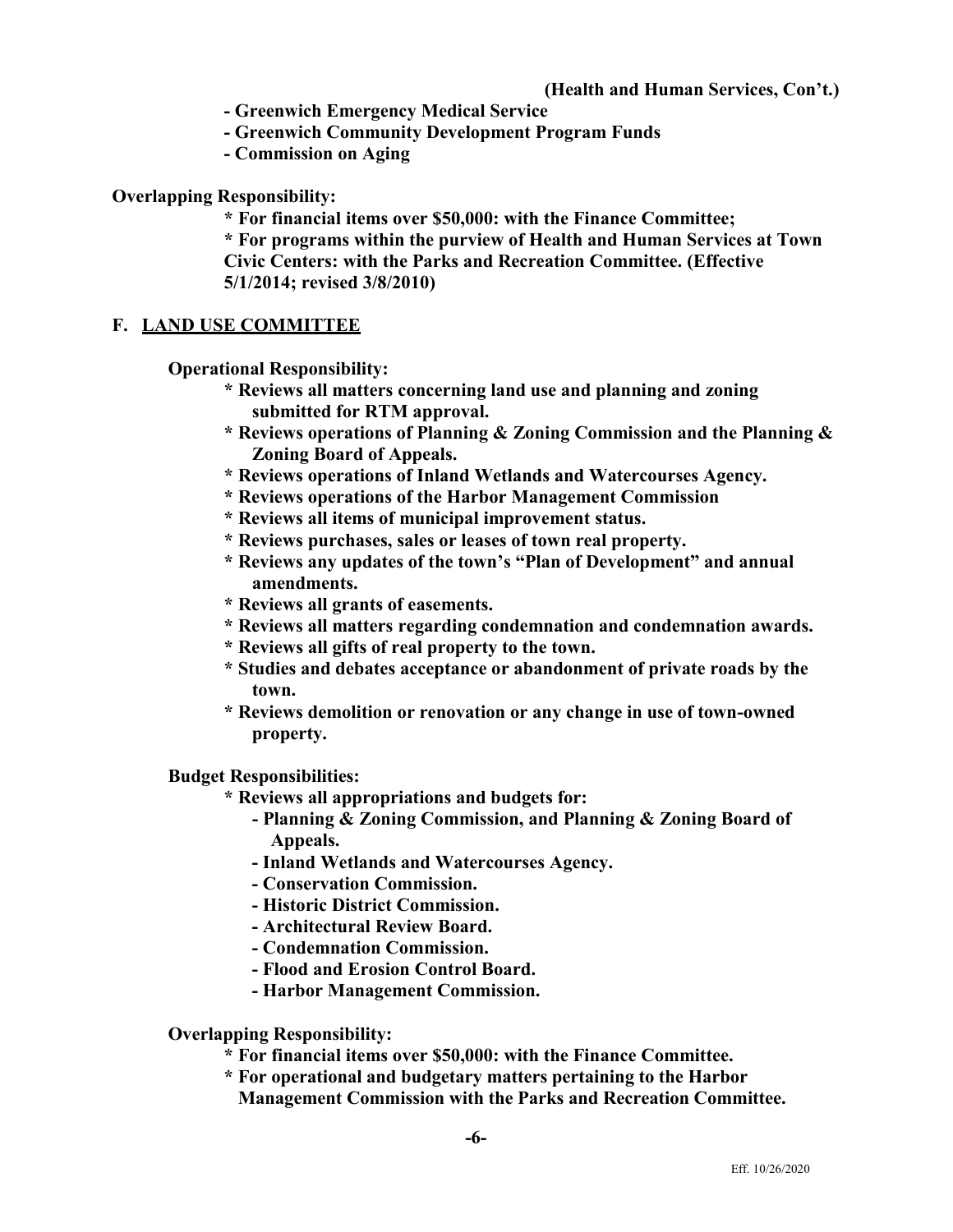### **G. LEGISLATIVE AND RULES COMMITTEE**

**Operational Responsibility:**

- **\* Rules on the legal aspects of items on the RTM call.**
- **\* Reviews operations of the Law Department.**
- **\* Reviews Charter amendments and town ordinances, leases and other legal documents submitted to the RTM for approval.**
- **\* Examines RTM rules and procedures, with respect to the body as well as to its committees and districts.**
- **\* Considers any appeals from the decisions of the Town Attorney.**
- **\* Proposes revisions of the Rules of the RTM.**
- **\* Furnishes copies of RTM Rules, Appendices and Town Charter to RTM members.**

**Budgetary Responsibility:**

- **\* Law Department**
	- **\* Probate Court**

**Overlapping Responsibility:**

**\* For financial items over \$50,000: with the Finance Committee.**

### **H. PARKS AND RECREATION COMMITTEE**

**Operational Responsibility:**

- **\* Reviews operations of department concerned with parks, recreation, and marine facilities.**
- **\* Reviews operations of the Harbor Management Commission.**

**Budgetary Responsibility:**

- **\* Parks and Recreation Department, including all programs, divisions and personnel.**
- **\* Griffith E. Harris Golf Course Revolving Fund.**
- **\* Harbor Management Commission.**

**Overlapping Responsibilities:**

- **\* For financial items over \$50,000: with the Finance Committee.**
- **\* For the Senior Center and youth programs at Town civic centers: with the Health and Human Services Committee.**
- **\* For operational and budgetary matters pertaining to the Harbor Management Commission with the Land Use Committee.**

### **I. PUBLIC WORKS COMMITTEE**

**Operational Responsibility:**

- **\* Reviews operations of all branches of town government relating to public works and recycling.**
- **\* Reviews the planning, construction, modification, maintenance, renovation of Town buildings and highways.**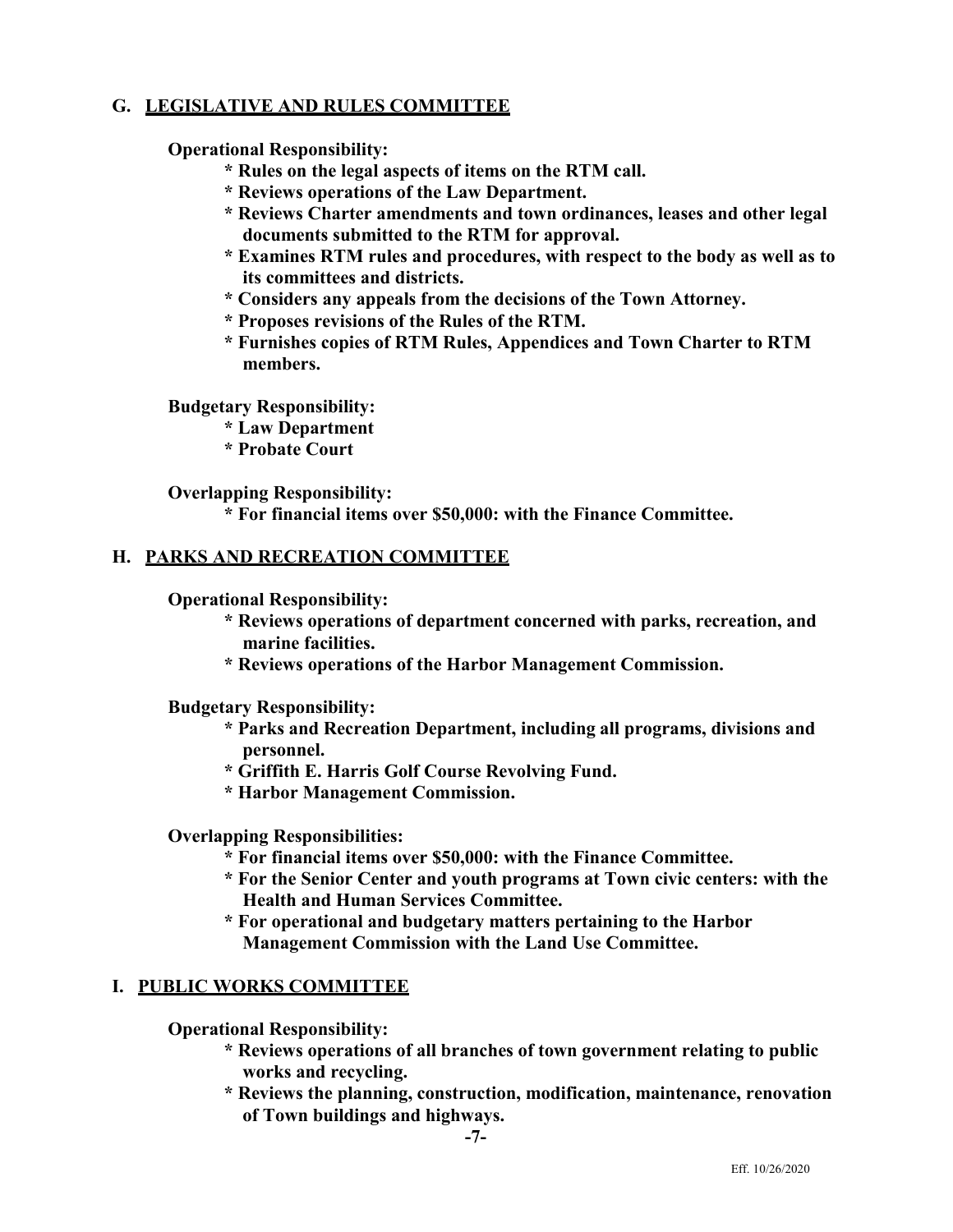**Budgetary Responsibility:**

- **\* Reviews all appropriations and budgets for:**
	- **- Public Works Department including all programs, divisions and personnel.**

**- Sewer Improvement and Maintenance Fund**

### **Overlapping Responsibility:**

**\* For financial items over \$50,000: with the Finance Committee.**

### **J. TOWN SERVICES COMMITTEE**

**Operational Responsibility:**

- **\* Reviews operations of departments concerned with public safety.**
- **\* Reviews operations of Purchasing and Administrative Department.**
- **\* Reviews communications matters: data processing, network services, information planning.**
- **\* Reviews risk reduction programs, such as training personnel in the safe and proper use of equipment, enforcing safety rules, and the contract obligations of Town vendors.**
- **\* Interviews and evaluates all candidates for Alarm Appeals Board and Board of Ethics.**
- **\* Reviews any organizational changes or reporting relationships in town government.**

#### **Budgetary Responsibility:**

- **\* Reviews all appropriations and budgets for:**
	- **- Fire Department including all programs, division and personnel**
	- **- Police Department including all programs, divisions and personnel**
	- **- Purchasing Department**
	- **- Consumer Affairs Coordinator**
	- **- Board of Ethics**
	- **- Administrative Services Center**
	- **- Representative Town Meeting**
	- **- Office of First Selectman and Board of Selectmen**
	- **- Town Clerk**
	- **- Shellfish Commission**
	- **- Alarms Appeal Board**
	- **- General government areas not specifically covered by other RTM committees**

**Overlapping Responsibility:**

**\* For financial items over \$50,000: with the Finance Committee.**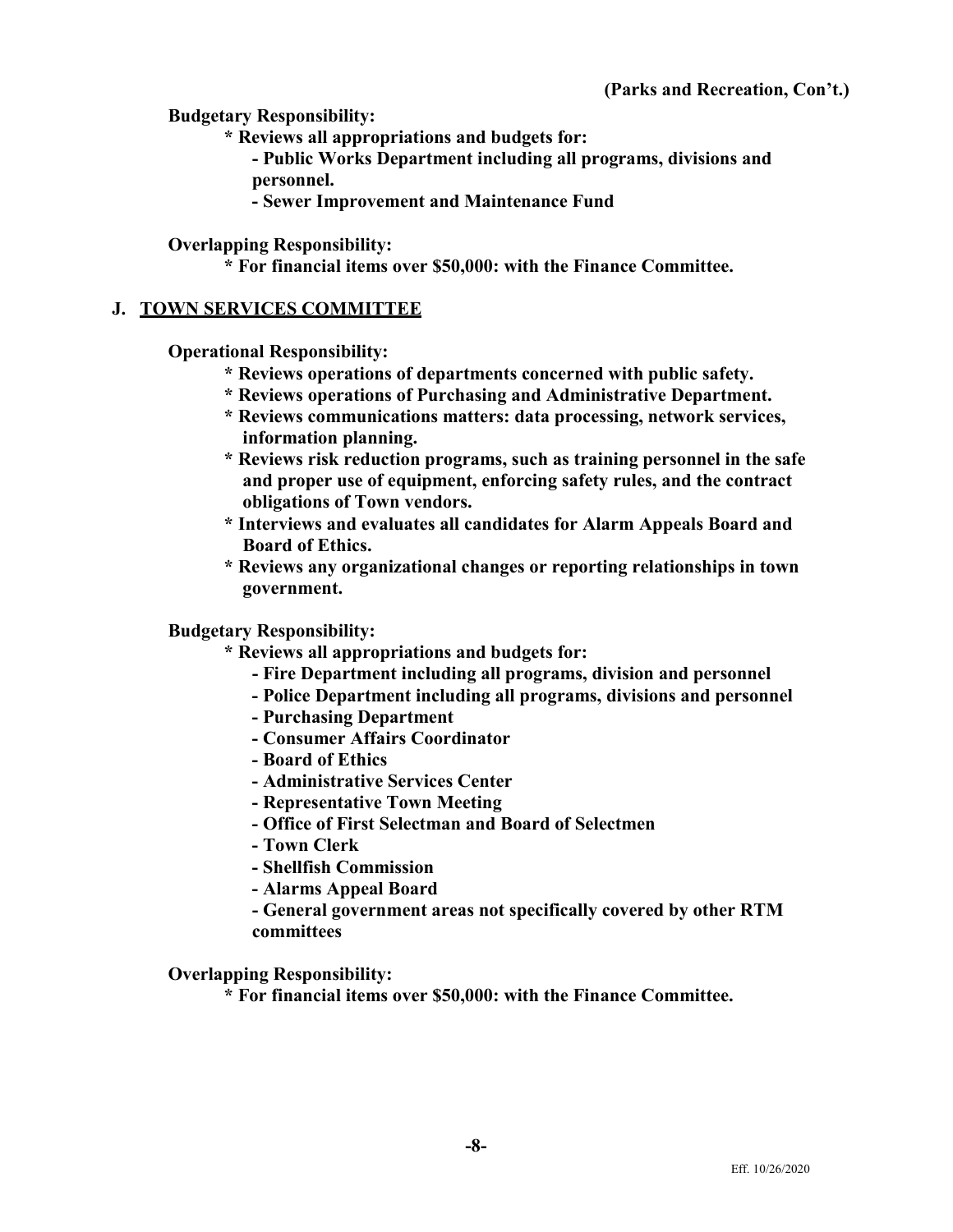### **K. TRANSPORTATION COMMITTEE**

**Operational Responsibility:**

**\* Reviews all transportation related matters submitted to the RTM.**

**\* Reviews planning initiatives with respect to transportation, including regulations affecting existing facilities, including pedestrian rights of way and handicap accessibility, bicycle routes, local and mass transit (bus, rail, air, water), parking, and traffic control.**

**\* Reviews transportation policies of DPW with respect to enhancement of transportation facilities, including traffic controls, streets and bridges, handicapped, pedestrian, bicycle and transit accommodations, as well as motor vehicle parking.**

**\* Reviews Fleet Department policies and operations. Evaluates annually the Town's initiatives to reduce vehicle emissions and increase fuel efficiency.**

**\* Reviews policies of the Board of Education with respect to transportation of students and staff.**

**\* Evaluates policies of the Parking Services Department and DPW for maintenance and enhancement of existing parking facilities. Monitors the revenue and expenditures of the Parking Funds.**

**\* Evaluates transportation goals and effectiveness of municipal funding for non-Town transportation agencies.**

**\* Monitors on-going Regional and State transportation programs.**

**\* Educates Transportation Committee and RTM members on transportation issues facing the Town.**

**\*Based upon reviews and evaluations above, makes recommendations to the RTM.**

**Budgetary Responsibility:**

**\* Reviews all appropriations and budgets for:**

**- Fleet Department, including all programs, divisions and personnel.**

**- Parking Services Department, including partnerships with State.**

**- Department of Public Works Highway and Traffic Division, including state and federal mandated spending.**

**- Municipal contributions to Non-Town Agencies for transportation services.**

**Overlapping Responsibilities:**

**\* For financial items over \$50,000: with Finance Committee.**

**\* For parking and parking structure items: with Public Works Committee.**

**\*For clean fuel vehicle replacements and upgrades, and local transit** 

**maintenance: with Town Services Committee . (Effective 5/1/14; revised 4-**

**12-2010)**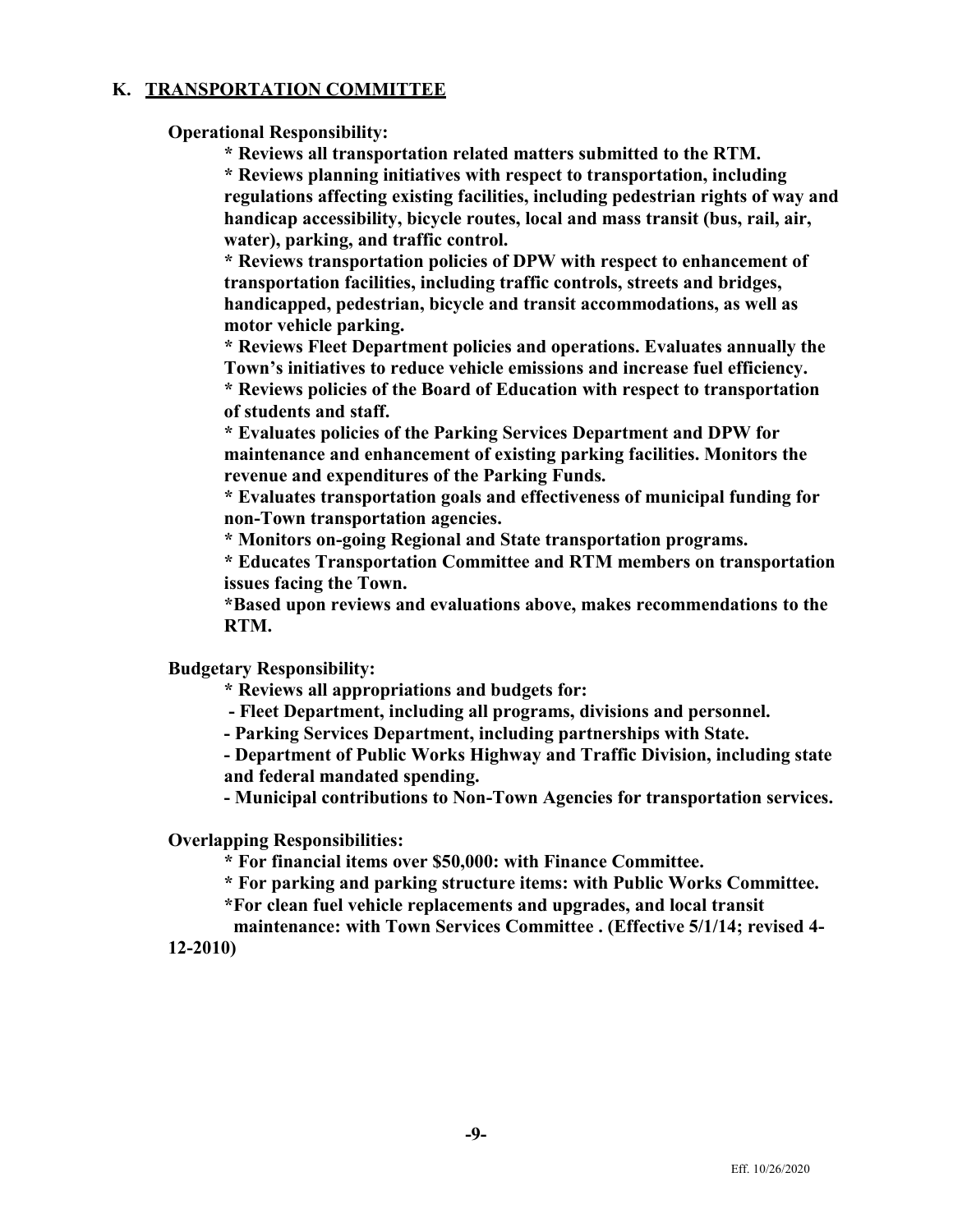#### APPENDIX C

### REFERENCES TO THE RTM IN THE CHARTER

### **ARTICLE 1. BOARD OF ESTIMATE AND TAXATION—FINANCE DEPARTMENT.**

**Sec. 17. Issue of bonds; Representative Town Meeting authorization.** 

#### **ARTICLE 2. BUDGET, APPROPRIATIONS AND REQUISITIONS**

- **Sec. 23. Submission to Representative Town Meeting.**
- **Sec. 24. Failure of Board to act.**
- **Sec. 25. Failure of Representative Town Meeting to act.**
- **Sec. 26. Extension of time; State Tax Commissioner.**
- **Sec. 30. Expenditures in excess of appropriations.**

#### **ARTICLE 3. ELECTIONS.**

- **Sec. 38. Elective officers; terms.**
- **Sec. 40. Nomination of candidates for Representative Town Meeting members; ballots.**
- **Sec. 41. Election of Representative Town Meeting members.**
- **Sec. 42. Voting.**
- **Sec. 43. Voting Districts.**

### **ARTICLE 4. FLOOD AND EROSION CONTROL BOARD.**

- **Sec. 45. Flood and Erosion Control Board.**
- **Sec. 49. Limitation on authority.**

### **ARTICLE 5. HEALTH**

- **Sec. 50. Health Department; Board of Health.**
- **Sec. 57.1 Nathaniel Witherell Building Committee.**
- **Sec. 58. Nursing home administration.**
- **Sec. 62. Department of Social Services; Board of Social Services.**

### **ARTICLE 6. HOME RULE.**

- **Sec. 66. Mandatory referendum; approval.**
- **Sec. 67. Home Rule Procedure.**

### **ARTICLE 7. ORDINANCES.**

- **Sec. 71. Authority to adopt ordinances.**
- **Sec. 72. Notice by publication.**
- **Sec. 73. Substituted notice.**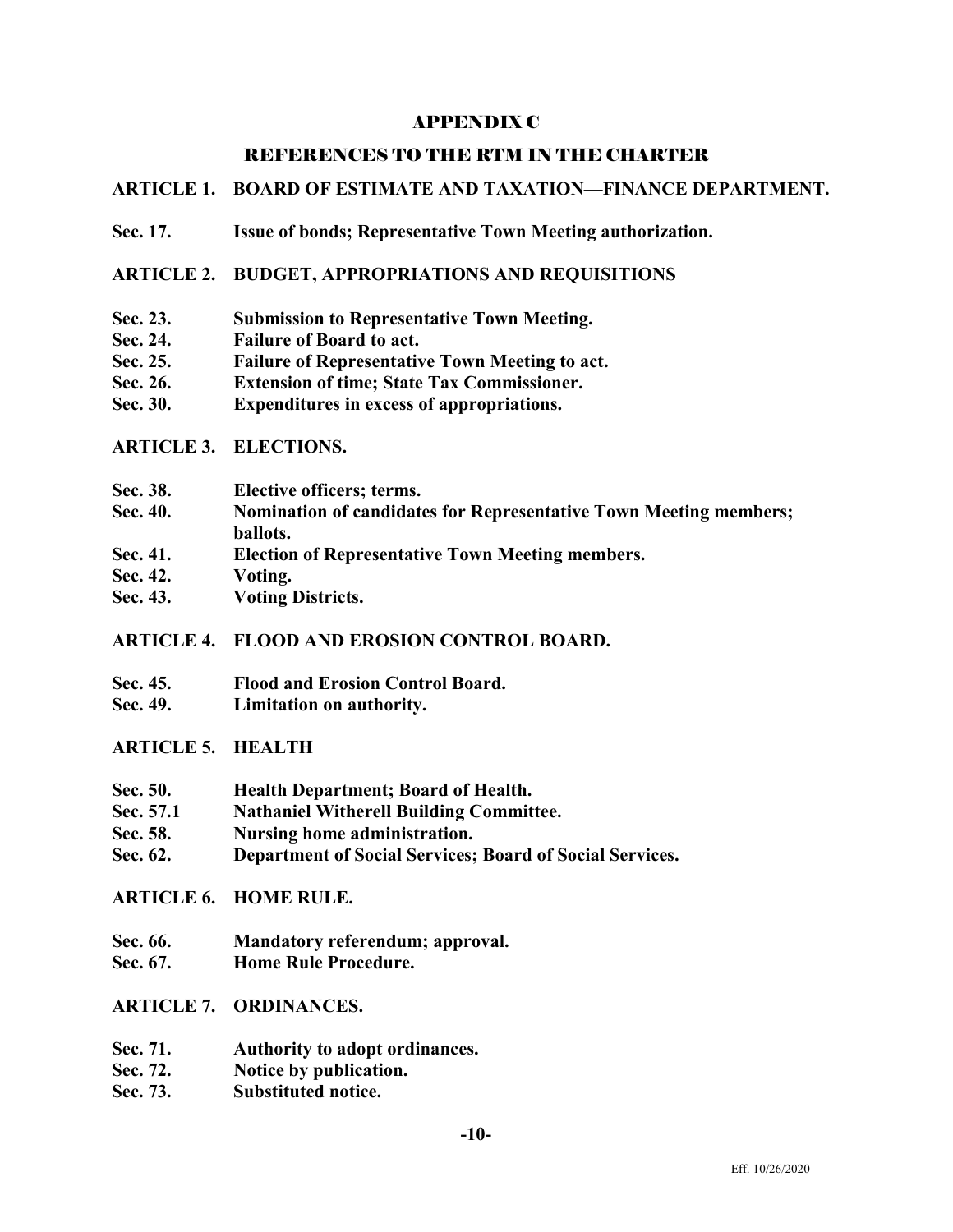### **ARTICLE 8. PARKS AND RECREATION.**

**Sec. 80. Board of Parks and Recreation** 

**Sec. 81a. Bruce Museum.**

### **ARTICLE 9. PLANNING AND ZONING.**

- **Sec. 82. Definitions.**
- **Sec. 84. Planning and Zoning Board of Appeals; organization.**
- **Sec. 85. Commission membership.**
- **Sec. 86. Alternative members; creation; term; vacancies.**
- **Sec. 92. Plan of Development.**
- **Sec. 96. Approval of Plan by Representative Town Meeting.**
- **Sec. 97. Plan of Development; purpose.**
- **Sec. 99. Municipal improvements; approval.**
- **Sec. 100. Municipal improvements; referral to Representative Town Meeting.**
- **Sec. 101. Subdivision of land; procedure; regulations.**

### **ARTICLE 11. PUBLIC PARKING.**

- **Sec. 125. Determination of allotments; notice; amounts.**
- **Sec. 127. Appeal to Condemnation Commission.**
- **Sec. 128. Acquisition of real property; procedure.**
- **Sec. 141. Parking notes or bonds; issuance.**

### **ARTICLE 12. PUBLIC WORKS.**

**Sec. 157. Condemnation Commission.**

### **ARTICLE 13. REPRESENTATIVE TOWN MEETING.**

- **Sec. 167. Representative Town Meeting; powers.**
- **Sec. 168. Ex officio members.**
- **Sec. 169. Members qualifications, removal.**
- **Sec. 170. Tie votes for candidates; procedure.**
- **Sec. 171. Resignations; vacancies.**
- **Sec. 172. Organization of Representative Town Meeting.**
- **Sec. 173. Meetings; procedures.**
- **Sec. 174. Referendum; requirements.**
- **Sec. 175. Referendum; appropriations.**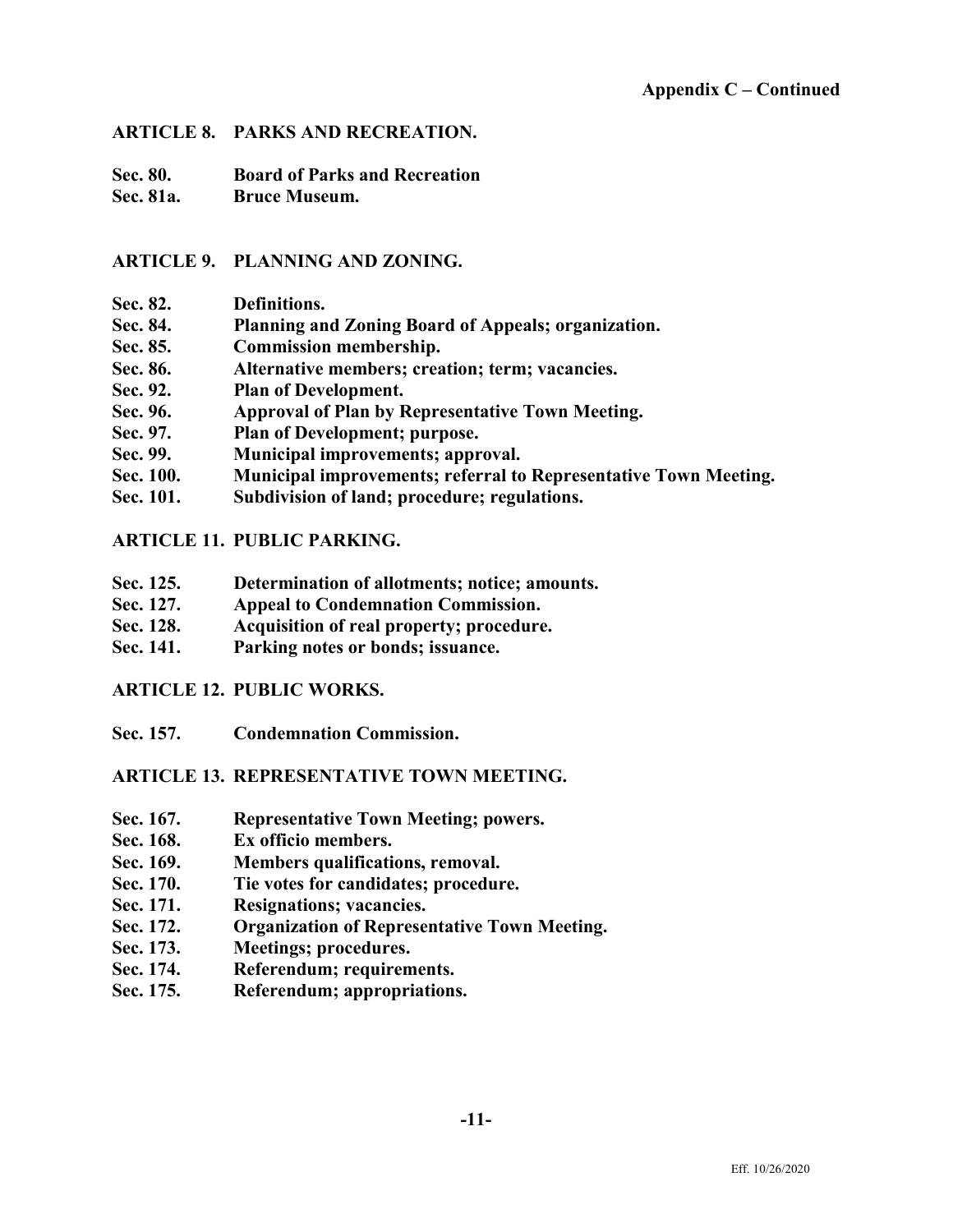### **ARTICLE 14. RETIREMENT SYSTEM.**

- **Sec. 176. Definitions.**
- **Sec. 177. Name and Date Operative.**
- **Sec. 178. Eligibility for Membership in System.**
- **Sec. 197. Retirement Board; Composition; Terms; Liability.**
- **Sec. 207. Appropriations.**
- **Sec. 208. Management of Funds; Rules and Regulations.**
- **Sec. 212. Termination of System.**

### **ARTICLE 15. SELECTMEN.**

- **Sec. 219. Failure of Representative Town Meeting to appoint.**
- **Sec. 224. Reports required.**

### **ARTICLE 16. SEWERS**

- **Sec. 244. Initiation of sewer construction.**
- **Sec. 246. Appropriations for sewers and facilities; approval procedure.**
- **Sec. 253. Issuance of notes and bonds.**
- **Sec. 280. Special charges; rules.**
- **Sec. 285. Existing laws and ordinances.**
- **Sec. 286. Amendment relating to sewer taxes.**

### **ARTICLE 17. TAXATION**

- **Sec. 287. Power to levy taxes.**
- **Sec. 288. Determination of tax rate; certification.**
- **Sec. 289. Failure of Board to determine and levy taxes.**
- **Sec. 290. Extension of time; State Tax Commissioner.**
- **Sec. 291. Failure to fix tax rate.**

### **ARTICLE 18. TOWN CLERK.**

**Sec. 301. Town Clerk, salary.** 

### **ARTICLE 19. MISCELLANEOUS.**

- **Division 1. Officers of Boards and Commissions.**
- **Sec. 306. Appointments of officers and members; vacancy.**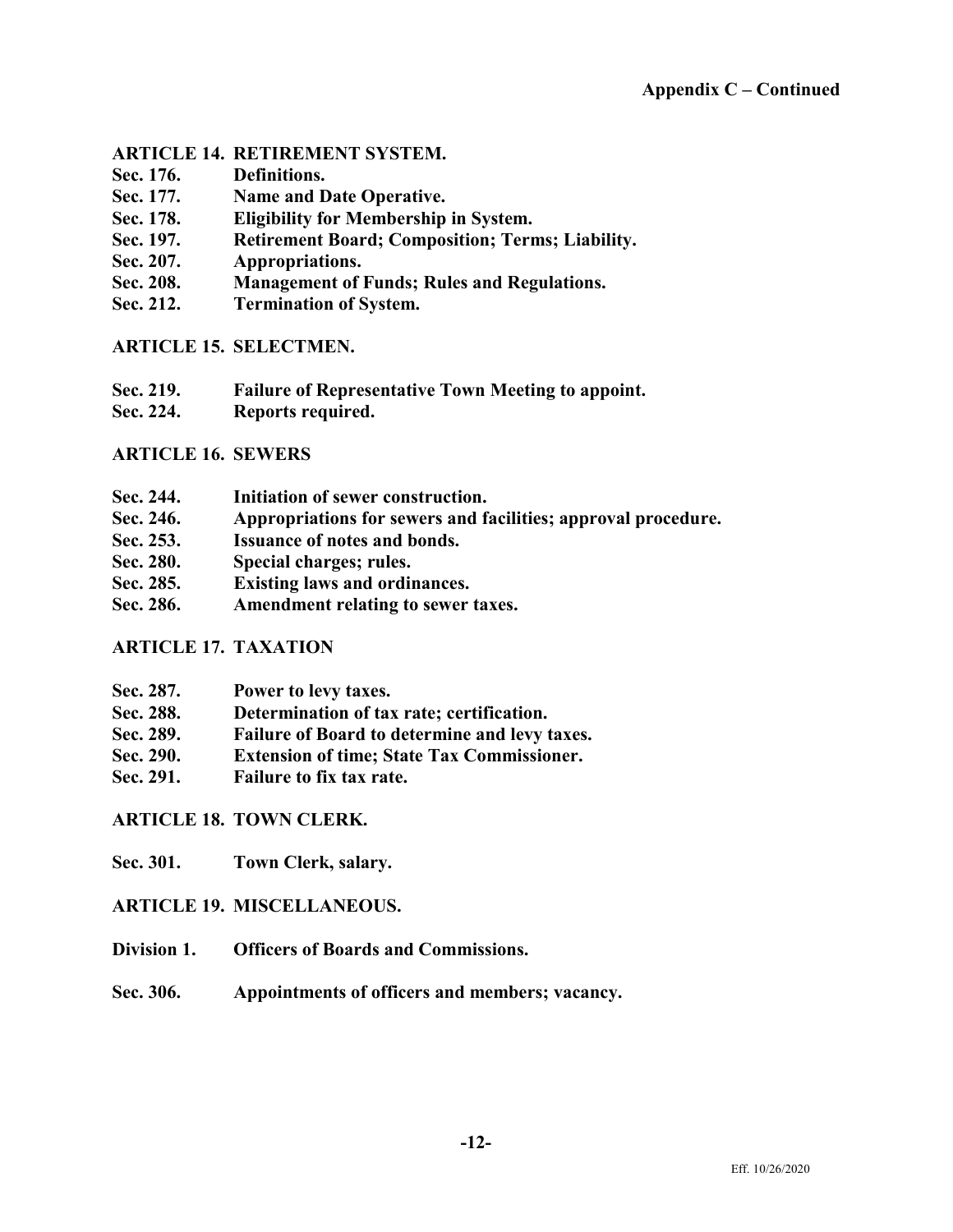### APPENDIX D

### D-1 RESPONSIBILITIES OF CHAIRMEN AND MEMBERS

**A. District chairmen and committee chairmen must take full responsibility for the conduct, content and analyses of the meetings over which they preside.**

**B. Chairmen, as with the Moderator and Moderator Pro Tempore, should be required to know basic parliamentary rules and conduct meeting in accordance with those rules. Chairmen need to assure that attendance cards and vote records are submitted to the Town Clerk within 48 hours in compliance with the Freedom of Information Act. Committee chairmen should report the attendance of all RTM members at their meetings.**

**C. Individual members should be thoroughly prepared before committee or district meetings by having read and analyzed Call items prior to meetings. All RTM members are encouraged to attend committee, board and commission meetings even without a specific assignment.**

**D. The Moderator should brief all chairmen outlining the chairmens' responsibilities and expected performance. The Moderator should have at least one annual meeting with the Moderator Pro Tempore and the committee chairmen and a separate annual meeting with the Moderator Pro Tempore and the district chairmen.**

**E. Newly elected RTM members are expected to attend the Moderator's seminar for new members as outlined in the Rules of the RTM, Section II C., "Orientation for New Members". This information is essential to the understanding of individual responsibility as well as RTM procedure.**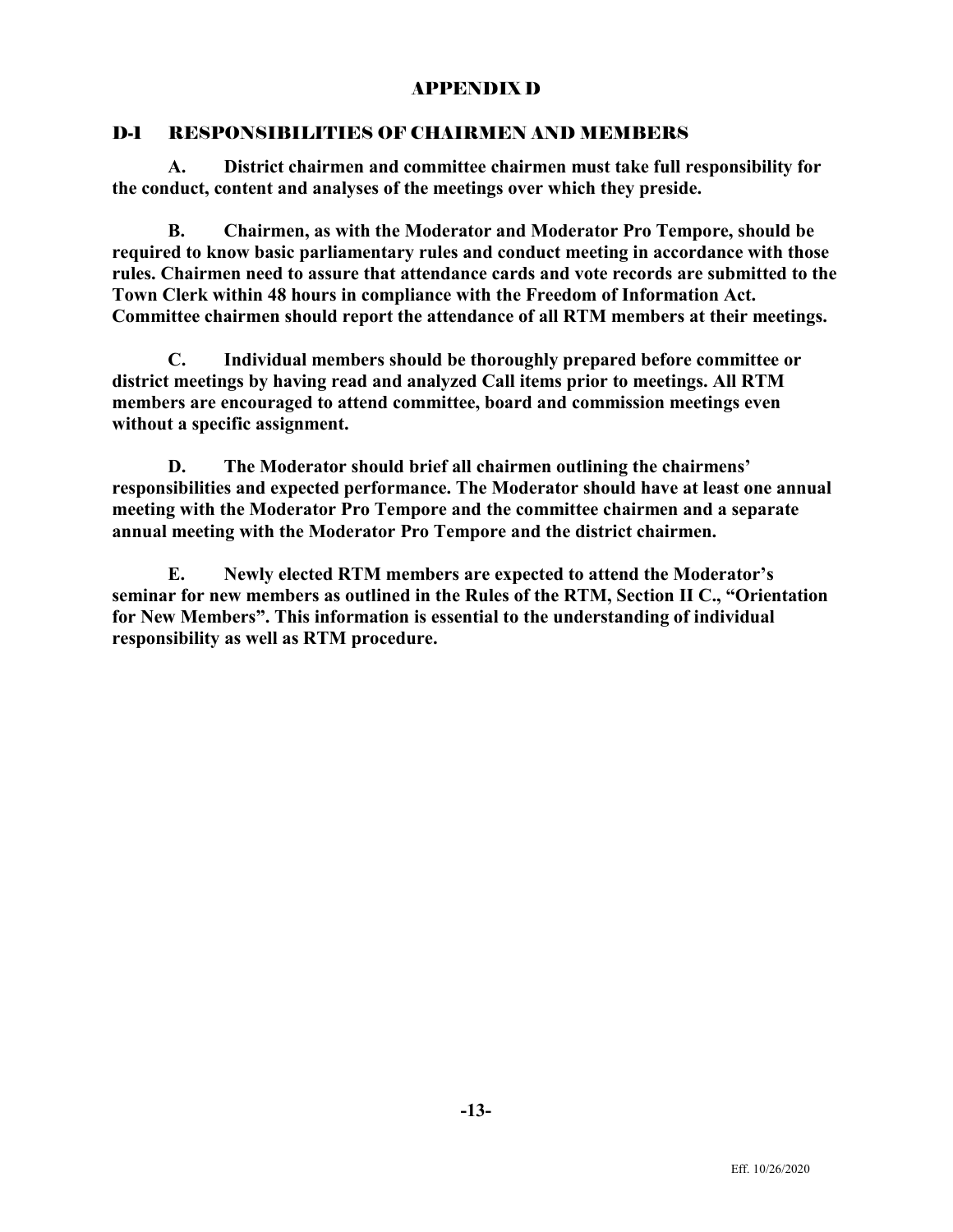### D-2 RESPONSIBILITIES OF COMMITTEES

**A. RTM committees are the most important bodies affecting the work agenda of the RTM Committee involvement is a serious responsibility to be filled by elected RTM members.**

**B. The standing committee meeting provides the forum for the most searching discussion and analysis of an item on the Call. Moreover, usually the minimal size of the committee permits an individual to ask questions and encourages dialogue without having strict enforcement of parliamentary procedures. There should be no restraint to thorough discussion of Call items in committee meetings.**

**C. The role of the committee is to thoroughly analyze the merits of a Call proposal, and not to provide automatic support or opposition to the Town department with which the item is primarily identified. Anyone, RTM member or otherwise, who may have an interest in the item for consideration, is strongly encouraged to participate in discussion on the item at scheduled committee meetings.**

**D. Committees should avoid considering a Call item if there has been no specific charge to that committee unless the item is of sufficient import to warrant such ancillary consideration. Committees are most effective when making sufficiently comprehensive reports relating to items specifically charged to its review to allow RTM members to make informed and objective decisions.**

**E. A Committee should maintain knowledge about the operation of Town departments within its purview, and from time to time discuss and evaluate long term plans of those departments.**

**F. To provide greater awareness of extraordinary issues, committees may appoint sub-committees to study such issues and report findings and recommendations to the committee. A sub-committee may not represent its committee or the RTM, and it should not make statements to the media.**

**G. During the process of reviewing a Call item presented to a committee, it has the power to recommend amendments, referrals or postponement, as may be necessary. Additionally, committees, as well as individuals, may introduce new items for a future Call.**

**H. When more than one committee intends to amend an item, the respective chairmen should confer and decide with the Moderator on the appropriate method to achieve the desired change with a minimum of delay and confusion.**

**I. Use may be made of joint committee meetings to facilitate and expedite sharing and analysis of information on items of concern. When appropriate, a joint item may be brought to the floor by direction of the joint committees.**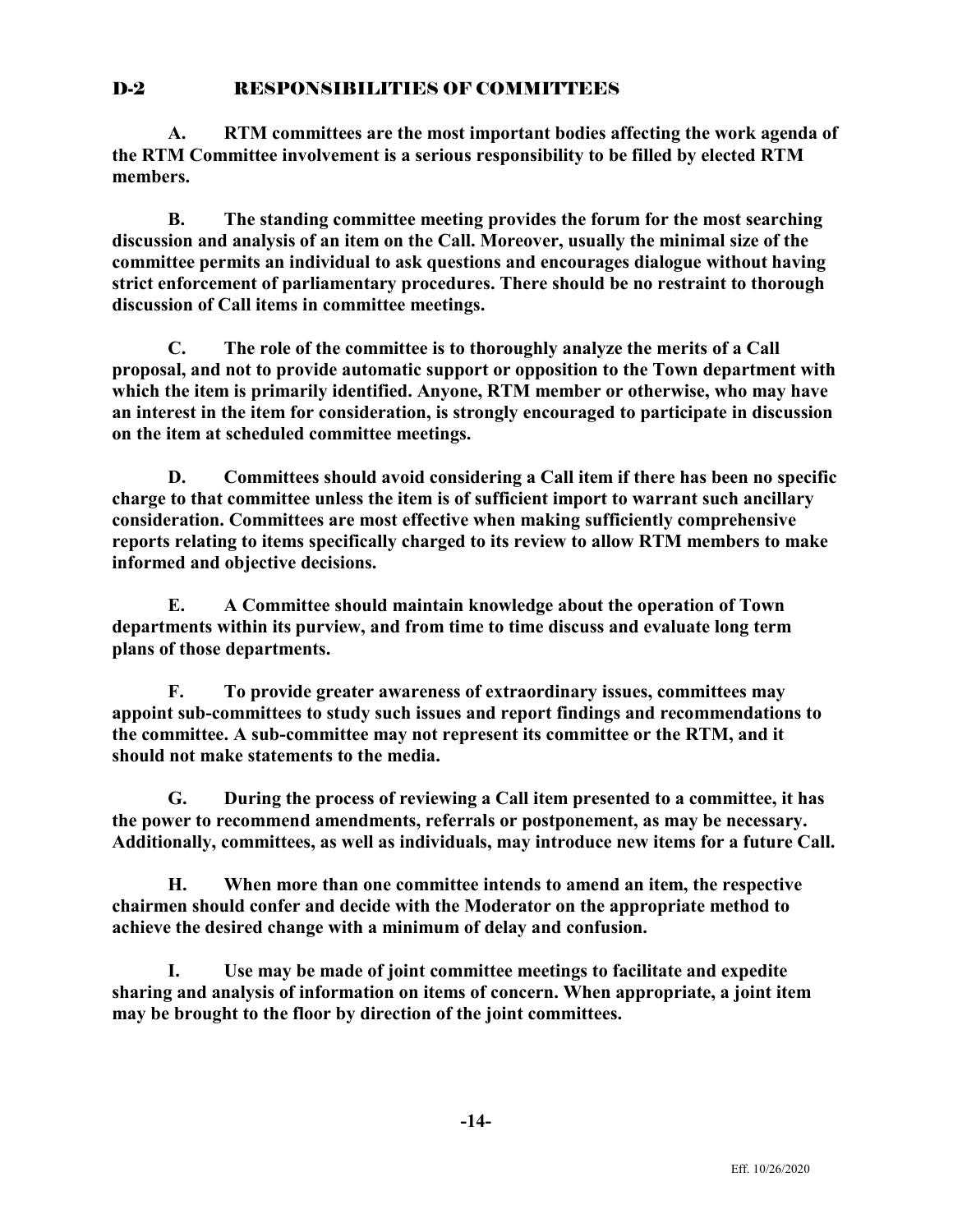- **J. Effective chairmanship includes the following responsibilities:**
	- **1. To guide discussion to bring out all aspects of the item as far as possible.**
	- **2. To encourage all viewpoints to be expressed, including those of any non-delegates or guests present.**
	- **3. To report the committee's vote, attendance and item discussion, in condensed form.**

**K. In fulfillment of responsibilities, a committee chairman should invite a department spokesman or organization representative to schedules meeting to provide information and respond to any questions of the members. In the event that there is evidence of an opposed or contrary view, the chairman should insure that there is a qualified representative at the meeting to provide the contrary viewpoint. In all cases, the chairman must present a courteous and impartial attitude or, alternatively, relinquish the chair during presentation and discussion of the issue in point.**

**L. If any district is not represented at a committee meeting, the committee chairman and/or secretary should provide a synopsis of the meeting discussions and the voting result to the district chairman.**

**M. If the committee votes to offer a motion to the RTM, the chairman should so state during the report in question, and it is always good practice to forewarn the Moderator of the intended motion prior to the meeting. Any revisions in an item should be presented in the form of a motion to amend offered on behalf of the committee. If the committee's consensus is that an item should be referred to a committee, postponed or postponed indefinitely, the appropriate motion should be offered on behalf of the committee. All committee motions should be in written form, to be tendered to the Town Clerk after moved.**

- **N. Standing Committee reports should be factual and concise. They should include:**
	- **\* the date of the meeting.**
	- **\* the number of districts represented.**
	- **\* report of vote**
	- **\* the names and titles of any guests present.**
	- **\* key points of committee concern.**
	- **\* questions remaining.**
	- **\* additional information requested.**
	- **\* recommended treatment.**

**If chairman has a personal view differing from that of committee decision, chairman should seek individual recognition at a later time and deliver the point. It is not fair to deliver a personal opinion together with committee report.**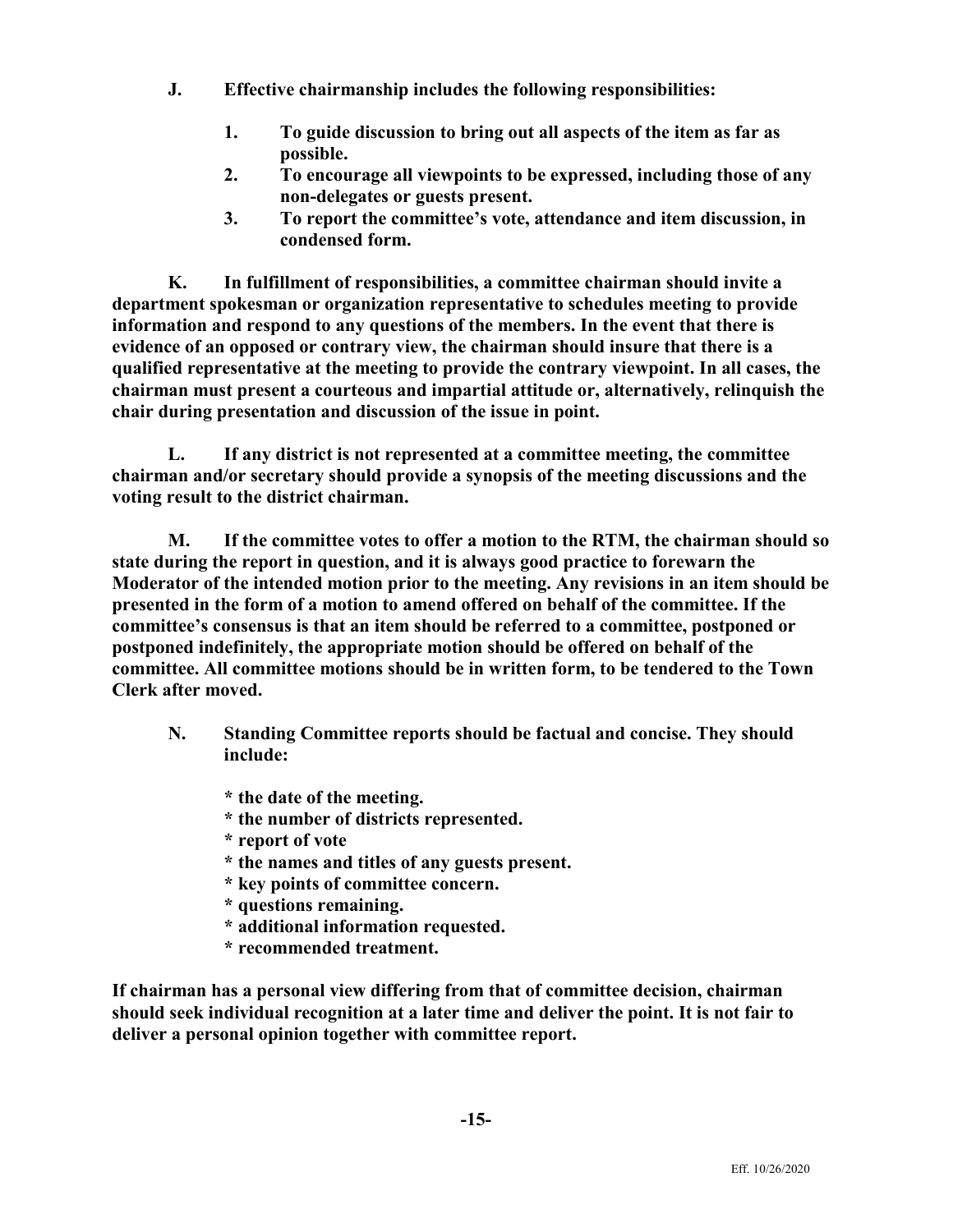### D-3 RESPONSIBILITIES OF DISTRICTS

**A. District chairmen should insist upon members' preparation at each meeting.**

**B. Alternates should make every effort to attend their assigned committee meetings even when the delegate is in attendance. Delegates should explain reasoning of committee members and basis for vote on an item, and invite comments from the alternate during district meeting reports.**

**C. All district members should be encouraged to attend other committee meetings and public meetings of other Town agencies and departments.**

**D. Unnecessary expense may be avoided if all RTM members will return the green 3-ring notebook and Charter copy to the district leader upon those members' departure from the RTM for use of the new member(s) joining the district delegation.**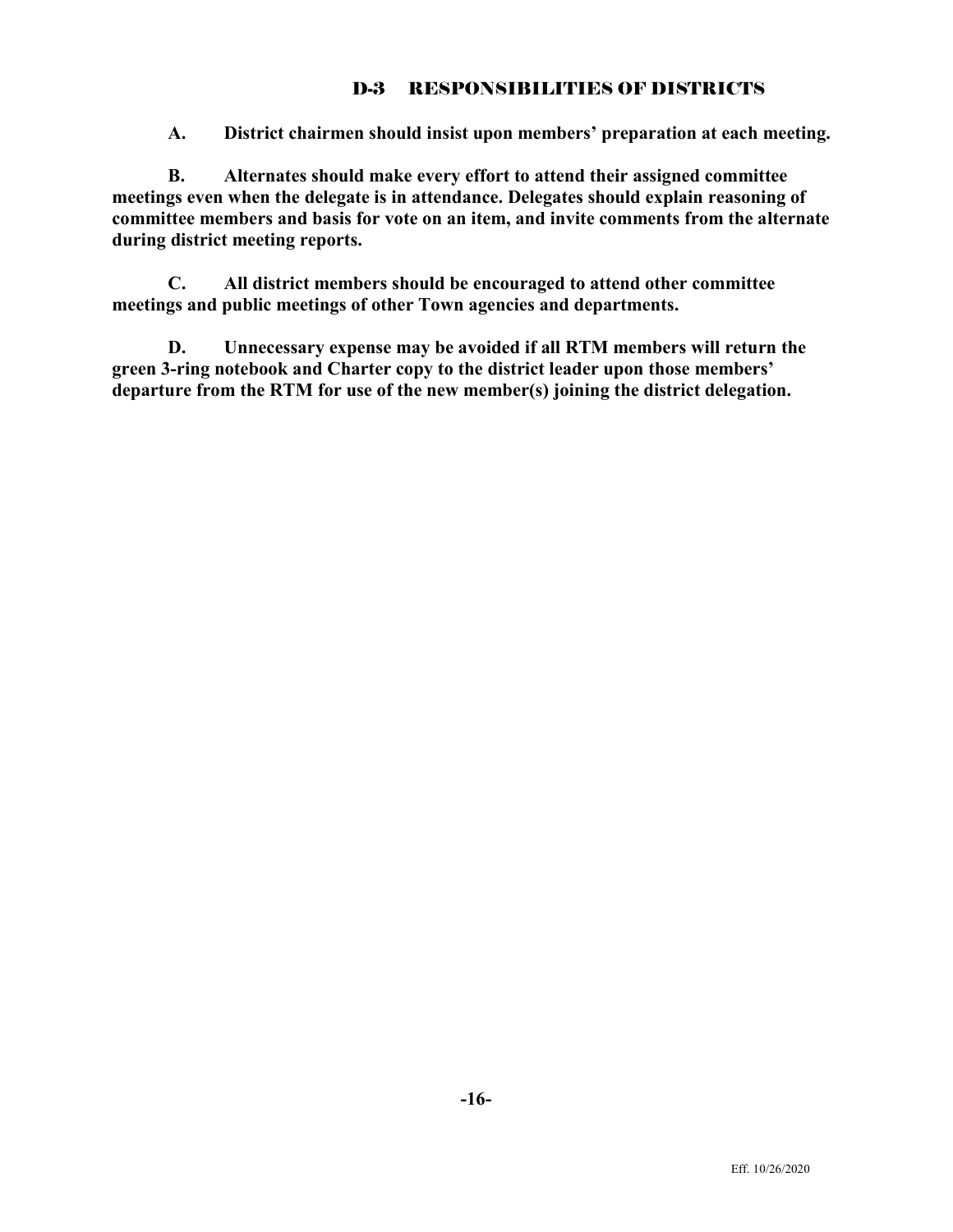### D-4 RECRUITING CANDIDATES FOR THE RTM

**A. During an election year, the Moderator or RTM member(s) designated by the Moderator, shall host an information session for those interested in learning more about the role and function of the RTM as well as its election process.**

**B. Before July 1 of an election year, the District Chairman should poll all incumbents in their respective districts as to whether they plan to stand for re-election. If the resultant number is less than the district's apportionment, Chairman should take steps to enlist additional candidates to complete the district roster, preferably with an excess so there will be a contested election. The Chairman will notify these candidates of the information session.**

**C. The Chairman may wish to enlist the help of other district members in developing candidates. Suggestions might be obtained from PTAs, neighborhood associations, etc. Prospective candidates should be notified of the information session so they have a clear picture of the demands of the job (24 meetings a year including RTM, district, and committee). They must be registered voters (electors) in that district. The chairman may wish to review the names of prospective candidates with the other members before proceeding further.**

**D. Petitions must be circulated for the new candidates and filed with the Town Clerk by September 15th. This process can be simplified by listing all candidates on a single petition. 25 signatures are required of registered voters in that district. To guard against invalid signatures, it is recommended to acquire an additional five signatures. Circulating the petition may be done by any interested party. Incumbents who have attended at least two-thirds of all RTM's and two-thirds of all of their district meetings held during the current term of office, are automatically renominated, provided they so notify the Town Clerk by September 15th.**

**E. If appropriate, candidates should be advised by their distinct chairman that they are in a contested election and should electioneer.**

**F. If for any reason a sufficient number of candidates is not obtained by the deadline for petitions, strong efforts should be made to recruit desirable write-in candidates. The recruitment procedure would be the same as for petition candidates, but thereafter the procedure differs. No petition is circulated, but Connecticut law requires a candidacy to be registered with the Town Clerk in advance of the election. Appropriate forms may be obtained and filed with the Town Clerk.**

**G. If there should be fewer candidates for the RTM than the number of seats apportioned to a district, write-in votes can elect a person to the RTM. The volume of write-ins is generally small, so that a person might become a member of the RTM with practically no constituency. Write-in candidates should be urged to electioneer aggressively. They should not only ask people to vote; they may also wish to advise them how to vote for a write-in candidate and to write the candidate's exact name on the paper. Voter instruction is available at the polls, and a voter should not hesitate to ask for it.**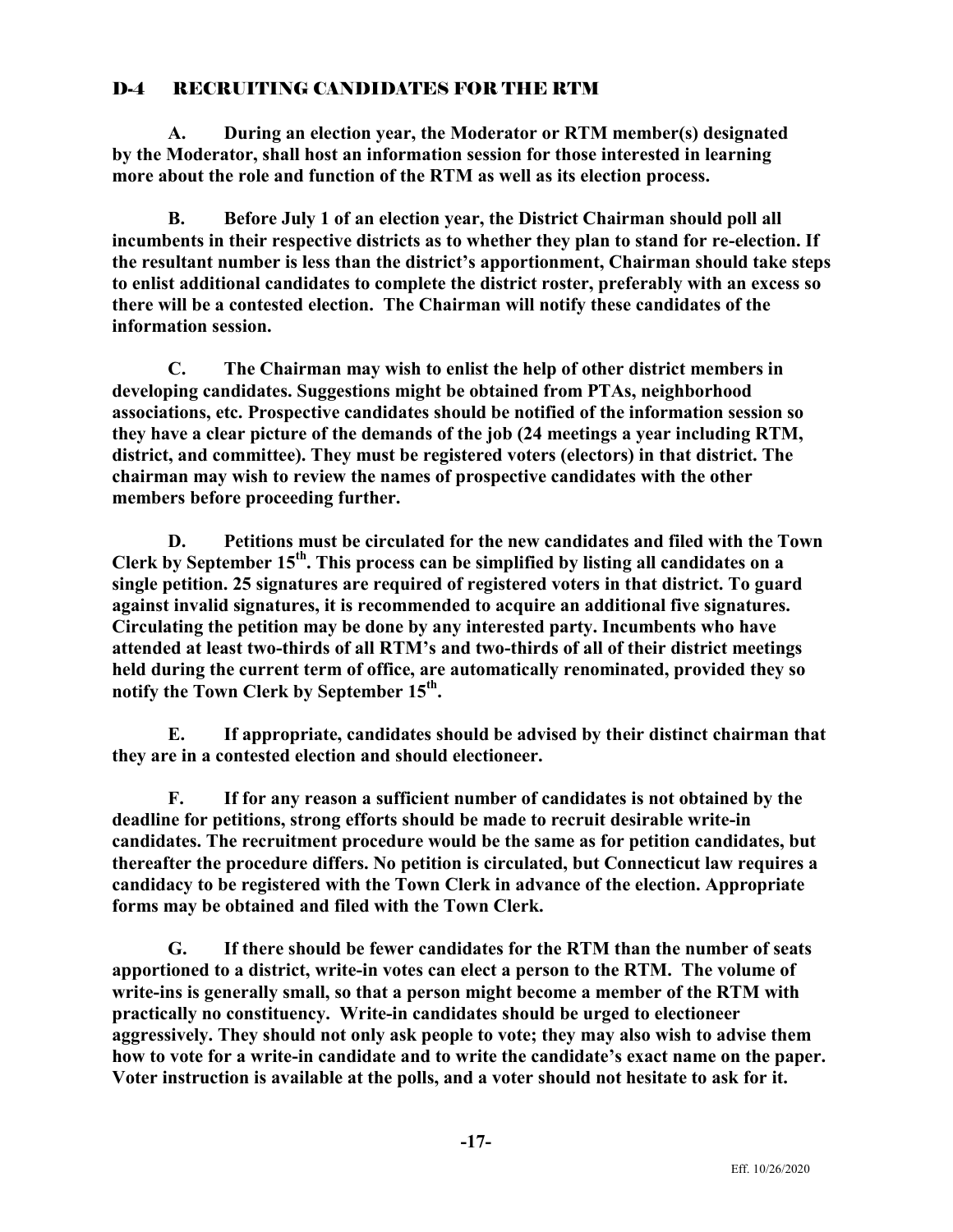**H. Connecticut law (Public Act 05-235) requires all candidates to file appropriate form with the Town Clerk within ten days after becoming a candidate (as defined by Connecticut General Statutes 9-33a 10). Failure of a candidate to file within the ten day period will result in the assessment of a late filing fee of \$100 against the candidate. The Town Clerk is required by statute to send notice by certified mail to the candidate who does not file within the ten day filing deadline. If the candidate does not comply with the filing requirement within twenty-one days of the notice, the Town Clerk must refer the matter to the State Election's Enforcement Commission. (Eff. 10/1/2005)**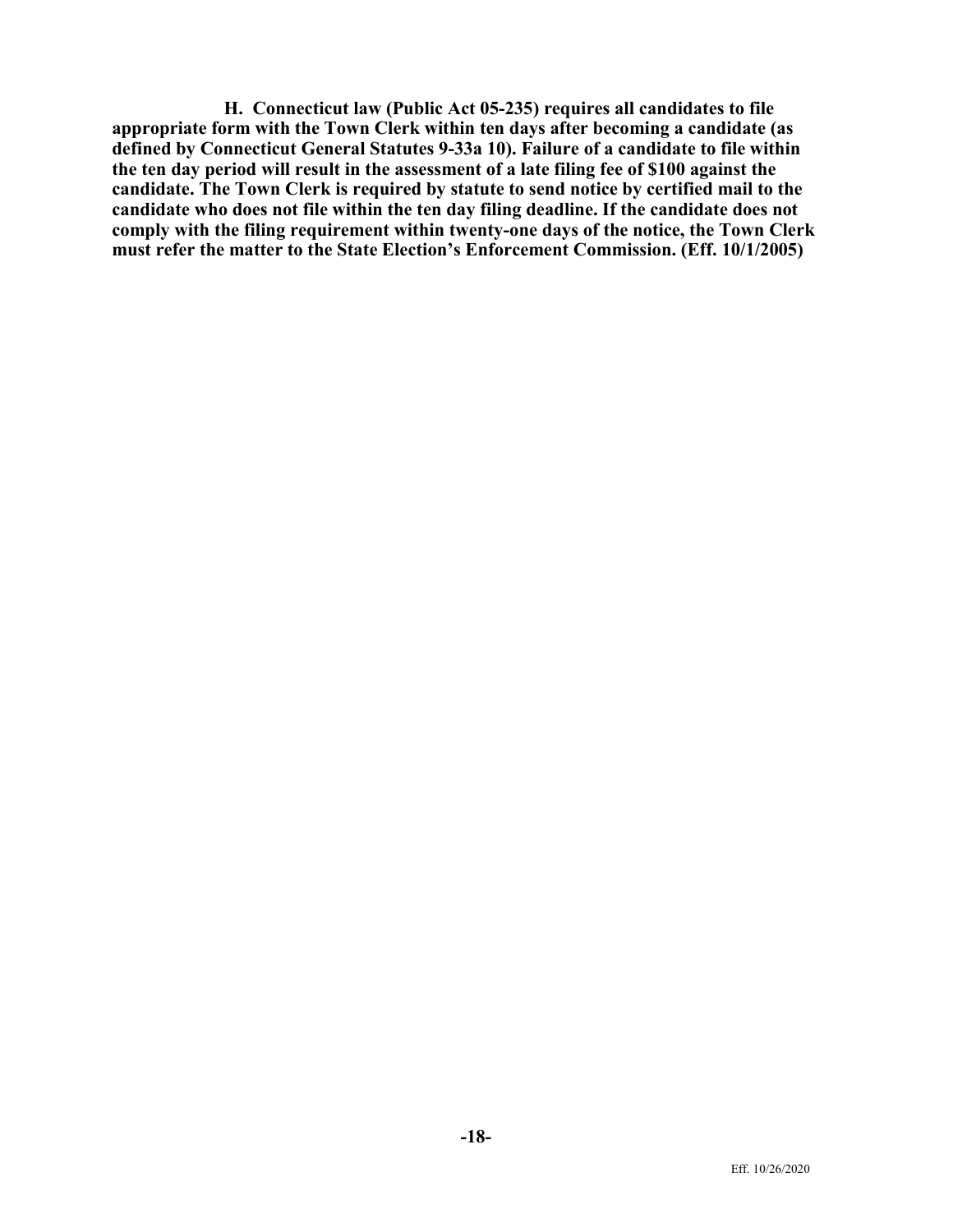### D-5 FILLING DISTRICT VACANCIES

#### **1. Obtaining Candidates**

**It is important that the public know of RTM vacancies, so that interested voters can run for office. It is desirable that there be more candidates than vacancies.**

**The suggested first step is for the Chairman to appoint a nominating committee of two members, one of whom might be the Vice Chairman. Notices should be put in newspapers and radio, saying whom to contact. A candidate who failed to be elected in the General Election is not necessarily entitled to fill a later vacancy.**

**2. Interviewing Candidates**

**The nominating committee should inform the candidates of the time demands of the job. A discussion of the various committees will help candidates to understand the work of the RTM and at the same time disclose the extent of their interest in being contributing members.**

**Candidates should be prepared to make brief statements at the district meeting as to why and where they wish to serve.**

**3. The Election**

**The special district meeting (RTM Rules, II.B. 4. c) may be held immediately prior to the next regular district meeting. No special election may be held until the Town Clerk has called a special district meeting for the purpose.**

**All candidates should attend that meeting and make their electioneering appeals.** 

**Following the election, the delegation may consider a review of committee assignments, rather than giving the new member the post held by the predecessor.**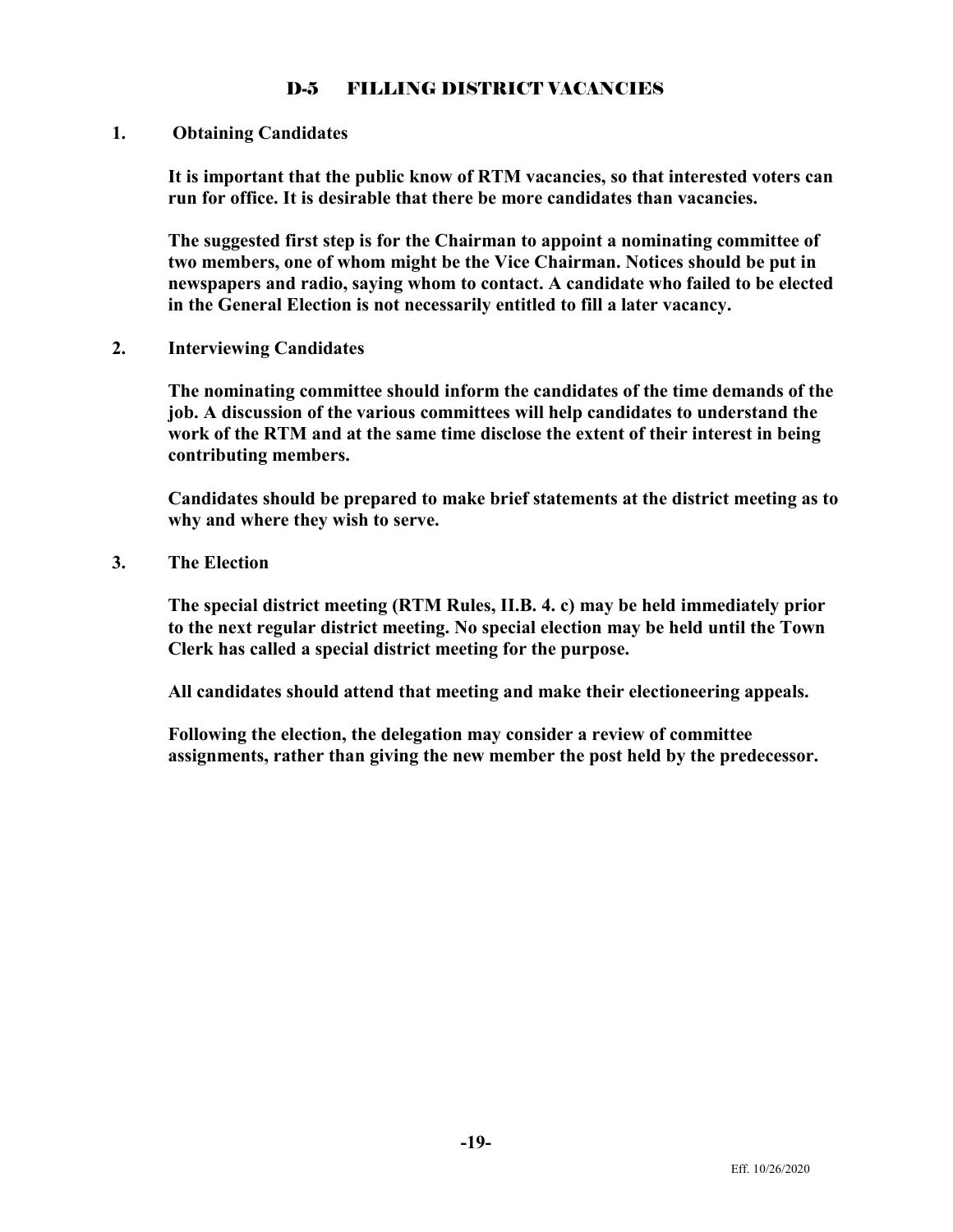### D-6 COMMUNICATIONS AND RELATIONSHIPS WITH CONSTITUENTS

- **A. Shortly after the district Organizational Meeting, the Chairman may consider ways to inform district residents of the composition of the RTM district organization. One method is to post a notice on the Town website via the Town Clerk's Office, or in a community library, supermarket, civic center, etc., listing the officers and the members, with addresses, telephone number, and committee assignments. Such information may be presented to the media for dissemination.**
- **B. All district members should be alert to any problem or threat facing the district, whether or not it is something that could be dealt with by any branch of town government.**
- **C. Occasionally a controversial matter comes before the RTM, with cogent arguments on both sides. Members face the question of whether to vote their best judgment, or to represent their constituencies. Rarely will they receive enough calls or letters to consider them the people's voice, but they may reveal informed opinions. Those members who feel that the matter is such that the constituency should be represented can find their own ways of getting that feel – sidewalk or supermarket encounters, neighbors, random phone calls, etc.**
- **D. Members of the RTM have a responsibility to the community to maintain a high sense of ethics as the legislative body of the town. Members will properly abstain from voting upon any measure in which they have a substantial conflict of interest [e.g. a close family member having a direct financial interest.] It is the responsibility of individual members**<sup>2</sup>**to advise their district Chairman of any substantial or**

<sup>&</sup>lt;sup>1</sup> Connecticut General Statutes §7-148h(b) states: "Notwithstanding the provisions of any special act, municipal charter or ordinance to the contrary, an elected official of any town, city, district or borough that has established a board, commission, council, committee or other agency under subsection (a) of this section, has an interest that is in substantial conflict with the proper discharge of the official's duties or employment in the public interest and of the official's responsibilities as prescribed by the laws of this state, if the official has reason to believe or expect that the official, the official's spouse or dependent child, or a business with which he is associated, as defined in section 1- 79, will derive a direct monetary gain or suffer a direct monetary loss, as the case may be, by reason of the official's official activity. Any such elected official does not have an interest that is in substantial conflict with the proper discharge of the official's duties in the public interest and of the official's responsibilities as prescribed by the laws of this state, if any benefit or detriment accrues to the official, the official's spouse or dependent child, or a business with which he, his spouse or such dependent child is associated as a member of a profession, occupation or group to no greater extent than to any other member of such profession, occupation or group. Any such elected official who has a substantial conflict may not take official action on the matter."

CGS §1-79(b) states: "'Business with which he is associated' means any sole proprietorship, partnership, firm, corporation, trust or other entity through which business for profit or not for profit is conducted in which the public official or state employee or member of his immediate family is a director, officer, owner, limited or general partner, beneficiary of a trust or holder of stock constituting five per cent or more of the total outstanding stock of any class, provided, a public official or state employee, or member of his immediate family, shall not be deemed to be associated with a not for profit entity solely by virtue of the fact that the public official or state employee or member of his immediate family is an unpaid director or officer of the not for profit entity. 'Officer' refers only to the president, executive or senior vice president or treasurer of such business."<br><sup>2</sup> The requirement for members to advise their district chairman of these matters takes into consideration the

Advisory Opinion dated November 6, 2006 of the Board of Ethics of the Town of Greenwich.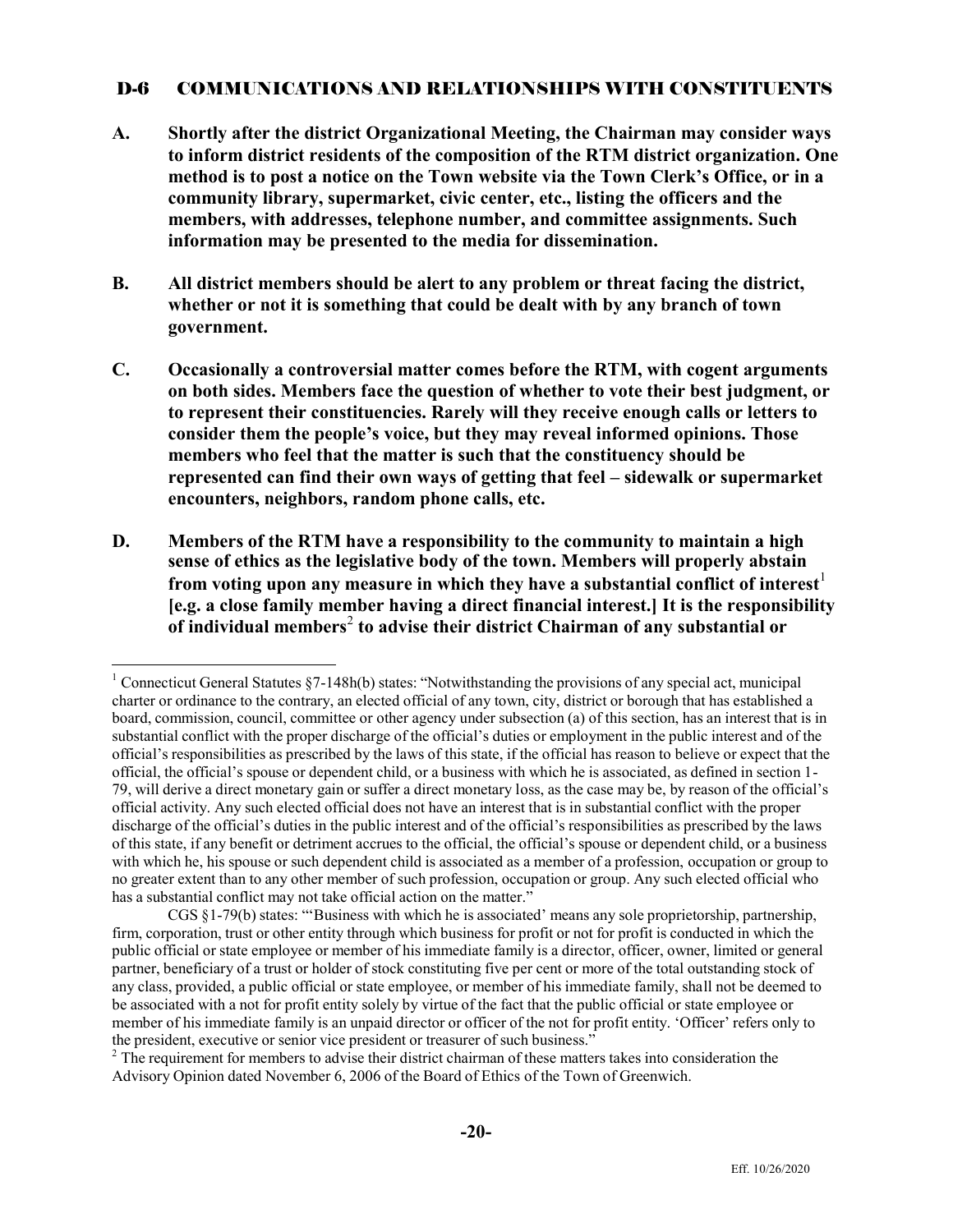**potential conflict of interest**<sup>3</sup> **. A member who has a substantial or potential conflict should disclose the nature of the conflict to the district, committee and/or body prior to participation in any discussion. (Eff. 3/12/07)**

<sup>&</sup>lt;sup>3</sup> A potential conflict is a substantial conflict of interest which has not yet occurred.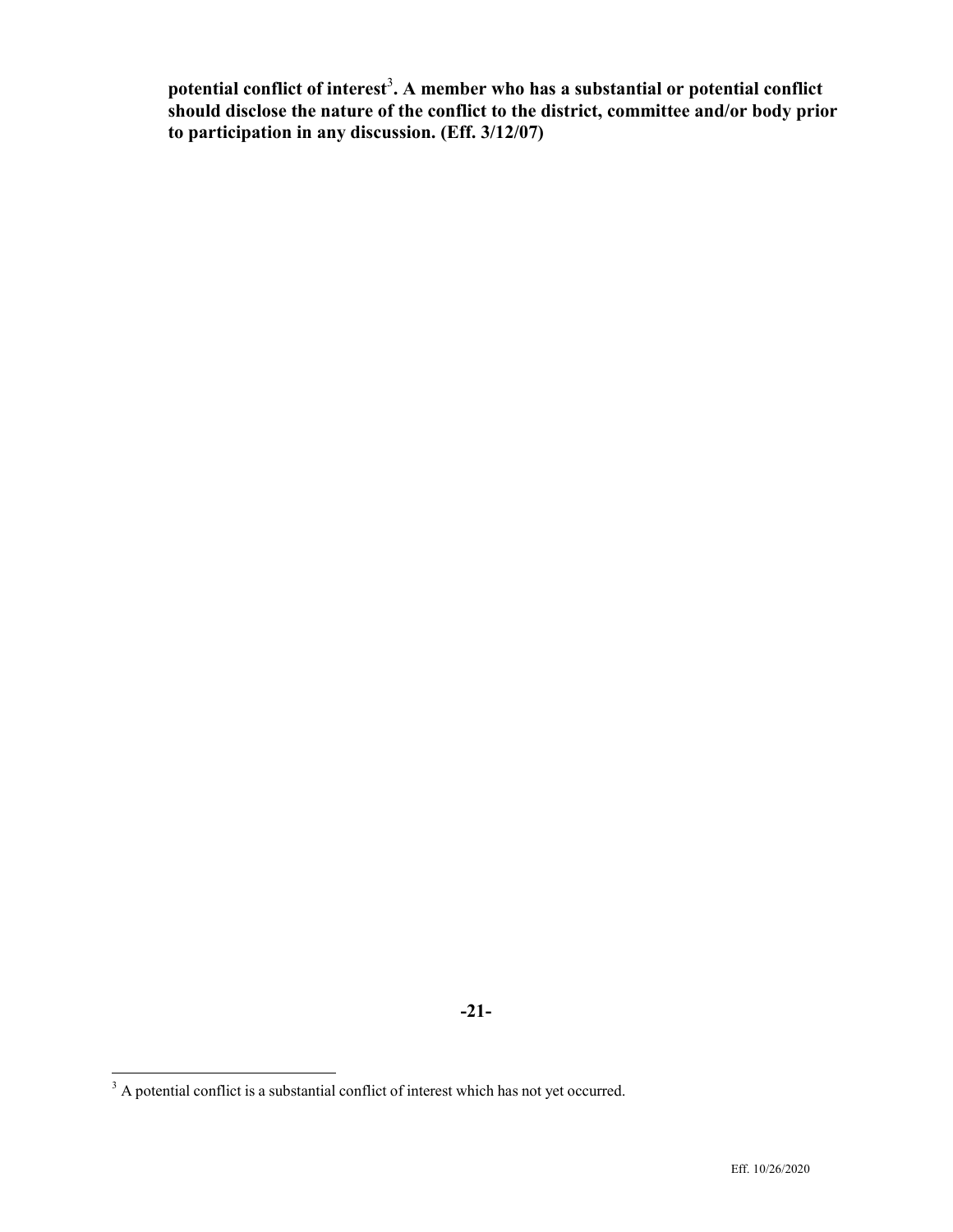## D-7 DISTRICT DELEGATE APPOINTMENTS TO STANDING **COMMITTEES**

### **A. General**

**Election of delegates and alternates takes place at the district's Organization Meeting, held during December in a town election year. This can immediately precede or follow the district's regular December meeting, with new members participating and retiring members abstaining. It is essential that a district have both a delegate and an alternate to each standing committee.**

**Seniority is a well established practice at all levels of government. Experience adds to a committee's strength. But this does not necessarily mean that everyone wants to repeat the prior term's assignment. Furthermore, the delegation may wish to replace a delegate if the incumbent has not been satisfactory. Likewise, rotation among the various committees may result in members becoming more knowledgeable about all aspects of the Town's operation. Therefore, just because one member has served two or more terms on a committee, other members should not feel deterred from expressing their own interest in that committee.**

### **B. Suggested Procedure**

**1. In some districts, the incumbent Chairman or Secretary sends a questionnaire to all persons elected for the coming two-year term. Each member is asked to indicate a first, second and third preference for committee assignments. Some persons may prefer to serve as alternates and may so indicate. Some Chairmen telephone everyone to develop a preliminary committee roster. If applicable, each member should simultaneously** disclose any substantial conflict of interest<sup>4</sup> or potential conflict of interest<sup>5</sup>, which would **arise from his serving on each committee requested and should also inform the Chairman of the applicable employment, business interest, or other affiliation which gives rise to the conflict. The Chairman should review the matter with the member and provide the member guidance as to an appropriate assignment in light of the nature of the conflict, the interest of the district in having delegates and alternates who need not recuse themselves frequently in voting on committee issues, and the need to insure integrity in the conduct of the people's business. (Eff. 3/12/07)**

**2. Ballot paper should be provided at the meeting. If a blackboard or an easel is available, candidates for all committees may be listed. This may be especially helpful to new members.**

**3. Districts should allow members a minute or two to describe their backgrounds and specific interests in committee assignments. In the event a member has raised with the Chairman an apparent conflict and is not satisfied with the Chairman's guidance, the member and the Chairman may present their views on the matter to the district. Normal election procedures then follow. A sole candidate for any post may be**

<sup>&</sup>lt;sup>4</sup> For the definition of "substantial conflict of interest," please refer to footnote 1 in Appendix Section D-6 D.  $^5$  A potential conflict of interest which has not yet occurred.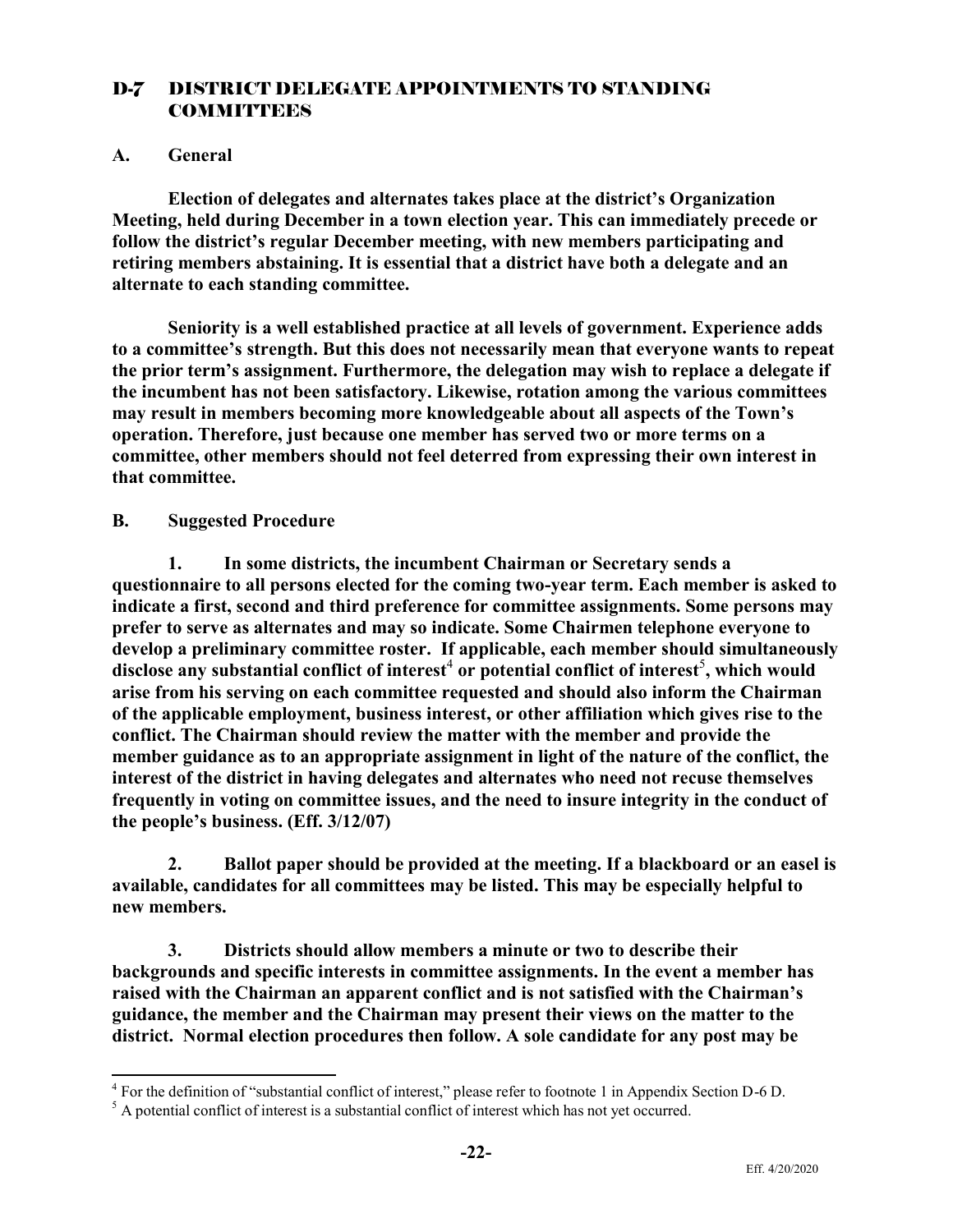**declared elected. Contested slots are determined by written ballot, with election requiring a majority of votes cast. For the procedure to be followed when there are more than two candidates, see RTM Rules III. A 3 and IV. C. In the event a member believes he has been denied a desired committee assignment because, for example, the possibility of a conflict of interest has been misconstrued as a substantial or potential conflict of interest, the member may refer the matter to the Board of Ethics for an advisory opinion. (Eff. 3/12/07)**

**4. When a Delegate post becomes vacant for any reason, committee assignments may be re-assigned. The Alternate may succeed to the Delegate post, but this is not automatic. Any action should be accomplished at a district meeting, with other members eligible to be candidates.**

### **C. Attendance at Committee Meetings**

**It is the District Chairman's responsibility to see that the District is represented at all standing committee meetings. In the even of a delegate's planned absence the delegate must advise the alternate so that the alternate will attend. If the delegate cannot obtain a firm commitment from the alternate to attend, the delegate is to so notify the District Chairman. It then becomes the District Chairman's responsibility to arrange for some other member of the district delegation to attend, vote, and report.**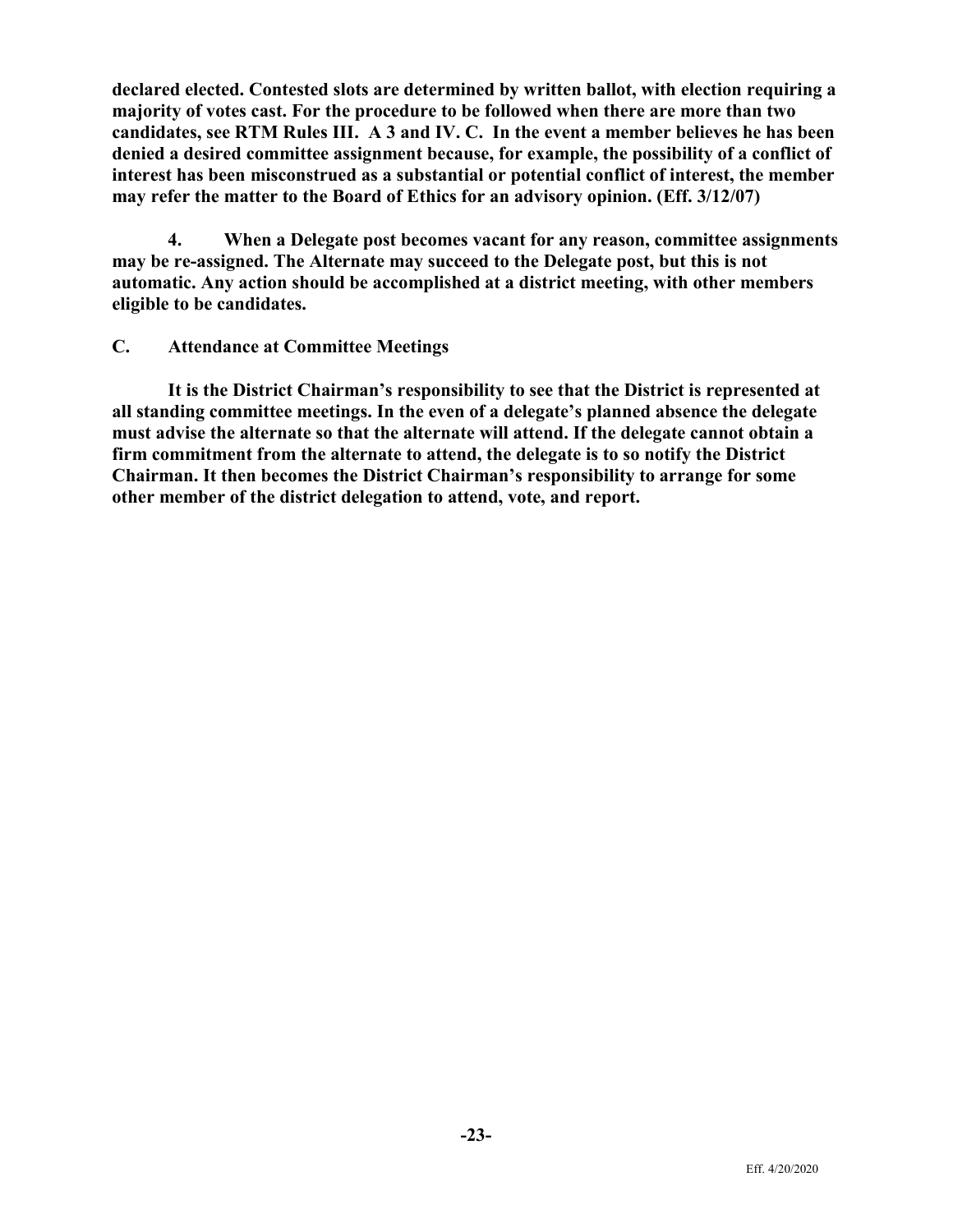### APPENDIX E ORGANIZATION CHART OF GREENWICH TOWN GOVERNMENT

#### This chart was created by the Appointments Committee, 2017



Organizational Town of Greenwich Government For RTM Members V3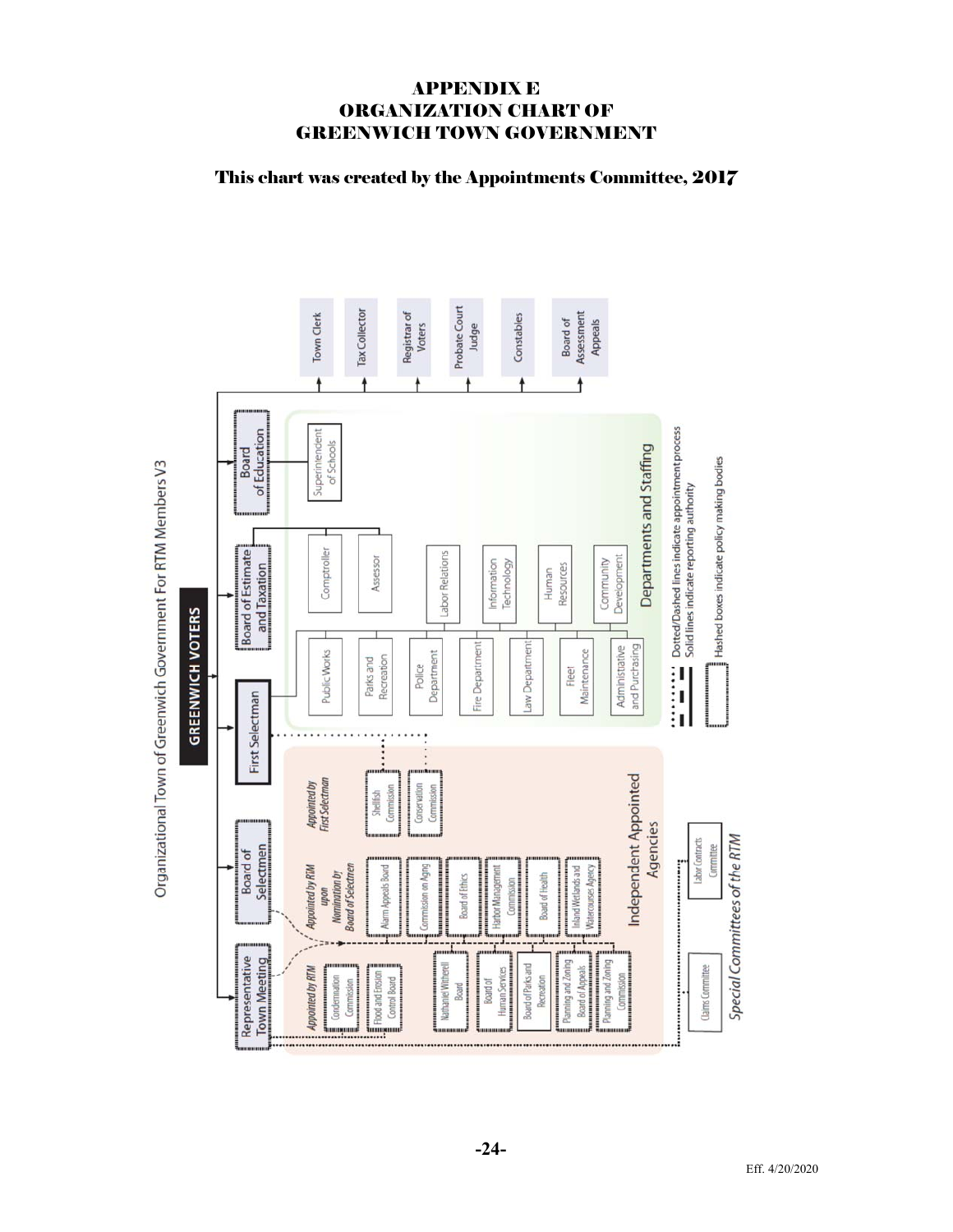### APPENDIX F PARLIAMENTARY PROCEDURES

**The following motions and parliamentary points are not a complete list of possible actions, but have been selected from Robert's Rules of Order Newly Revised as those most likely to be encountered in RTM proceedings.**

**The reason for prioritizing motions is to facilitate the desire of the majority, while at the same time protecting the rights of the minority.**

**A Privileged or Subsidiary motion takes precedence over any lower-numbered motion, and it may in turn be pre-empted by a higher-numbered motion. A higher-numbered motion may be offered when a lower-numbered item is before the body,**

**Incidental motions are not numbered, because they have no rank among themselves. All Incidental motions rank before Subsidiary motions.**

|                | <b>Motion, Rank &amp; Classification</b><br><b>PRIVILEGED</b> | Second<br>Required | <b>Debatable</b> | Amendable | Decision By      | Can Be<br>Reconsidered                | Can Interrupt               |
|----------------|---------------------------------------------------------------|--------------------|------------------|-----------|------------------|---------------------------------------|-----------------------------|
| 10             | Adjourn                                                       | Yes                |                  |           | Maj.             |                                       |                             |
| $\overline{9}$ | Question of Privilege                                         |                    |                  |           | Mod.             |                                       | $\overline{\overline{S}}$ . |
|                | <b>INCIDENTAL</b>                                             |                    |                  |           |                  |                                       |                             |
|                | <b>Appeal Ruling of Moderator</b>                             | Yes                | Yes              |           | Maj.             | Yes                                   | I.P.                        |
|                | Suspend the Rules                                             |                    |                  |           |                  |                                       |                             |
|                | (e.g., combine items on Call)                                 | Yes                |                  |           | 2/3              |                                       | I.P.                        |
|                | Point of Information                                          |                    |                  |           | Mod.             |                                       | I.P.                        |
|                | Point of Order                                                |                    |                  |           | Mod.             |                                       | $\overline{\mathsf{LS}}$ .  |
|                | Object to Consideration of                                    |                    |                  |           |                  |                                       |                             |
|                | Question                                                      |                    |                  |           | 2/3              | Yes(n)                                | I.P.                        |
|                | Withdraw a Motion                                             |                    |                  |           | Maj.             |                                       | IP.                         |
|                | Divide the Question                                           | Yes                |                  | Yes       | Maj.             |                                       | IP.                         |
|                | Call for a Standing Vote                                      |                    |                  |           | Maj.             |                                       | I.P.                        |
|                | <b>SUBSIDIARY</b>                                             |                    |                  |           |                  |                                       |                             |
| 8              | <b>Table Main Motion</b>                                      | Yes                |                  |           | Maj.             |                                       |                             |
| $\overline{7}$ | <b>Move Previous Question</b>                                 | Yes                |                  |           | 2/3              | Yes                                   |                             |
| 6              | <b>Limit or Extend Debate</b>                                 | Yes                |                  | Yes       | $\overline{2/3}$ | Yes                                   |                             |
| $\overline{5}$ | Postpone to a Definite Date                                   | Yes                | Yes              | Yes       | Maj.             | Yes                                   |                             |
| 4              | Refer to a Committee                                          | Yes                | Yes              | Yes       | Maj.             | Yes                                   |                             |
| 3              | Amend a Motion                                                | Yes                | Yes              | Yes       | Maj.             | Yes                                   |                             |
| $\overline{2}$ | Postpone Indefinitely                                         | Yes                | Yes              |           | Maj.             | Yes(a)                                |                             |
|                | <b>MAIN</b>                                                   |                    |                  |           |                  |                                       |                             |
| 1              | Initiate Action on a Matter                                   | Yes                | Yes              | Yes       | Maj.             | Yes                                   |                             |
|                | <b>MISCELLANEOUS</b>                                          |                    |                  |           |                  |                                       |                             |
|                | Reconsider                                                    | Yes                | Yes              |           | Maj.             |                                       | I.P.                        |
|                | Take from the Table                                           | Yes                |                  |           | Maj.             |                                       |                             |
| <b>KEY</b>     | I.S. May interrupt a speaker                                  |                    |                  |           |                  | Yes(n) Reconsider a negative vote     |                             |
|                | I.P. May interrupt a proceeding                               |                    |                  |           |                  | Yes(a) Reconsider an affirmative vote |                             |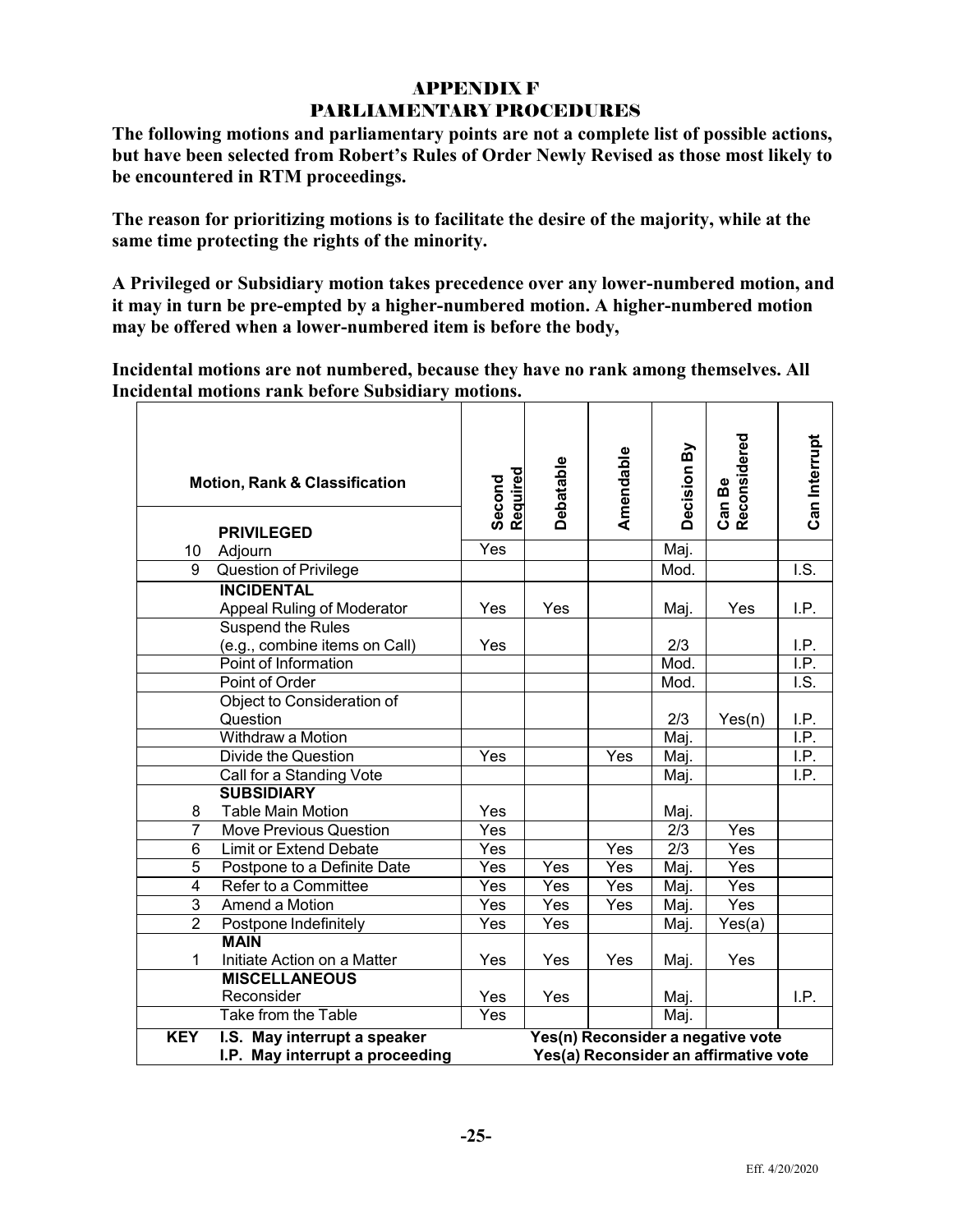### APPENDIX G

### SUMMARY OF FREEDOM OF INFORMATION ACT

**The Connecticut Freedom of Information Act applies to meeting conduct, notices, reports and records of the RTM and all meetings held by the full body and its constituent committees.**

**The Town Attorney from time to time reviews and analyzes the act reflecting updating statutory amendments, administrative decisions and court interpretations.**

**These analytical summaries are distributed to the RTM Moderator and the Committee and District Chairmen. They are available to RTM members for review upon request to the Town Attorney.**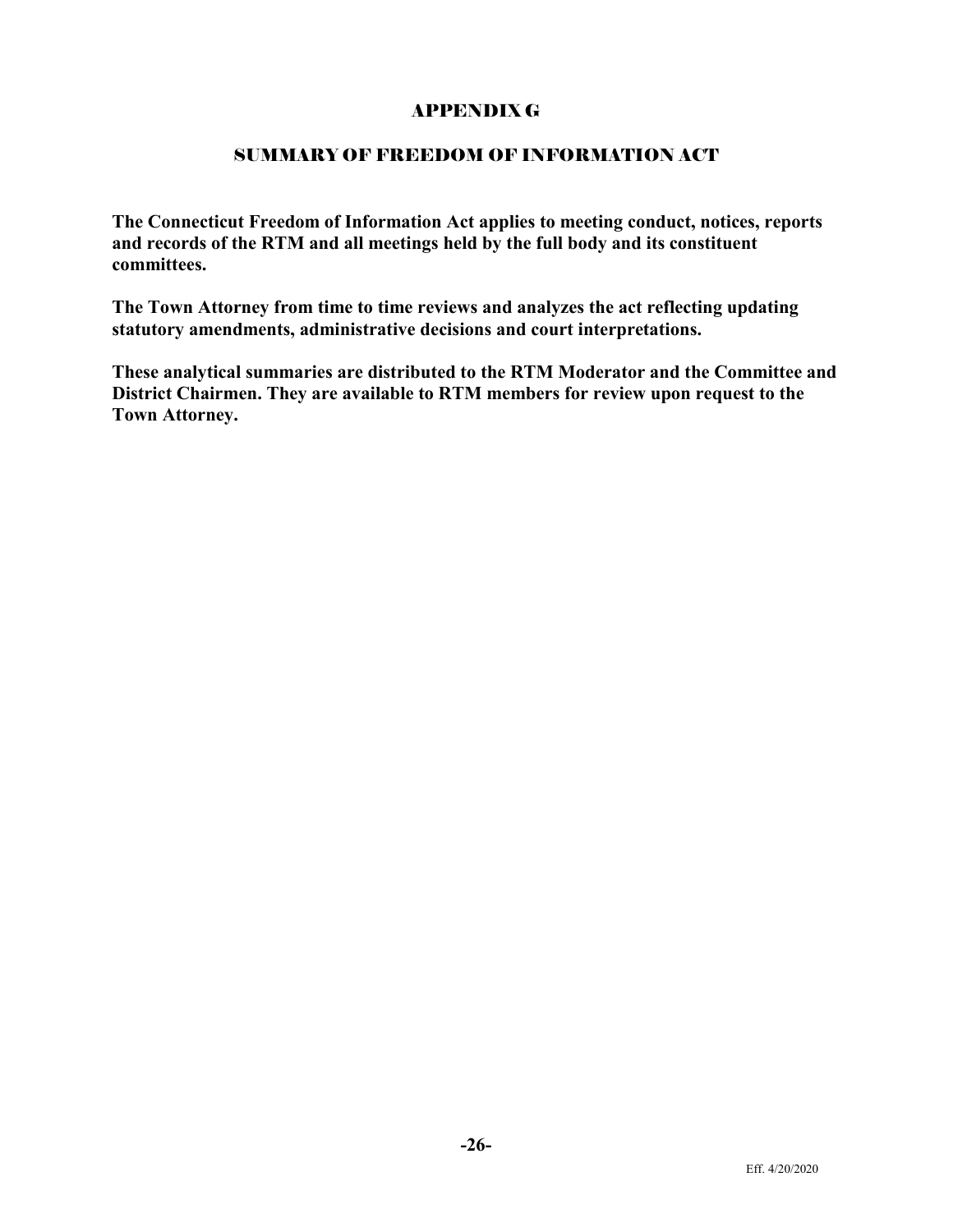### APPENDIX H

#### BUDGET PROCEDURE AND SCHEDULE

**The adoption of the Town's annual budget is a lengthy process. It begins within the various departments as early as a year before the final action, by the RTM at its May meeting.**

**During this process there are opportunities for interested persons to attend meetings, which are public under the Freedom of Information Act. Supervisory and managerial conferences are not classified as public meetings. In some meetings it is possible to participate in the discussions, but in others the discussion is restricted to the principals involved. Hearings are open to the public for their information and comments.**

**Any member desirous of participating in the formulation of any part of the budget or of becoming better informed, can obtain information about meetings and hearings by calling the appropriate department head. Interest and participation will be welcomed.**

**The BET has developed a timeline, scheduling the budget process. Dates are approximate, as they vary from year to year. The current BET timeline is found at Section V.G of the RTM Rules. RTM members should plan to monitor and to participate in discussion whenever possible. (Revised 3/7/2016)**

**The May RTM is normally devoted to the Proposed Budget. Exceptions usually are made only for emergencies or non-deferrable actions such as ratification of a labor contract. Standing committees will have met on scheduled evenings with personnel of the departments for which they are functionally responsible. The RTM consideration of the budget also serves as a public hearing, with the public entitled to speak without a vote.**

**The RTM cannot increase or initiate any item of the Proposed Budget. It can only approve, reduce, or eliminate. It deals with numbered codes as they appear in the Proposed Budget.**

**In the Schools category, the RTM cannot reduce or eliminate a major object code or a divisional total, such as 600, 620, etc. The RTM can, however, vote to reduce the entire Educational budget by a dollar amount, leaving a reasonable amount to operate the educational system. The Board of Education then spreads these reduced dollars to the code(s) they select. The RTM can, however, reduce or eliminate a specific non-educational capital equipment or capital improvement item.**

**The parliamentary procedure in acting on the budget will be to consider, page by page, each coded item. Any challenge of an item will be voted on as a parliamentary resolution before any other items are considered. After every page is considered, and**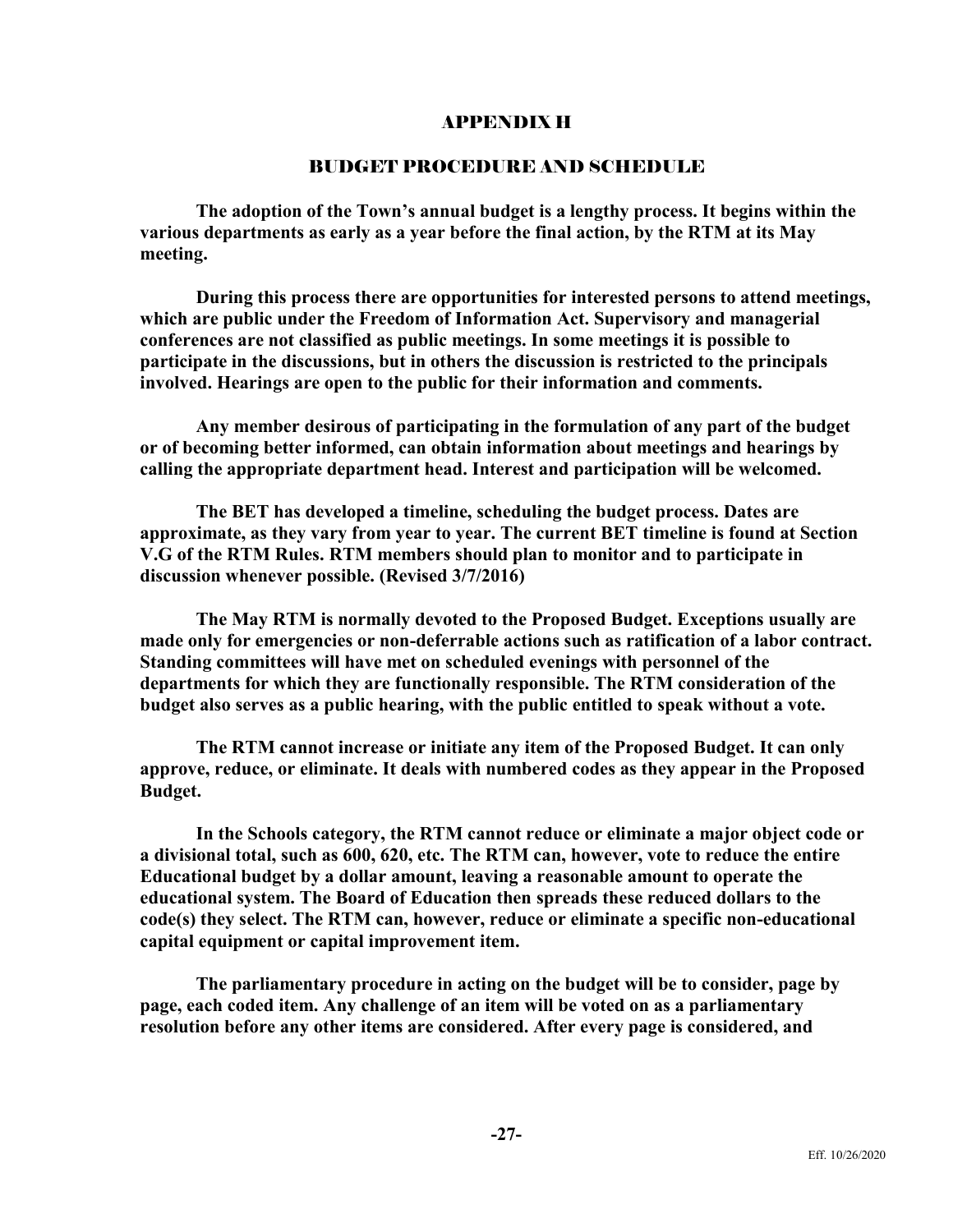**all challenges disposed of, the basic Appropriation Resolution, as drafted in the budget book and repeated in the Call of the meeting, as may be amended by the RTM, will be put to a final vote. (Revised 8/1/14)**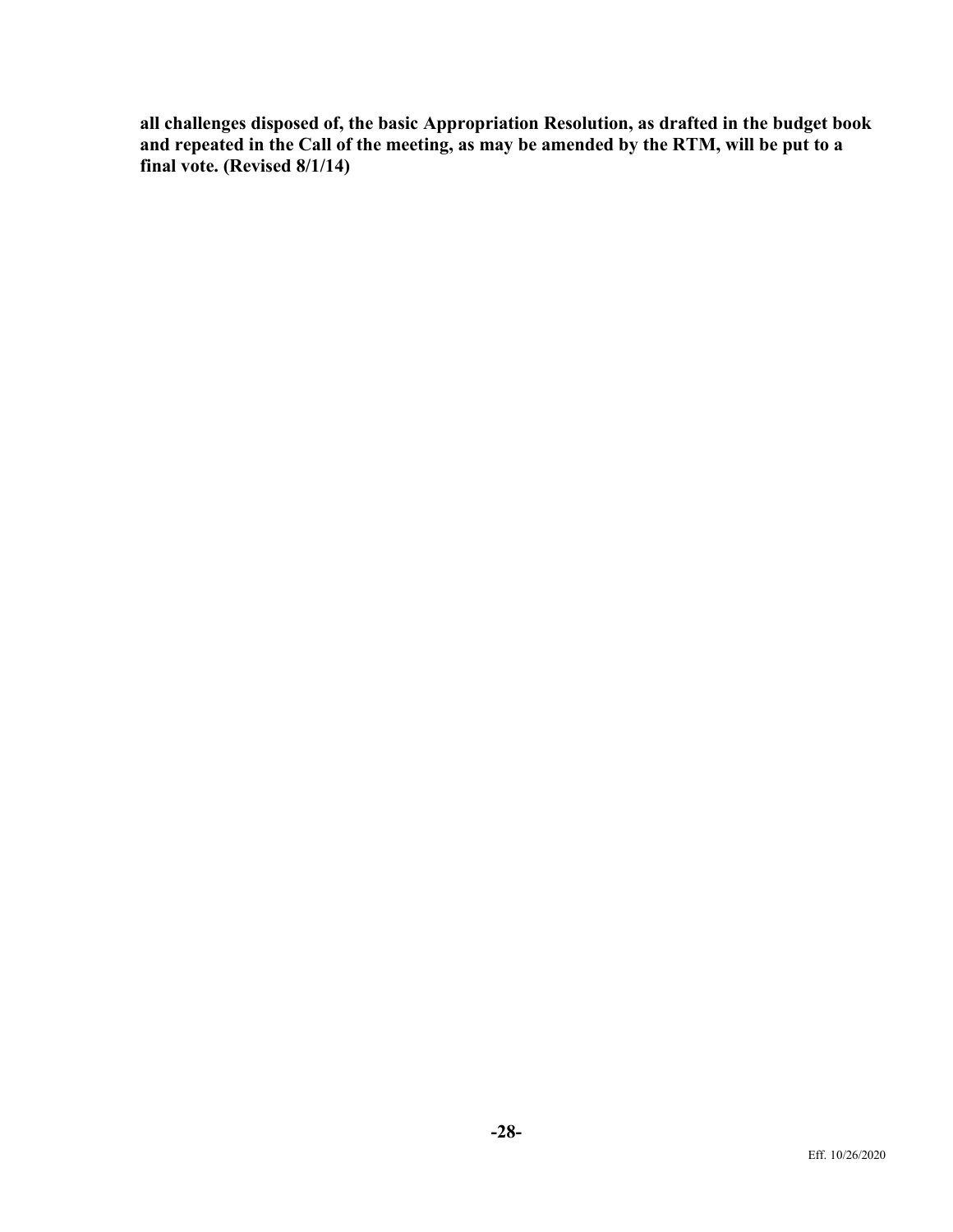### APPENDIX I

### OTHER TOWN BODIES WITH GOVERNMENTAL FUNCTIONS OR RELATIONSHIPS

#### **Community Development**

**The Community Development (CD) Program is funded from an entitlement grant applied for each year from the U.S. Department of Housing and Urban Development. The purpose of these grants is to develop and improve housing facilities and public services for low and moderate income families. The annual block grant has been approximately \$700,000 to \$750,000. All program costs are paid for by the annual grant. These are federal funds are kept entirely separate from town funds.**

**The Director of Community Development reports to the First Selectman. The staff (1) are town employees, with salaries and employee benefits paid out of CD (federal) funds.**

**Community organizations which qualify within the stated purpose of the program may apply to the Community Development Advisory Committee for block grant funds. This committee, which is composed of one RTM representative from each district, a representative from the BET, and community leaders, makes budget recommendations to the First Selectman who determines priorities. The Community Development budget and application is then submitted to the BET in September and the RTM in October for review and approval. The approved application is then submitted to the U.S. Department of Housing and Urban Development (HUD) for appropriation of funds. The CD fiscal year is February 14 to February 13.**

### **Housing Authority**

**The Housing Authority of the Town of Greenwich is an independent body operating under State statute and over-sight. Its purpose is to develop and manage housing for low and moderate income families. It is manages by five commissioners appointed by the Board of Selectmen. It obtains development funds from the Federal Department of Housing and Urban Development, the State Department of Housing, the Connecticut Housing Authority and conventional mortgages.**

**It operates Adams Garden, Agnes Morley Heights, Armstrong Court, McKinney Terrace I and II, Wilbur Peck Court, Quarry Knoll I , Quarry Knoll II, and Town Hall Annex.**

**The RTM has no managerial or financial relationship with this body.**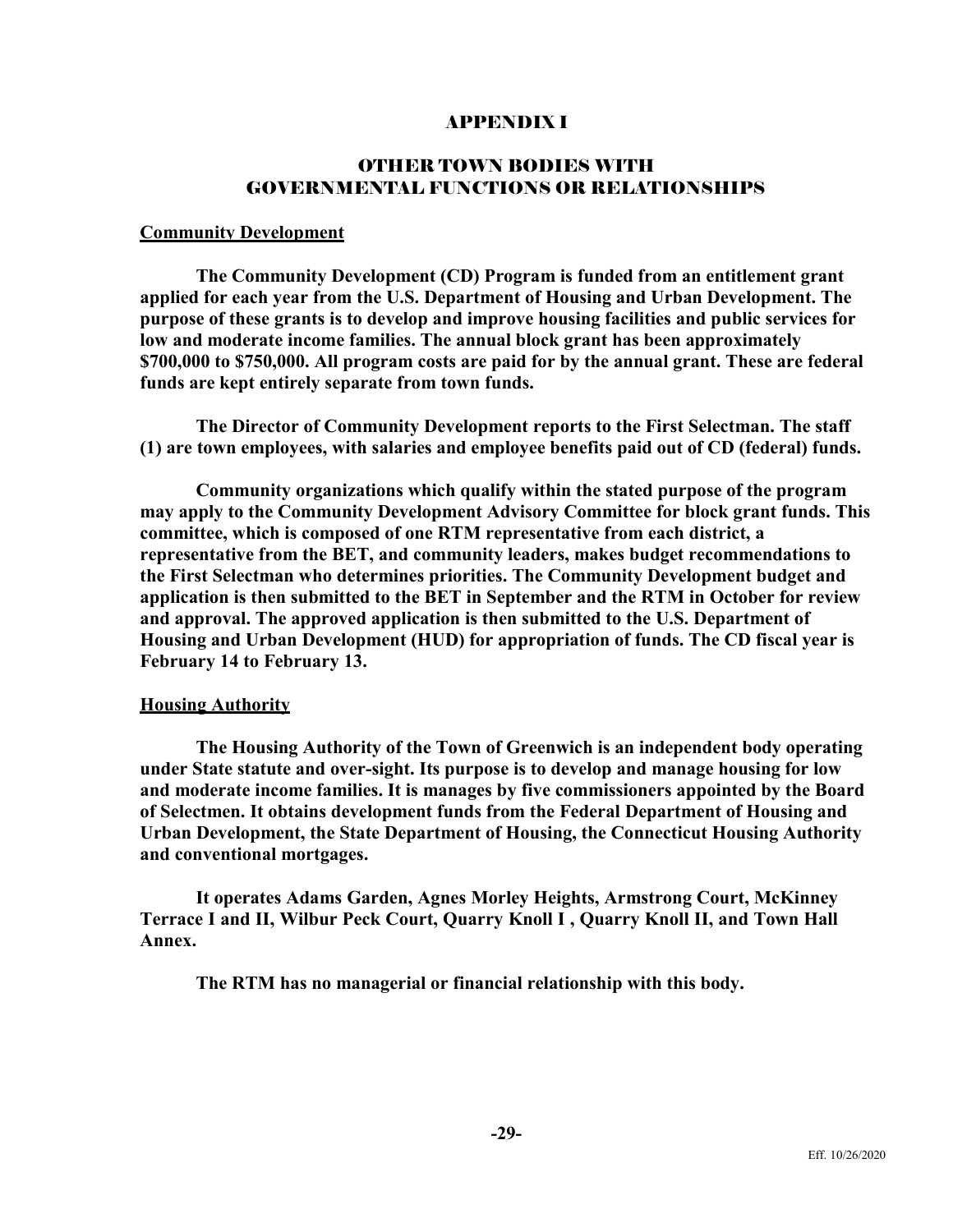### **Libraries**

**Greenwich Library with the Byram, Schubert and Cos Cob branches and the Perrot Memorial Library in Old Greenwich, are independent bodies. Their respective boards of trustees, which are elected by their memberships, establish policies and oversee operations.**

**Funds for capital improvements and cultural programs are raised from their memberships and support groups.**

**Operating costs are paid by the town. The RTM's only relationship is the final approval of their operating budgets.**

#### **The Bruce Museum**

**Bruce Museum, Inc. ("BMI") is an independent, non-profit corporation. BMI's Board of Directors has a Management Agreement with the Town to operate the Museum under the conditions set forth in that Agreement. Its building, grounds and exhibition collections are owned by the Town. The RTM reviews and passes upon the Town's share of the Museum's operating expenses as part of the budget process. In accordance with the Museum's By-Laws and Management Agreement, the Moderator of the RTM serves as a voting ex-officio member of the Museum's Board.**

### **South Western Regional Planning Agency ("SWRPA")**

**SWRPA is an advisory body composed of representative from Darien, Greenwich, New Canaan, Norwalk, Stamford, Weston, Westport, and Wilton. It prepares a regional plan of development and makes transportation and housing studies. It identifies transportation issues in the region and recommends solutions and priorities to the Metropolitan Planning Organization, which is composed of the chief executive officers of the eight towns.**

**Greenwich has three representatives on this body, one of whom is appointed by the Planning and Zoning Commission, the other two by the First Selectman from among the RTM members.**

**The Town's contribution to the agency's operating cost is budgeted in Planning and Zoning Commission, object code 160-149.**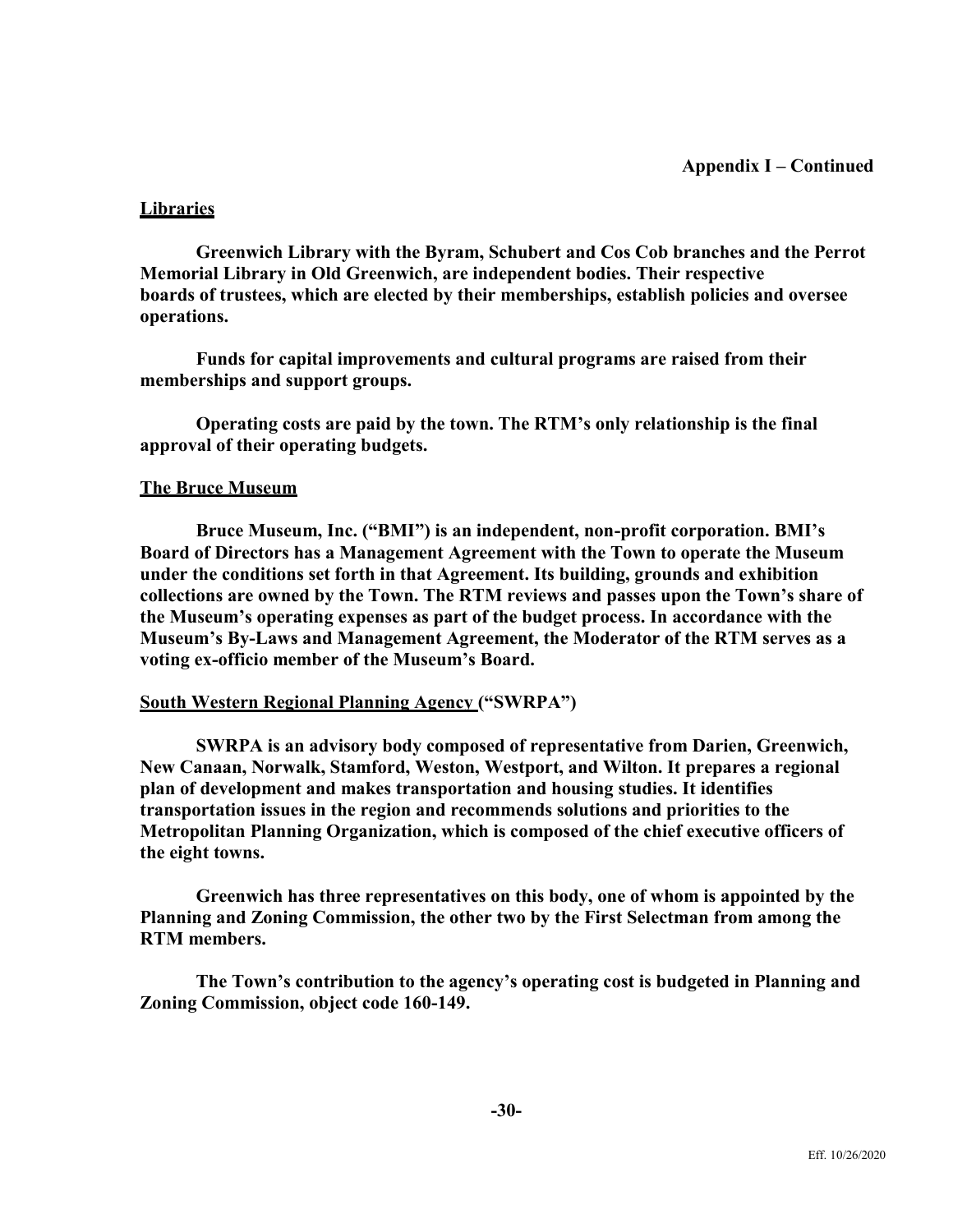### **Transit District**

**The Transit District, currently inactive and unstaffed, is a planning body for public transportation facilities. When operative, it serves as an advisory and planning unit for the First Selectman. Its two directors would be nominated by the Board of Selectmen and appointed by the RTM.**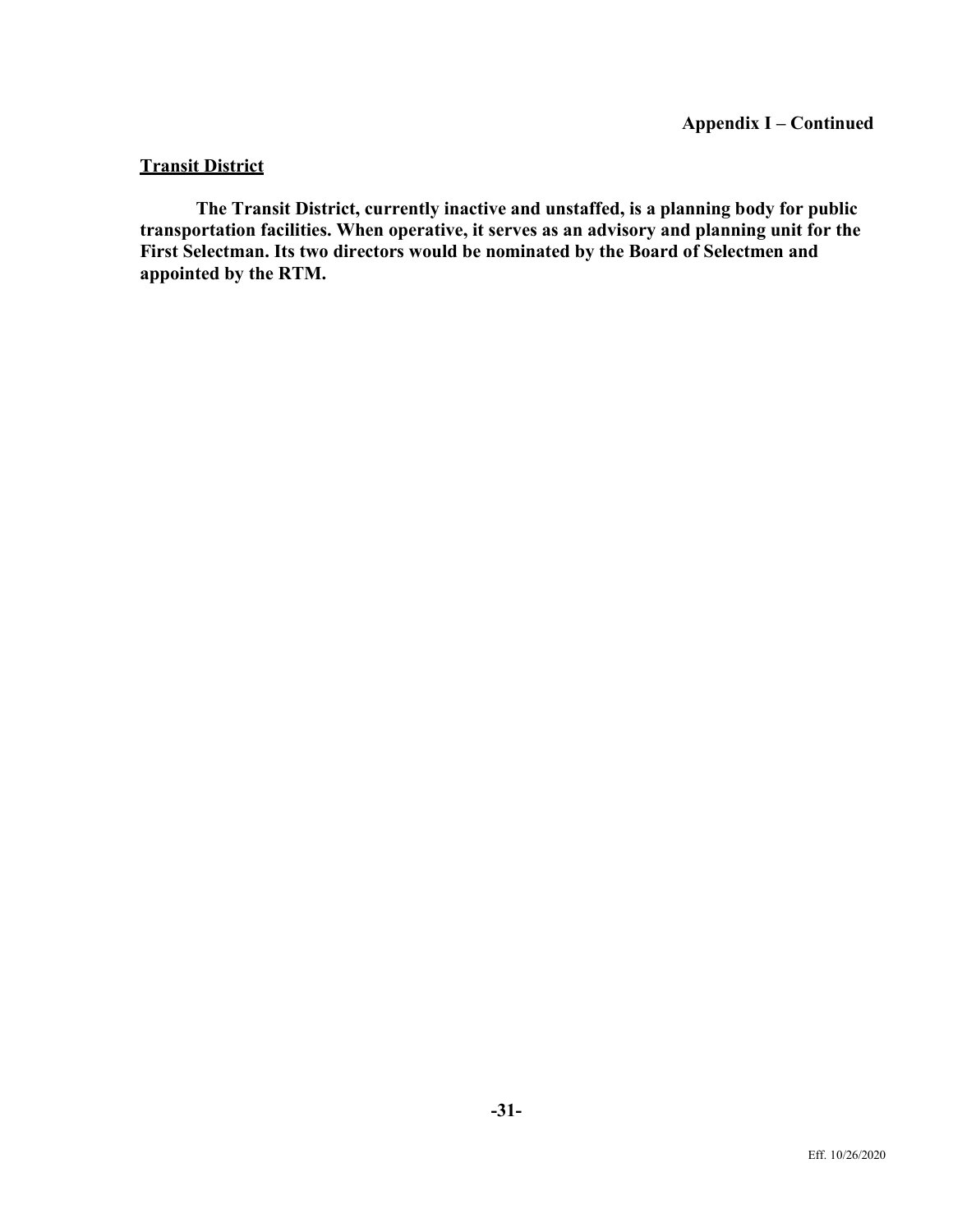#### APPENDIX J

#### FLEXIBILITIES AVAILABLE FOR FINANCING CAPITAL EXPENDITURES

#### **1. Modified Pay-As-You-Go**

**In its approach to financing capital acquisitions or improvements, the Town utilizes a unique method of financing over a period of five years. This approach is referred to as the "Modified Pay-As-You-Go" plan. The plan is a basic policy of the Board of Estimate and Taxation ("BET"), affirmed specifically in recent years by resolution of the BET and implicitly each year by incorporation in the budget process.**

**Simply put, the plan makes use of a provision in the Connecticut General Statues (Sec. 7-346) which permits a municipality to spread the financing of capital and nonrecurring expenditures over a five-year period. Thus the BET, in approving such items, will appropriate the full amount. In setting the tax rate, though, the BET will include in the expenditure calculation only some portion of the total appropriation approved, and postpone additional portions to each of the following four years. The decision as to the annual amounts to be included in each tax rate will reflect the cash flow of that item or project as well as the cash flow of other outstanding items or projects and the general cash flow of the Town over the years involved.**

**As a result of this practice the Town has generally refrained from borrowing, except for sewer projects, which are supported outside the General Fund tax levy.**

#### **2. Reserve Fund**

**The General Statutes (Sec. 7-360 and 7-346) allow the Town to "set aside" monies, as part of the appropriations process, in a reserve fund for capital items or for unusual appropriations which are required infrequently, not less than three years apart. From time to time the BET has availed itself of this power to appropriate funds to the Capital and Non-Recurring Expenditures Reserve Fund in order to accumulate monies for a future project.**

**Any monies in the Fund are subject to all the appropriation requirements of the BET and the RTM before they can be spent or transferred out of the Fund.**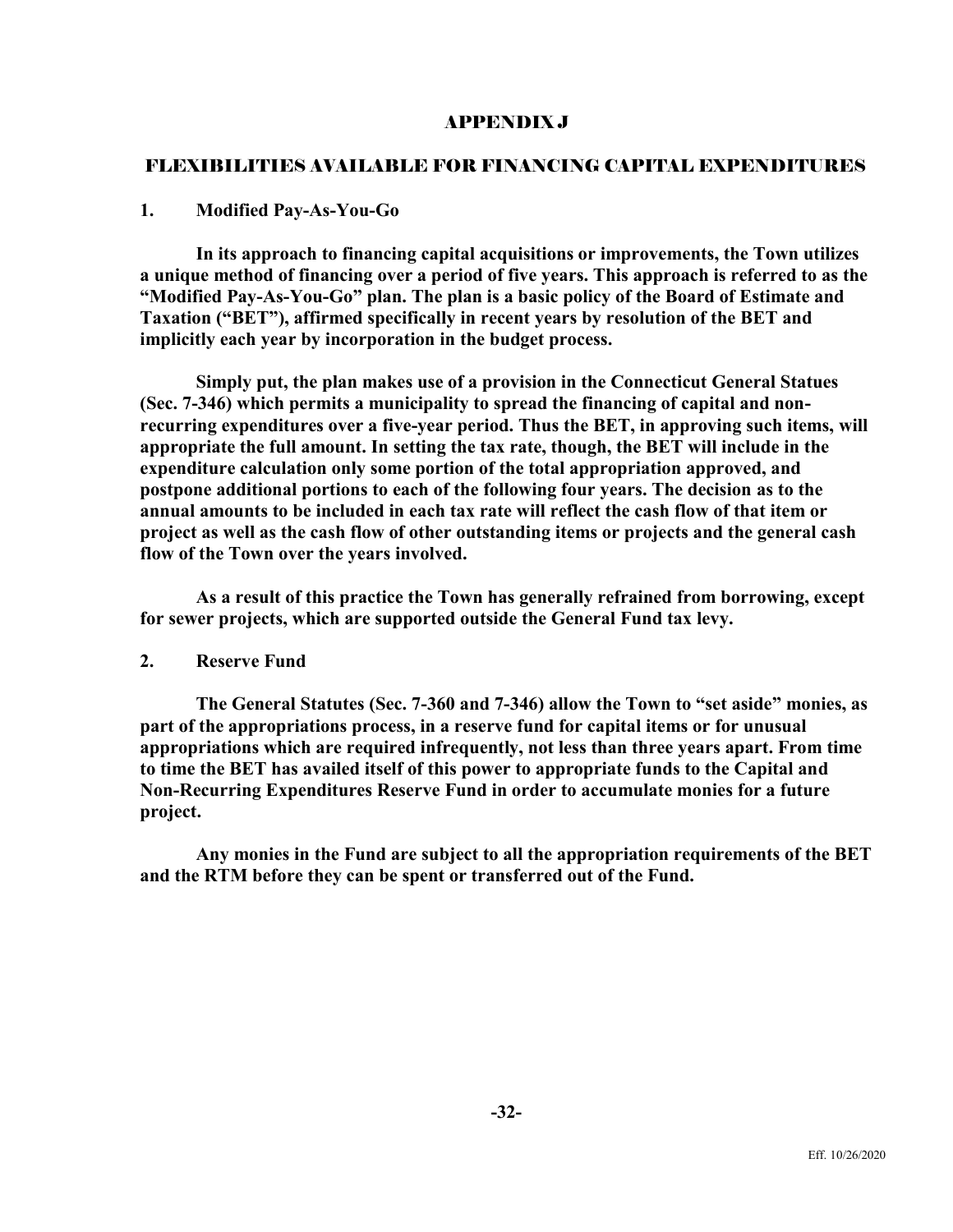### APPENDIX K

### THE CODE OF ETHICS

**1. Code of Ethics. A code of ethics is hereby established for all town officers.**

**2. Definitions. As used in this code: "town officer" shall include any official, employee, agent, consultant or member, elected or appointed, of any board, department, commission, committee, legislative body or other agency of the Town of Greenwich; "substantial financial interest" shall mean any financial interest, direct or indirect, which is more than nominal and which is not common to the interest of other citizens of the Town; an "indirect interest," without limiting its generality, shall include the interest of any subcontractor in any prime contract with the Town and the interest of any person or his immediate family in any corporation, firm or partnership which has a direct or indirect interest in any transaction with the Town; "transaction" shall include the offer, sale or furnishing of any real or personal property, material, supplies or services by any person, directly or indirectly, as vendor, prime contractor, subcontractor or otherwise, for the use and benefit of the Town for a valuable consideration, excepting the services of any person as a town officer.**

**3. Gifts and Favors. No town officer or his immediate family shall accept any valuable gift, thing, favor, load or promise which might tend to influence the performance or non-performance of his official duties.**

**4. Improper Influence. No town officer having a substantial financial interest in any transaction with the Town or in any action to be taken by the Town shall use his office to exert his influence or to vote on such transaction or action.**

**5. Annual Disclosures. Within thirty days after the end of each fiscal year, each town officer having substantial financial interest in one or more transactions with the town totaling \$100 or more in such year shall file a written statement disclosing his position as town officer, the nature of his interest in each transaction, and the total amount received from such transactions during such year. Such statements shall be signed under oath and in form prescribed by the Board of Ethics and shall be filed in the office of the Town Clerk.**

**6. Violations. Removal. The violation by any town officer of any of the provisions of this code shall, upon recommendation of the Board of Ethics, constitute good and sufficient cause for proceedings for his suspension or removal from office.**

**7. Board of Ethics. Members. There shall be a Board of Ethics in and for the Town. Said Board shall consist of five members who shall be appointed by the Representative Town Meeting on nomination by the Board of Selectmen. Of the members of the Board firs appointed, two shall be appointed for terms respectively expiring on December 31 of the year following their appointment; two shall be appointed for terms**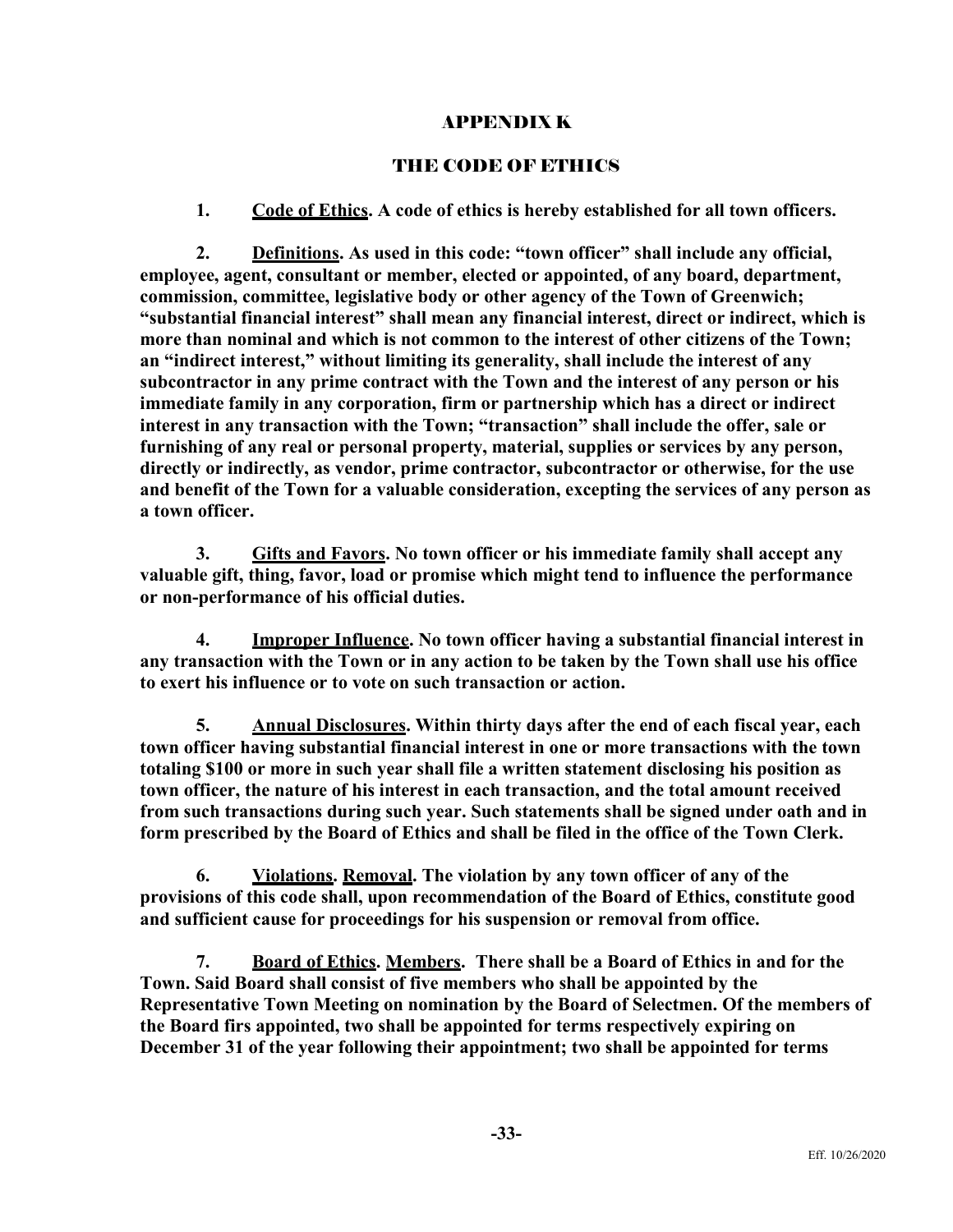**respectively expiring on December 31 of the second year following the year of their appointment; and one shall be appointed for a terms expiring on December 31 of the third year following the year of his appointment. All subsequent appointments of members to the Board, except appointments to fill vacancies for unexpired terms, shall be fore terms of three years, commencing on the first day of January of the first year of the term. Members of the Board shall hold office until their successor shall have been appointed and shall qualify. Vacancies in the membership of the Board shall be filled for the unexpired portion of a term in the same manner as regular appointments. All members shall be electors of the Town and shall hold no other town office. The members shall elect a chairman and a secretary.**

**8. Board of Ethics. Powers and Duties. The Board shall receive all complaints of violations of this code, shall investigate the same, and after giving the town officer concerned an opportunity to be heard, shall make such findings and recommendations as it may deem appropriate in each case. Upon written request to this code and shall include all such advisory opinion to such town officer with respect to this code and shall include all such advisory opinions in its annual report with such deletions as may be necessary to prevent disclosure of the identity of town officers requesting the same. Within three months after the end of each fiscal year the Board shall prepare and submit to the Board of Selectmen and to the Representative Town Meeting an annual report of its actions during the preceding year and its recommendations. Additional reports, opinions and recommendations may be submitted by the Board to the Board of Selectmen and the Representative Town Meeting at any time.**

### YOUR BOARD OF ETHICS**:** A DESCRIPTION AND PROCEDURES

WHAT IT DOES**: It functions primarily in two ways – as a judicial body which reviews complaints of violations of the Code and as a counseling body which provides confidential advisory opinions to Town Officers.**

PRINCIPAL POWERS & DUTIES**: Complaints of violations of the Code of Ethics will be investigated by the Board. Its finding that a violation had occurred could enable proper agencies to start any appropriate action including removal proceedings against the violator.**

**An advisory opinion will be furnished to the Town Officers who request them. The right to request such opinions is a valuable privilege, and should be availed of whenever any doubt exists. The Code requires all such opinions to be kept confidential to protect Town Officers from unwarranted publicity.**